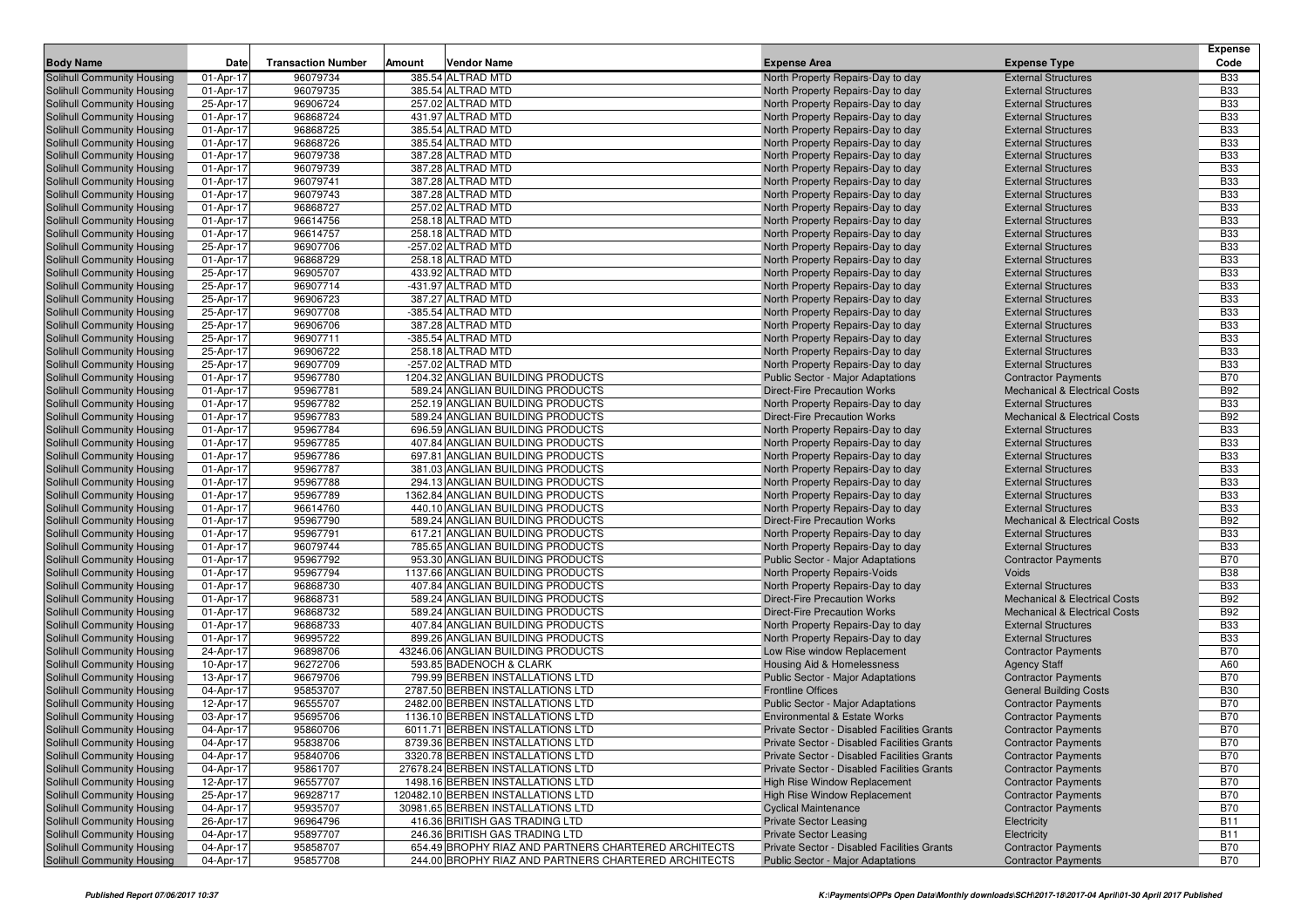| <b>Body Name</b>                                         | Date                   | <b>Transaction Number</b> | Amount | <b>Vendor Name</b>                                           | <b>Expense Area</b>                                            | <b>Expense Type</b>                                | <b>Expense</b><br>Code |
|----------------------------------------------------------|------------------------|---------------------------|--------|--------------------------------------------------------------|----------------------------------------------------------------|----------------------------------------------------|------------------------|
|                                                          |                        |                           |        |                                                              |                                                                |                                                    |                        |
| Solihull Community Housing                               | 04-Apr-17              | 95859706                  |        | 302.70 BROPHY RIAZ AND PARTNERS CHARTERED ARCHITECTS         | Private Sector - Disabled Facilities Grants                    | <b>Contractor Payments</b>                         | <b>B70</b>             |
| Solihull Community Housing                               | 03-Apr-17              | 95593709<br>96836707      |        | 3390.45 BURROWS HOME COMFORTS LTD                            | North Property Repairs-Day to day                              | <b>External Structures</b>                         | <b>B33</b>             |
| Solihull Community Housing<br>Solihull Community Housing | 21-Apr-17<br>26-Apr-17 | 96964863                  |        | 3341.25 CAMPBELL TICKELL LTD<br>1890.00 CAMPBELL TICKELL LTD | <b>Central Administration</b><br><b>Central Administration</b> | <b>Agency Staff</b><br><b>Other Employee Costs</b> | A60<br>A90             |
| Solihull Community Housing                               | 26-Apr-17              | 96964848                  |        | 645.00 CAPITA BUSINESS SERVICES LTD.                         | <b>IT Strategy</b>                                             | IT Services and consultancy                        | D38                    |
| Solihull Community Housing                               | 26-Apr-17              | 96964816                  |        | 1008.34 CAPITA SYMONDS LTD                                   | New Build - Ipswich Walk                                       | <b>Contractor Payments</b>                         | <b>B70</b>             |
| <b>Solihull Community Housing</b>                        | 05-Apr-17              | 95959092                  |        | 328.00 CDP PRINT MANAGEMENT                                  | Customer, Communication & Information Team                     | Printing                                           | D80                    |
| Solihull Community Housing                               | 10-Apr-17              | 96299706                  |        | 630.00 CENTRAL CONSULTANCY & TRAINING LTD                    | <b>Central Administration</b>                                  | Training                                           | A80                    |
| <b>Solihull Community Housing</b>                        | 20-Apr-17              | 96817713                  |        | 1344.00 CHARTER OFFICE EQUIPMENT LTD                         | <b>Endeavour House</b>                                         | <b>General Building Costs</b>                      | <b>B30</b>             |
| <b>Solihull Community Housing</b>                        | 20-Apr-17              | 96817714                  |        | 399.00 CHARTER OFFICE EQUIPMENT LTD                          | Health & Safety                                                | Furniture                                          | D11                    |
| <b>Solihull Community Housing</b>                        | 20-Apr-17              | 96817716                  |        | 352.00 CHARTER OFFICE EQUIPMENT LTD                          | <b>Health &amp; Safety</b>                                     | Furniture                                          | D <sub>11</sub>        |
| Solihull Community Housing                               | 20-Apr-17              | 96817715                  |        | 265.00 CHARTER OFFICE EQUIPMENT LTD                          | Health & Safety                                                | Furniture                                          | D11                    |
| Solihull Community Housing                               | 19-Apr-17              | 96757707                  |        | 340.73 CIVIL RECOVERY SOLUTIONS LTD                          | <b>Housing Aid &amp; Homelessness</b>                          | <b>B&amp;B Accommodation</b>                       | <b>B23</b>             |
| Solihull Community Housing                               | 01-Apr-17              | 96531763                  |        | 1284.00 CONTOUR SHOWERS LTD                                  | Stores-Stores and delivery                                     | <b>Stocks</b>                                      | R <sub>10</sub>        |
| Solihull Community Housing                               | 01-Apr-17              | 96531764                  |        | 249.00 CONTOUR SHOWERS LTD                                   | Stores-Stores and delivery                                     | <b>Stocks</b>                                      | R <sub>10</sub>        |
| <b>Solihull Community Housing</b>                        | 01-Apr-17              | 96531764                  |        | 115.00 CONTOUR SHOWERS LTD                                   | Stores-Stores and delivery                                     | <b>Stocks</b>                                      | R <sub>10</sub>        |
| Solihull Community Housing                               | 01-Apr-17              | 96531765                  |        | 220.00 CONTOUR SHOWERS LTD                                   | Stores-Stores and delivery                                     | <b>Stocks</b>                                      | R <sub>10</sub>        |
| Solihull Community Housing                               | 05-Apr-17              | 96830771                  |        | 220.00 CONTOUR SHOWERS LTD                                   | Stores-Stores and delivery                                     | <b>Stocks</b>                                      | R <sub>10</sub>        |
| Solihull Community Housing                               | 10-Apr-17              | 96830772                  |        | 1075.00 CONTOUR SHOWERS LTD                                  | Stores-Stores and delivery                                     | <b>Stocks</b>                                      | R <sub>10</sub>        |
| Solihull Community Housing                               | 13-Apr-17              | 96830773                  |        | 230.00 CONTOUR SHOWERS LTD                                   | Stores-Stores and delivery                                     | <b>Stocks</b>                                      | R <sub>10</sub>        |
| Solihull Community Housing                               | 04-Apr-17              | 95854707                  |        | 601.62 DANIEL OWEN LTD                                       | North Property Repairs-Day to day                              | <b>Agency Staff</b>                                | A60                    |
| Solihull Community Housing                               | 04-Apr-17              | 95856706                  |        | 583.86 DANIEL OWEN LTD                                       | North Property Repairs-Day to day                              | <b>Agency Staff</b>                                | A60                    |
| Solihull Community Housing                               | 25-Apr-17              | 96909718                  |        | 601.62 DANIEL OWEN LTD                                       | North Property Repairs-Day to day                              | <b>Agency Staff</b>                                | A60                    |
| <b>Solihull Community Housing</b>                        | 25-Apr-17              | 96909717                  |        | 583.86 DANIEL OWEN LTD                                       | North Property Repairs-Day to day                              | <b>Agency Staff</b>                                | A60                    |
| Solihull Community Housing                               | 25-Apr-17              | 96928719                  |        | 601.62 DANIEL OWEN LTD                                       | North Property Repairs-Day to day                              | <b>Agency Staff</b>                                | A60                    |
| Solihull Community Housing                               | 25-Apr-17              | 96928718                  |        | 512.85 DANIEL OWEN LTD                                       | North Property Repairs-Day to day                              | <b>Agency Staff</b>                                | A60                    |
| Solihull Community Housing                               | 28-Apr-17              | 97045710                  |        | 487.80 DANIEL OWEN LTD                                       | North Property Repairs-Day to day                              | <b>Agency Staff</b>                                | A60                    |
| Solihull Community Housing                               | 28-Apr-17              | 97045712                  |        | 355.05 DANIEL OWEN LTD                                       | North Property Repairs-Day to day                              | <b>Agency Staff</b>                                | A60                    |
| Solihull Community Housing                               | 01-Apr-17              | 96614724                  |        | 135.00 DMW ENVIRONMENTAL                                     | Direct-Adaptations-Showers                                     | <b>Internal Works</b>                              | <b>B31</b>             |
| Solihull Community Housing                               | 01-Apr-17              | 96614724                  |        | 85.00 DMW ENVIRONMENTAL                                      | Direct-Adaptations-Showers                                     | <b>Internal Works</b>                              | <b>B31</b>             |
| Solihull Community Housing                               | 01-Apr-17              | 96614724                  |        | 85.00 DMW ENVIRONMENTAL                                      | Direct-Adaptations-Showers                                     | <b>Internal Works</b>                              | <b>B31</b>             |
| Solihull Community Housing                               | 01-Apr-17              | 96614725                  |        | 95.00 DMW ENVIRONMENTAL                                      | North Property Repairs-Day to day                              | <b>Internal Works</b>                              | <b>B31</b>             |
| Solihull Community Housing                               | 01-Apr-17              | 96614725                  |        | 95.00 DMW ENVIRONMENTAL                                      | North Property Repairs-Day to day                              | <b>Internal Works</b>                              | <b>B31</b>             |
| Solihull Community Housing                               | 01-Apr-17              | 96614725                  |        | 95.00 DMW ENVIRONMENTAL                                      | North Property Repairs-Day to day                              | <b>Internal Works</b>                              | <b>B31</b>             |
| Solihull Community Housing                               | 01-Apr-17              | 96614725                  |        | 95.00 DMW ENVIRONMENTAL                                      | North Property Repairs-Day to day                              | <b>Internal Works</b>                              | <b>B31</b>             |
| Solihull Community Housing                               | 01-Apr-17              | 96614725                  |        | 95.00 DMW ENVIRONMENTAL                                      | North Property Repairs-Day to day                              | <b>Internal Works</b>                              | <b>B31</b>             |
| Solihull Community Housing                               | 01-Apr-17              | 96614725                  |        | 95.00 DMW ENVIRONMENTAL                                      | North Property Repairs-Day to day                              | <b>Internal Works</b>                              | <b>B31</b>             |
| Solihull Community Housing                               | 01-Apr-17              | 96614725                  |        | 95.00 DMW ENVIRONMENTAL                                      | North Property Repairs-Day to day                              | <b>Internal Works</b>                              | <b>B31</b>             |
| Solihull Community Housing                               | 01-Apr-17              | 96614725                  |        | 95.00 DMW ENVIRONMENTAL                                      | North Property Repairs-Day to day                              | <b>Internal Works</b>                              | <b>B31</b>             |
| <b>Solihull Community Housing</b>                        | 01-Apr-17              | 96614725                  |        | 95.00 DMW ENVIRONMENTAL                                      | North Property Repairs-Day to day                              | <b>Internal Works</b>                              | <b>B31</b>             |
| Solihull Community Housing                               | 01-Apr-17              | 96614725                  |        | 95.00 DMW ENVIRONMENTAL                                      | North Property Repairs-Day to day                              | <b>Internal Works</b>                              | <b>B31</b>             |
| Solihull Community Housing                               | 01-Apr-17              | 96614725                  |        | 225.00 DMW ENVIRONMENTAL                                     | North Property Repairs-Day to day                              | <b>Internal Works</b>                              | <b>B31</b>             |
| Solihull Community Housing                               | 01-Apr-17              | 96614725                  |        | 95.00 DMW ENVIRONMENTAL                                      | North Property Repairs-Day to day                              | <b>Internal Works</b>                              | <b>B31</b>             |
| Solihull Community Housing                               | 01-Apr-17              | 96614726                  |        | 135.00 DMW ENVIRONMENTAL                                     | Kitchens                                                       | <b>Contractor Payments</b>                         | <b>B70</b>             |
| Solihull Community Housing                               | 01-Apr-17              | 96614726                  |        | 135.00 DMW ENVIRONMENTAL                                     | Kitchens                                                       | <b>Contractor Payments</b>                         | <b>B70</b>             |
| Solihull Community Housing                               | 01-Apr-17              | 96614726                  |        | 95.00 DMW ENVIRONMENTAL                                      | North Property Repairs-Day to day                              | <b>Internal Works</b>                              | <b>B31</b>             |
| Solihull Community Housing                               | 01-Apr-17              | 96614726                  |        | 95.00 DMW ENVIRONMENTAL                                      | North Property Repairs-Day to day                              | <b>Internal Works</b>                              | <b>B31</b>             |
| Solihull Community Housing                               | 01-Apr-17              | 96614726                  |        | 95.00 DMW ENVIRONMENTAL                                      | North Property Repairs-Day to day                              | <b>Internal Works</b>                              | <b>B31</b>             |
| Solihull Community Housing                               | 01-Apr-17              | 96614726                  |        | 95.00 DMW ENVIRONMENTAL                                      | North Property Repairs-Day to day                              | <b>Internal Works</b>                              | <b>B31</b>             |
| Solihull Community Housing                               | 01-Apr-17              | 96614726                  |        | 95.00 DMW ENVIRONMENTAL                                      | North Property Repairs-Day to day                              | <b>Internal Works</b>                              | <b>B31</b>             |
| <b>Solihull Community Housing</b>                        | 01-Apr-17              | 96614726                  |        | 95.00 DMW ENVIRONMENTAL                                      | North Property Repairs-Day to day                              | <b>Internal Works</b>                              | <b>B31</b>             |
| Solihull Community Housing                               | 01-Apr-17              | 96614726                  |        | 95.00 DMW ENVIRONMENTAL                                      | North Property Repairs-Day to day                              | <b>Internal Works</b>                              | <b>B31</b>             |
| Solihull Community Housing                               | 01-Apr-17              | 96614726                  |        | 95.00 DMW ENVIRONMENTAL                                      | North Property Repairs-Day to day                              | <b>Internal Works</b>                              | <b>B31</b>             |
| Solihull Community Housing                               | 01-Apr-17              | 96614726                  |        | 135.00 DMW ENVIRONMENTAL                                     | Kitchens                                                       | <b>Contractor Payments</b>                         | <b>B70</b>             |
| Solihull Community Housing                               | 01-Apr-17              | 96614726                  |        | 135.00 DMW ENVIRONMENTAL                                     | North Property Repairs-Day to day                              | <b>Internal Works</b>                              | <b>B31</b>             |
| Solihull Community Housing                               | 01-Apr-17              | 96614726                  |        | 95.00 DMW ENVIRONMENTAL                                      | North Property Repairs-Day to day                              | <b>Internal Works</b>                              | <b>B31</b>             |
| Solihull Community Housing                               | 01-Apr-17              | 96614726                  |        | 95.00 DMW ENVIRONMENTAL                                      | North Property Repairs-Day to day                              | <b>Internal Works</b>                              | <b>B31</b>             |
| Solihull Community Housing                               | 01-Apr-17              | 96614726                  |        | 135.00 DMW ENVIRONMENTAL                                     | Kitchens                                                       | <b>Contractor Payments</b>                         | <b>B70</b>             |
| Solihull Community Housing                               | 01-Apr-17              | 96614726                  |        | 95.00 DMW ENVIRONMENTAL                                      | North Property Repairs-Day to day                              | <b>Internal Works</b>                              | <b>B31</b>             |
| Solihull Community Housing                               | 01-Apr-17              | 96614726                  |        | 95.00 DMW ENVIRONMENTAL                                      | North Property Repairs-Day to day                              | <b>Internal Works</b>                              | <b>B31</b>             |
| Solihull Community Housing                               | 01-Apr-17              | 96614726                  |        | 95.00 DMW ENVIRONMENTAL                                      | North Property Repairs-Day to day                              | <b>Internal Works</b>                              | <b>B31</b>             |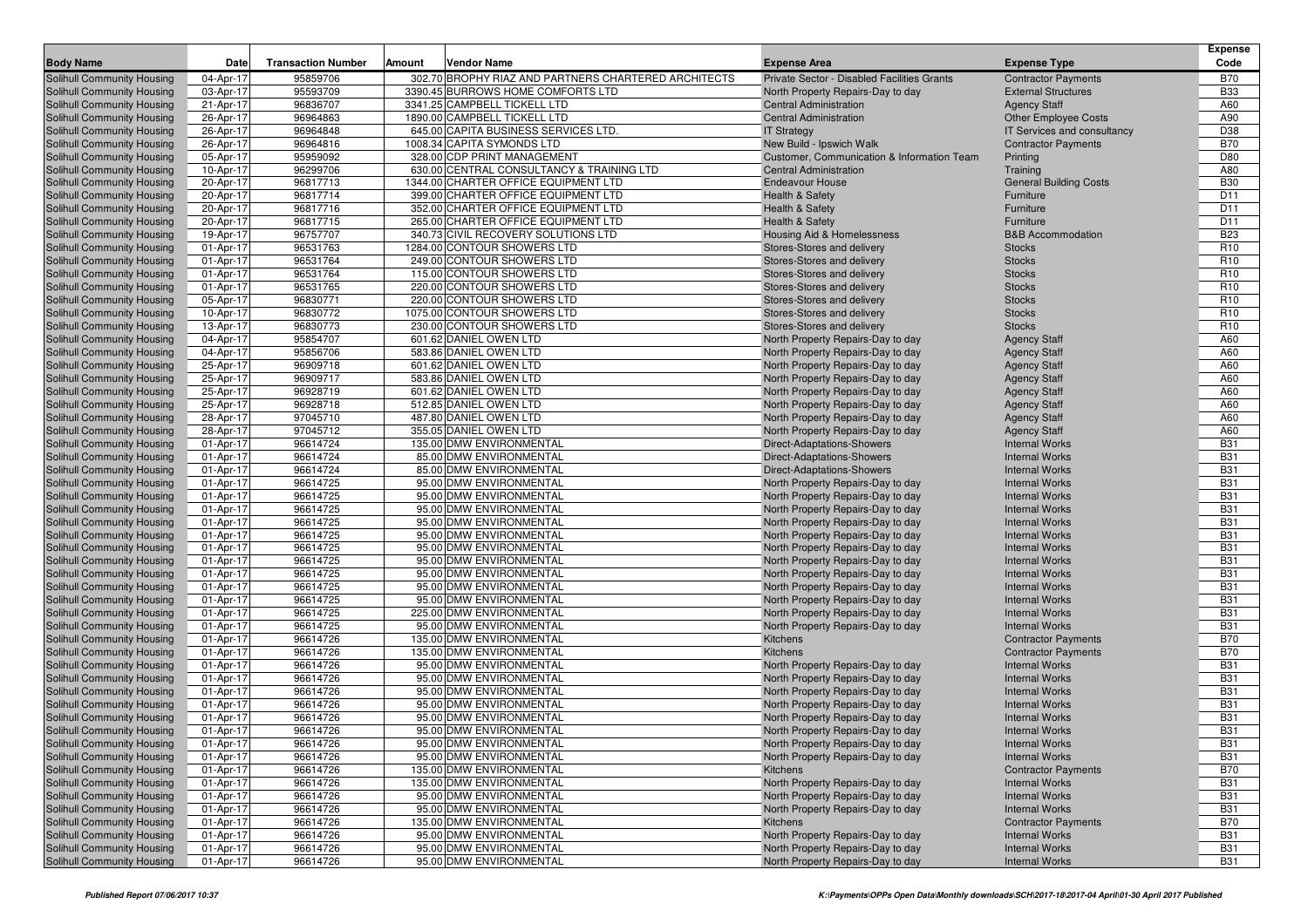| <b>Body Name</b>                                         | Date                   | <b>Transaction Number</b> | Amount | <b>Vendor Name</b>                     | <b>Expense Area</b>                                                        | <b>Expense Type</b>                                      | <b>Expense</b><br>Code   |
|----------------------------------------------------------|------------------------|---------------------------|--------|----------------------------------------|----------------------------------------------------------------------------|----------------------------------------------------------|--------------------------|
| Solihull Community Housing                               | 01-Apr-17              | 96614727                  |        | 85.00 DMW ENVIRONMENTAL                | Public Sector - Major Adaptations                                          | <b>Contractor Payments</b>                               | <b>B70</b>               |
| Solihull Community Housing                               | 01-Apr-17              | 96614727                  |        | 225.00 DMW ENVIRONMENTAL               | <b>Cyclical Maintenance</b>                                                | <b>Contractor Payments</b>                               | <b>B70</b>               |
| Solihull Community Housing                               | 01-Apr-17              | 96837710                  |        | 254.55 DODD GROUP                      | <b>North Property Repairs-Voids</b>                                        | <b>Voids</b>                                             | <b>B38</b>               |
| Solihull Community Housing                               | 01-Apr-17              | 96837711                  |        | 765.75 DODD GROUP                      | <b>Mechanical &amp; Electrical</b>                                         | <b>Utility Related Works</b>                             | <b>B34</b>               |
| Solihull Community Housing                               | 03-Apr-17              | 95701706                  |        | 486.13 DODD GROUP                      | <b>Electrical Improvement Works</b>                                        | <b>Contractor Payments</b>                               | <b>B70</b>               |
| Solihull Community Housing                               | 03-Apr-17              | 95701707                  |        | 406.54 DODD GROUP                      | <b>Electrical Improvement Works</b>                                        | <b>Contractor Payments</b>                               | <b>B70</b>               |
| Solihull Community Housing                               | 03-Apr-17              | 95701713                  |        | 586.75 DODD GROUP                      | <b>Electrical Improvement Works</b>                                        | <b>Contractor Payments</b>                               | <b>B70</b>               |
| Solihull Community Housing                               | 03-Apr-17              | 95701718                  |        | 292.74 DODD GROUP                      | <b>Electrical Improvement Works</b>                                        | <b>Contractor Payments</b>                               | <b>B70</b>               |
| Solihull Community Housing                               | 03-Apr-17              | 95701719                  |        | 325.06 DODD GROUP                      | <b>Electrical Improvement Works</b>                                        | <b>Contractor Payments</b>                               | <b>B70</b>               |
| Solihull Community Housing                               | 03-Apr-17              | 95701721                  |        | 290.83 DODD GROUP                      | <b>Electrical Improvement Works</b>                                        | <b>Contractor Payments</b>                               | <b>B70</b>               |
| Solihull Community Housing                               | 03-Apr-17              | 95701724                  |        | 258.32 DODD GROUP                      | <b>Electrical Improvement Works</b>                                        | <b>Contractor Payments</b>                               | <b>B70</b>               |
| Solihull Community Housing                               | 03-Apr-17              | 95701725                  |        | 279.78 DODD GROUP                      | <b>Electrical Improvement Works</b>                                        | <b>Contractor Payments</b>                               | <b>B70</b>               |
| Solihull Community Housing                               | 03-Apr-17              | 95701726                  |        | 286.76 DODD GROUP                      | <b>Electrical Improvement Works</b>                                        | <b>Contractor Payments</b>                               | <b>B70</b>               |
| Solihull Community Housing                               | 03-Apr-17              | 95701727                  |        | 227.99 DODD GROUP                      | <b>Electrical Improvement Works</b>                                        | <b>Contractor Payments</b>                               | <b>B70</b>               |
| Solihull Community Housing                               | 03-Apr-17              | 95701728                  |        | 271.89 DODD GROUP                      | <b>Electrical Improvement Works</b>                                        | <b>Contractor Payments</b>                               | <b>B70</b>               |
| Solihull Community Housing                               | 03-Apr-17              | 95701730                  |        | 283.14 DODD GROUP                      | <b>Electrical Improvement Works</b>                                        | <b>Contractor Payments</b>                               | <b>B70</b>               |
| <b>Solihull Community Housing</b>                        | 03-Apr-17              | 95701732                  |        | 379.84 DODD GROUP                      | <b>Electrical Improvement Works</b>                                        | <b>Contractor Payments</b>                               | <b>B70</b>               |
| Solihull Community Housing                               | 03-Apr-17              | 95701736                  |        | 513.03 DODD GROUP                      | <b>Electrical Improvement Works</b>                                        | <b>Contractor Payments</b>                               | <b>B70</b>               |
| Solihull Community Housing                               | 03-Apr-17              | 95701737                  |        | 423.86 DODD GROUP                      | <b>Electrical Improvement Works</b>                                        | <b>Contractor Payments</b>                               | <b>B70</b>               |
| Solihull Community Housing                               | 03-Apr-17              | 95701738                  |        | 300.36 DODD GROUP                      | <b>Electrical Improvement Works</b>                                        | <b>Contractor Payments</b>                               | <b>B70</b>               |
| Solihull Community Housing                               | 03-Apr-17              | 95701740                  |        | 233.36 DODD GROUP                      | <b>Electrical Improvement Works</b>                                        | <b>Contractor Payments</b>                               | <b>B70</b>               |
| Solihull Community Housing                               | 03-Apr-17              | 95701741                  |        | 233.75 DODD GROUP                      | <b>Electrical Improvement Works</b>                                        | <b>Contractor Payments</b>                               | <b>B70</b>               |
| Solihull Community Housing                               | 03-Apr-17              | 95701743                  |        | 564.98 DODD GROUP                      | <b>Electrical Improvement Works</b>                                        | <b>Contractor Payments</b>                               | <b>B70</b>               |
| Solihull Community Housing                               | 03-Apr-17              | 95701745                  |        | 426.71 DODD GROUP                      | <b>Electrical Improvement Works</b>                                        | <b>Contractor Payments</b>                               | <b>B70</b>               |
| Solihull Community Housing                               | 03-Apr-17              | 95701747                  |        | 397.29 DODD GROUP                      | <b>Electrical Improvement Works</b>                                        | <b>Contractor Payments</b>                               | <b>B70</b>               |
| Solihull Community Housing                               | 03-Apr-17              | 95701748                  |        | 239.98 DODD GROUP                      | <b>Electrical Improvement Works</b>                                        | <b>Contractor Payments</b>                               | <b>B70</b>               |
| <b>Solihull Community Housing</b>                        | 03-Apr-17              | 95701750                  |        | 509.92 DODD GROUP                      | <b>Electrical Improvement Works</b>                                        | <b>Contractor Payments</b>                               | <b>B70</b>               |
| Solihull Community Housing                               | 03-Apr-17              | 95701752                  |        | 296.81 DODD GROUP                      | <b>Electrical Improvement Works</b>                                        | <b>Contractor Payments</b>                               | <b>B70</b>               |
| Solihull Community Housing                               | 03-Apr-17              | 95701754                  |        | 360.27 DODD GROUP                      | <b>Electrical Improvement Works</b>                                        | <b>Contractor Payments</b>                               | <b>B70</b>               |
| Solihull Community Housing                               | 03-Apr-17              | 95701755<br>95701756      |        | 466.65 DODD GROUP<br>382.32 DODD GROUP | <b>Electrical Improvement Works</b>                                        | <b>Contractor Payments</b>                               | <b>B70</b><br><b>B70</b> |
| Solihull Community Housing<br>Solihull Community Housing | 03-Apr-17<br>03-Apr-17 | 95701757                  |        | 372.11 DODD GROUP                      | <b>Electrical Improvement Works</b><br><b>Electrical Improvement Works</b> | <b>Contractor Payments</b><br><b>Contractor Payments</b> | <b>B70</b>               |
| Solihull Community Housing                               | 03-Apr-17              | 95701758                  |        | 290.02 DODD GROUP                      | <b>Electrical Improvement Works</b>                                        | <b>Contractor Payments</b>                               | <b>B70</b>               |
| Solihull Community Housing                               | 03-Apr-17              | 95726707                  |        | 291.70 DODD GROUP                      | <b>Electrical Improvement Works</b>                                        | <b>Contractor Payments</b>                               | <b>B70</b>               |
| Solihull Community Housing                               | 03-Apr-17              | 95727706                  |        | 979.58 DODD GROUP                      | <b>Electrical Improvement Works</b>                                        | <b>Contractor Payments</b>                               | <b>B70</b>               |
| Solihull Community Housing                               | 03-Apr-17              | 95729706                  |        | 349.26 DODD GROUP                      | <b>Electrical Improvement Works</b>                                        | <b>Contractor Payments</b>                               | <b>B70</b>               |
| Solihull Community Housing                               | 03-Apr-17              | 95730706                  |        | 254.07 DODD GROUP                      | <b>Electrical Improvement Works</b>                                        | <b>Contractor Payments</b>                               | <b>B70</b>               |
| Solihull Community Housing                               | 03-Apr-17              | 95732707                  |        | 285.73 DODD GROUP                      | <b>Electrical Improvement Works</b>                                        | <b>Contractor Payments</b>                               | <b>B70</b>               |
| Solihull Community Housing                               | 03-Apr-17              | 95738707                  |        | 389.91 DODD GROUP                      | <b>Electrical Improvement Works</b>                                        | <b>Contractor Payments</b>                               | <b>B70</b>               |
| Solihull Community Housing                               | 03-Apr-17              | 95744707                  |        | 466.13 DODD GROUP                      | <b>Electrical Improvement Works</b>                                        | <b>Contractor Payments</b>                               | <b>B70</b>               |
| Solihull Community Housing                               | 03-Apr-17              | 95745706                  |        | 273.12 DODD GROUP                      | <b>Electrical Improvement Works</b>                                        | <b>Contractor Payments</b>                               | <b>B70</b>               |
| Solihull Community Housing                               | 03-Apr-17              | 95746707                  |        | 352.78 DODD GROUP                      | <b>Electrical Improvement Works</b>                                        | <b>Contractor Payments</b>                               | <b>B70</b>               |
| Solihull Community Housing                               | 03-Apr-17              | 95747707                  |        | 297.67 DODD GROUP                      | <b>Electrical Improvement Works</b>                                        | <b>Contractor Payments</b>                               | <b>B70</b>               |
| Solihull Community Housing                               | 03-Apr-17              | 95748709                  |        | 594.68 DODD GROUP                      | <b>Electrical Improvement Works</b>                                        | <b>Contractor Payments</b>                               | <b>B70</b>               |
| Solihull Community Housing                               | 04-Apr-17              | 95759707                  |        | 1032.42 DODD GROUP                     | <b>Electrical Improvement Works</b>                                        | <b>Contractor Payments</b>                               | <b>B70</b>               |
| Solihull Community Housing                               | 04-Apr-17              | 95759708                  |        | 282.40 DODD GROUP                      | <b>Electrical Improvement Works</b>                                        | <b>Contractor Payments</b>                               | <b>B70</b>               |
| Solihull Community Housing                               | 04-Apr-17              | 95759709                  |        | 723.43 DODD GROUP                      | <b>Electrical Improvement Works</b>                                        | <b>Contractor Payments</b>                               | <b>B70</b>               |
| Solihull Community Housing                               | 04-Apr-17              | 95759892                  |        | 274.80 DODD GROUP                      | <b>Electrical Improvement Works</b>                                        | <b>Contractor Payments</b>                               | <b>B70</b>               |
| Solihull Community Housing                               | 04-Apr-17              | 95760257                  |        | 285.01 DODD GROUP                      | <b>Electrical Improvement Works</b>                                        | <b>Contractor Payments</b>                               | <b>B70</b>               |
| Solihull Community Housing                               | 04-Apr-17              | 95760396                  |        | 269.52 DODD GROUP                      | <b>Electrical Improvement Works</b>                                        | <b>Contractor Payments</b>                               | <b>B70</b>               |
| Solihull Community Housing                               | 04-Apr-17              | 95760706                  |        | 250.09 DODD GROUP                      | <b>Electrical Improvement Works</b>                                        | <b>Contractor Payments</b>                               | <b>B70</b>               |
| Solihull Community Housing                               | 04-Apr-17              | 95760707                  |        | 266.32 DODD GROUP                      | <b>Electrical Improvement Works</b>                                        | <b>Contractor Payments</b>                               | <b>B70</b>               |
| Solihull Community Housing                               | 04-Apr-17              | 95761706                  |        | 283.14 DODD GROUP                      | <b>Electrical Improvement Works</b>                                        | <b>Contractor Payments</b>                               | <b>B70</b>               |
| Solihull Community Housing                               | 04-Apr-17              | 95762706                  |        | 797.72 DODD GROUP                      | <b>Electrical Improvement Works</b>                                        | <b>Contractor Payments</b>                               | <b>B70</b>               |
| Solihull Community Housing                               | 04-Apr-17              | 95763706                  |        | 832.30 DODD GROUP                      | <b>Electrical Improvement Works</b>                                        | <b>Contractor Payments</b>                               | <b>B70</b>               |
| Solihull Community Housing                               | 04-Apr-17              | 95764706                  |        | 417.30 DODD GROUP                      | <b>Electrical Improvement Works</b>                                        | <b>Contractor Payments</b>                               | <b>B70</b>               |
| Solihull Community Housing                               | 04-Apr-17              | 95765706                  |        | 371.09 DODD GROUP                      | <b>Electrical Improvement Works</b>                                        | <b>Contractor Payments</b>                               | <b>B70</b>               |
| Solihull Community Housing                               | 04-Apr-17              | 95766706                  |        | 762.02 DODD GROUP                      | <b>Electrical Improvement Works</b>                                        | <b>Contractor Payments</b>                               | <b>B70</b>               |
| Solihull Community Housing                               | 04-Apr-17              | 95767706                  |        | 435.77 DODD GROUP                      | <b>Electrical Improvement Works</b>                                        | <b>Contractor Payments</b>                               | <b>B70</b>               |
| Solihull Community Housing                               | 06-Apr-17              | 96045708                  |        | 327.02 DODD GROUP                      | <b>Electrical Improvement Works</b>                                        | <b>Contractor Payments</b>                               | <b>B70</b>               |
| Solihull Community Housing                               | 06-Apr-17              | 96045710                  |        | 327.36 DODD GROUP                      | <b>Electrical Improvement Works</b>                                        | <b>Contractor Payments</b>                               | <b>B70</b>               |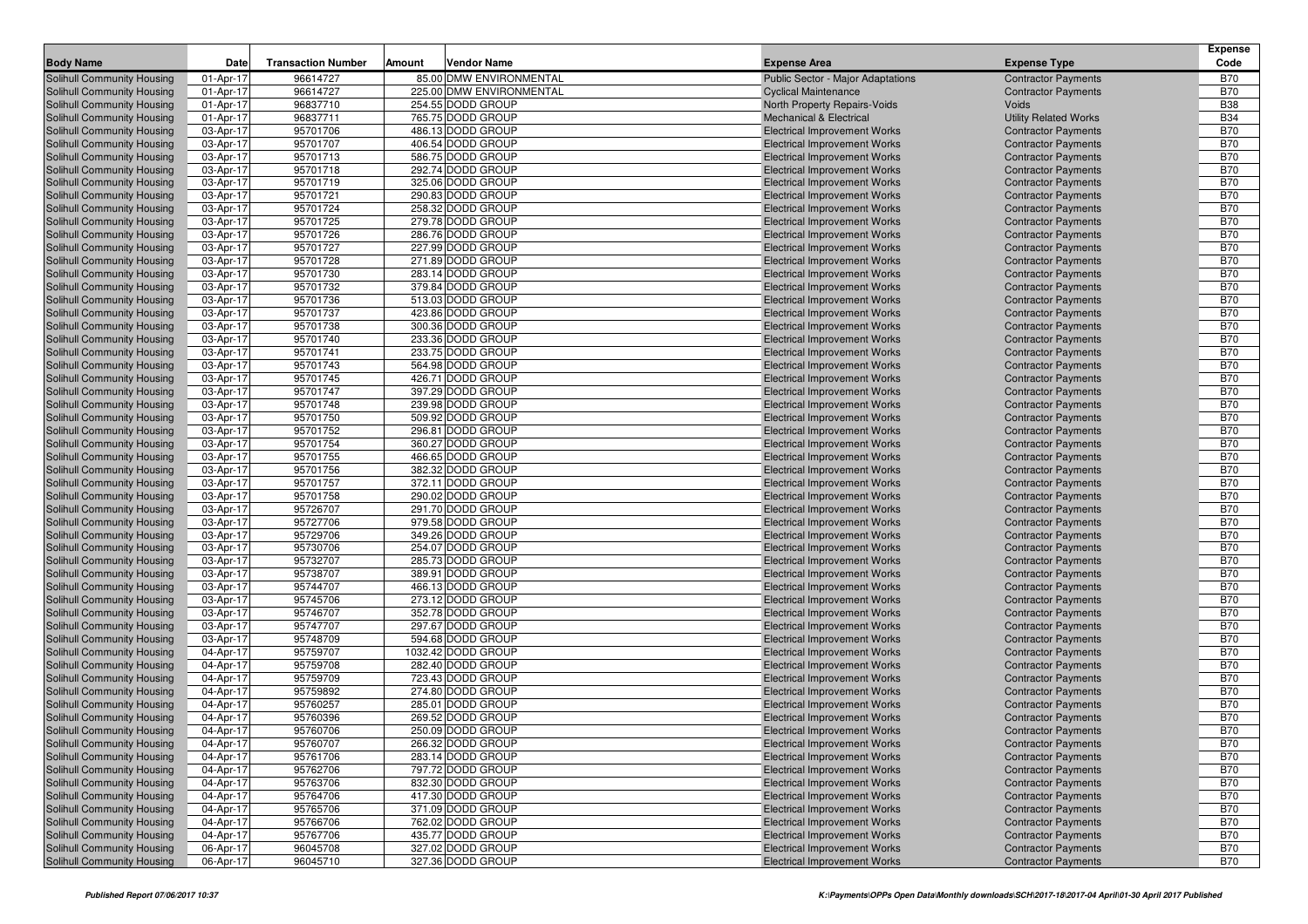| 96045713<br>306.17 DODD GROUP<br><b>Electrical Improvement Works</b><br><b>B70</b><br>Solihull Community Housing<br>06-Apr-17<br><b>Contractor Payments</b><br>96045715<br>586.84 DODD GROUP<br><b>B70</b><br><b>Solihull Community Housing</b><br>06-Apr-17<br><b>Electrical Improvement Works</b><br><b>Contractor Payments</b><br><b>B70</b><br>06-Apr-17<br>96045716<br>665.28 DODD GROUP<br><b>Electrical Improvement Works</b><br>Solihull Community Housing<br><b>Contractor Payments</b><br><b>B70</b><br>96045717<br>298.38 DODD GROUP<br><b>Electrical Improvement Works</b><br>Solihull Community Housing<br>06-Apr-17<br><b>Contractor Payments</b><br><b>B70</b><br>410.72 DODD GROUP<br>Solihull Community Housing<br>06-Apr-17<br>96045719<br><b>Electrical Improvement Works</b><br><b>Contractor Payments</b><br><b>B70</b><br>96045720<br>295.95 DODD GROUP<br>Solihull Community Housing<br>06-Apr-17<br><b>Electrical Improvement Works</b><br><b>Contractor Payments</b><br>696.45 DODD GROUP<br><b>B70</b><br><b>Solihull Community Housing</b><br>06-Apr-17<br>96046706<br><b>Electrical Improvement Works</b><br><b>Contractor Payments</b><br><b>B70</b><br>06-Apr-17<br>96046707<br>297.51 DODD GROUP<br><b>Solihull Community Housing</b><br><b>Electrical Improvement Works</b><br><b>Contractor Payments</b><br><b>B70</b><br>96046708<br>1901.37 DODD GROUP<br><b>Electrical Improvement Works</b><br><b>Solihull Community Housing</b><br>06-Apr-17<br><b>Contractor Payments</b><br>377.58 DODD GROUP<br><b>B70</b><br><b>Solihull Community Housing</b><br>06-Apr-17<br>96046709<br><b>Electrical Improvement Works</b><br><b>Contractor Payments</b><br><b>B70</b><br>96046710<br>366.46 DODD GROUP<br><b>Solihull Community Housing</b><br>06-Apr-17<br><b>Electrical Improvement Works</b><br><b>Contractor Payments</b><br>302.51 DODD GROUP<br><b>B70</b><br><b>Solihull Community Housing</b><br>06-Apr-17<br>96046711<br><b>Electrical Improvement Works</b><br><b>Contractor Payments</b><br><b>B70</b><br>06-Apr-17<br>96046712<br>567.26 DODD GROUP<br>Solihull Community Housing<br><b>Electrical Improvement Works</b><br><b>Contractor Payments</b><br><b>B70</b><br>96046713<br>279.95 DODD GROUP<br><b>Solihull Community Housing</b><br>06-Apr-17<br><b>Electrical Improvement Works</b><br><b>Contractor Payments</b><br><b>B70</b><br><b>Solihull Community Housing</b><br>06-Apr-17<br>96046715<br>515.10 DODD GROUP<br><b>Electrical Improvement Works</b><br><b>Contractor Payments</b><br>96047707<br>1845.31 DODD GROUP<br><b>B70</b><br>06-Apr-17<br><b>Solihull Community Housing</b><br><b>Electrical Improvement Works</b><br><b>Contractor Payments</b><br>286.13 DODD GROUP<br><b>B70</b><br>Solihull Community Housing<br>06-Apr-17<br>96047708<br><b>Electrical Improvement Works</b><br><b>Contractor Payments</b><br><b>B70</b><br>06-Apr-17<br>96047709<br>505.31 DODD GROUP<br><b>Solihull Community Housing</b><br><b>Electrical Improvement Works</b><br><b>Contractor Payments</b><br><b>B70</b><br>96047710<br>363.64 DODD GROUP<br><b>Electrical Improvement Works</b><br><b>Solihull Community Housing</b><br>06-Apr-17<br><b>Contractor Payments</b><br><b>B70</b><br>Solihull Community Housing<br>06-Apr-17<br>96046714<br>993.09 DODD GROUP<br><b>Electrical Improvement Works</b><br><b>Contractor Payments</b><br>96047712<br>375.70 DODD GROUP<br><b>B70</b><br>06-Apr-17<br><b>Solihull Community Housing</b><br><b>Electrical Improvement Works</b><br><b>Contractor Payments</b><br>295.65 DODD GROUP<br><b>B70</b><br>Solihull Community Housing<br>06-Apr-17<br>96048706<br><b>Electrical Improvement Works</b><br><b>Contractor Payments</b><br><b>B70</b><br>06-Apr-17<br>96048708<br>365.19 DODD GROUP<br>Solihull Community Housing<br><b>Electrical Improvement Works</b><br><b>Contractor Payments</b><br><b>B70</b><br>06-Apr-17<br>96048709<br>357.22 DODD GROUP<br><b>Solihull Community Housing</b><br><b>Electrical Improvement Works</b><br><b>Contractor Payments</b><br><b>B70</b><br><b>Solihull Community Housing</b><br>06-Apr-17<br>96048710<br>405.69 DODD GROUP<br><b>Electrical Improvement Works</b><br><b>Contractor Payments</b><br>96048711<br>285.16 DODD GROUP<br><b>B70</b><br>06-Apr-17<br>Solihull Community Housing<br><b>Electrical Improvement Works</b><br><b>Contractor Payments</b><br>349.91 DODD GROUP<br><b>B70</b><br><b>Solihull Community Housing</b><br>06-Apr-17<br>96048712<br><b>Electrical Improvement Works</b><br><b>Contractor Payments</b><br><b>B70</b><br>06-Apr-17<br>96048713<br>265.26 DODD GROUP<br>Solihull Community Housing<br><b>Electrical Improvement Works</b><br><b>Contractor Payments</b><br>R <sub>10</sub><br>01-Apr-17<br>96531709<br>294.00 DOORFIT PRODUCTS LTD<br>Stores-Stores and delivery<br><b>Solihull Community Housing</b><br><b>Stocks</b><br>Solihull Community Housing<br>01-Apr-17<br>96531713<br>94.80 DOORFIT PRODUCTS LTD<br>Stores-Stores and delivery<br><b>Stocks</b><br>R <sub>10</sub><br>96531713<br>R <sub>10</sub><br>01-Apr-17<br>479.80 DOORFIT PRODUCTS LTD<br><b>Stocks</b><br><b>Solihull Community Housing</b><br>Stores-Stores and delivery<br>100.20 DOORFIT PRODUCTS LTD<br>R <sub>10</sub><br><b>Solihull Community Housing</b><br>01-Apr-17<br>96830710<br>Stores-Stores and delivery<br><b>Stocks</b><br>R <sub>10</sub><br>01-Apr-17<br>96830710<br>172.50 DOORFIT PRODUCTS LTD<br><b>Solihull Community Housing</b><br>Stores-Stores and delivery<br><b>Stocks</b><br>96830718<br>R <sub>10</sub><br><b>Solihull Community Housing</b><br>10-Apr-17<br>59.80 DOORFIT PRODUCTS LTD<br><b>Stocks</b><br>Stores-Stores and delivery<br>Solihull Community Housing<br>96830718<br>25.60 DOORFIT PRODUCTS LTD<br>R <sub>10</sub><br>10-Apr-17<br>Stores-Stores and delivery<br><b>Stocks</b><br>96830718<br>R <sub>10</sub><br>10-Apr-17<br>20.00 DOORFIT PRODUCTS LTD<br><b>Solihull Community Housing</b><br>Stores-Stores and delivery<br><b>Stocks</b><br>76.60 DOORFIT PRODUCTS LTD<br>R <sub>10</sub><br><b>Solihull Community Housing</b><br>10-Apr-17<br>96830718<br>Stores-Stores and delivery<br><b>Stocks</b><br>R <sub>10</sub><br>10-Apr-17<br>96830718<br>30.00 DOORFIT PRODUCTS LTD<br><b>Solihull Community Housing</b><br>Stores-Stores and delivery<br><b>Stocks</b><br>96830718<br>R <sub>10</sub><br><b>Solihull Community Housing</b><br>10-Apr-17<br>146.70 DOORFIT PRODUCTS LTD<br>Stores-Stores and delivery<br><b>Stocks</b><br>Solihull Community Housing<br>96830718<br>50.00 DOORFIT PRODUCTS LTD<br>Stores-Stores and delivery<br>R <sub>10</sub><br>10-Apr-17<br><b>Stocks</b><br>96951707<br>R <sub>10</sub><br>12-Apr-17<br>289.00 DOORFIT PRODUCTS LTD<br><b>Stocks</b><br><b>Solihull Community Housing</b><br>Stores-Stores and delivery<br>95967735<br>309.35 DRAINTECH SERVICES (MIDLANDS) LTD<br><b>B32</b><br><b>Solihull Community Housing</b><br>01-Apr-17<br>North Property Repairs-Day to day<br><b>Other Works</b><br><b>B32</b><br>01-Apr-17<br>96079720<br>261.56 DRAINTECH SERVICES (MIDLANDS) LTD<br><b>Other Works</b><br><b>Solihull Community Housing</b><br>North Property Repairs-Day to day<br>96079730<br>637.81 DRAINTECH SERVICES (MIDLANDS) LTD<br><b>B32</b><br><b>Solihull Community Housing</b><br>01-Apr-17<br>North Property Repairs-Day to day<br><b>Other Works</b><br><b>B70</b><br>Solihull Community Housing<br>12-Apr-17<br>96552707<br>288.42 DULUX DECORATOR CENTRES<br>Gas Warm Air/B'boiler/Storage Heater<br><b>Contractor Payments</b><br>96552707<br><b>B31</b><br>12-Apr-17<br>306.79 DULUX DECORATOR CENTRES<br>North Property Repairs-Voids<br>Solihull Community Housing<br><b>Internal Works</b><br>129.42 E H SMITH (BUILDERS MERCHANTS) LTD<br>R <sub>10</sub><br><b>Solihull Community Housing</b><br>13-Apr-17<br>97041707<br>Stores-Stores and delivery<br><b>Stocks</b><br>97041707<br>R <sub>10</sub><br>13-Apr-17<br>535.20 E H SMITH (BUILDERS MERCHANTS) LTD<br><b>Stocks</b><br><b>Solihull Community Housing</b><br>Stores-Stores and delivery<br>97041707<br>R <sub>10</sub><br><b>Solihull Community Housing</b><br>13-Apr-17<br>75.42 E H SMITH (BUILDERS MERCHANTS) LTD<br>Stores-Stores and delivery<br><b>Stocks</b><br>S <sub>02</sub><br>Solihull Community Housing<br>96839707<br>-482.40 EDEN ADAPTIONS LTD<br>Sub Contractors Tax<br><b>Creditor: Inland Revenue</b><br>21-Apr-17<br><b>B44</b><br>21-Apr-17<br>96839707<br>2412.02 EDEN ADAPTIONS LTD<br>Solihull Community Housing<br>Safe and Sound Operational<br><b>Falls Prevention Service</b><br>Solihull Community Housing<br>21-Apr-17<br>96839706<br>-301.26 EDEN ADAPTIONS LTD<br>Sub Contractors Tax<br><b>Creditor: Inland Revenue</b><br>S02<br><b>B44</b><br>Solihull Community Housing<br>21-Apr-17<br>96839706<br>1506.28 EDEN ADAPTIONS LTD<br>Safe and Sound Operational<br><b>Falls Prevention Service</b><br>27-Apr-17<br>96996720<br>-425.30 EDEN ADAPTIONS LTD<br>S02<br>Solihull Community Housing<br>Sub Contractors Tax<br><b>Creditor: Inland Revenue</b><br>2126.54 EDEN ADAPTIONS LTD<br><b>B44</b><br>Solihull Community Housing<br>27-Apr-17<br>96996720<br>Safe and Sound Operational<br><b>Falls Prevention Service</b><br>96545756<br>2628.00 EDEN BUILD LTD BUILDING CONTRACTORS<br>Private Sector - Disabled Facilities Grants<br><b>B70</b><br>Solihull Community Housing<br>12-Apr-17<br><b>Contractor Payments</b><br>05-Apr-17<br>95959706<br><b>Central Administration</b><br>D59<br><b>Solihull Community Housing</b><br>3.60 EDENRED<br>Other Fees and Charges<br>899.00 EDENRED<br>S01<br>Solihull Community Housing<br>05-Apr-17<br>95959706<br><b>Payroll Deductions</b><br><b>General Creditors</b><br>96682708<br>342.59 ELDERCARE<br>Solihull Community Housing<br>13-Apr-17<br>Safe and Sound Operational<br>Equipment Rental/Lease<br>D <sub>18</sub><br>584.28 ELDERCARE<br>Safe and Sound Operational<br>D90<br>Solihull Community Housing<br>13-Apr-17<br>96682707<br><b>Other Supplies And Services Costs</b><br>96682706<br>2853.12 ELDERCARE<br>Solihull Community Housing<br>13-Apr-17<br>Safe and Sound Operational<br>Other Supplies And Services Costs<br>D90 | <b>Body Name</b> | Date | <b>Transaction Number</b> | Amount<br><b>Vendor Name</b> | <b>Expense Area</b> | <b>Expense Type</b> | <b>Expense</b><br>Code |
|-----------------------------------------------------------------------------------------------------------------------------------------------------------------------------------------------------------------------------------------------------------------------------------------------------------------------------------------------------------------------------------------------------------------------------------------------------------------------------------------------------------------------------------------------------------------------------------------------------------------------------------------------------------------------------------------------------------------------------------------------------------------------------------------------------------------------------------------------------------------------------------------------------------------------------------------------------------------------------------------------------------------------------------------------------------------------------------------------------------------------------------------------------------------------------------------------------------------------------------------------------------------------------------------------------------------------------------------------------------------------------------------------------------------------------------------------------------------------------------------------------------------------------------------------------------------------------------------------------------------------------------------------------------------------------------------------------------------------------------------------------------------------------------------------------------------------------------------------------------------------------------------------------------------------------------------------------------------------------------------------------------------------------------------------------------------------------------------------------------------------------------------------------------------------------------------------------------------------------------------------------------------------------------------------------------------------------------------------------------------------------------------------------------------------------------------------------------------------------------------------------------------------------------------------------------------------------------------------------------------------------------------------------------------------------------------------------------------------------------------------------------------------------------------------------------------------------------------------------------------------------------------------------------------------------------------------------------------------------------------------------------------------------------------------------------------------------------------------------------------------------------------------------------------------------------------------------------------------------------------------------------------------------------------------------------------------------------------------------------------------------------------------------------------------------------------------------------------------------------------------------------------------------------------------------------------------------------------------------------------------------------------------------------------------------------------------------------------------------------------------------------------------------------------------------------------------------------------------------------------------------------------------------------------------------------------------------------------------------------------------------------------------------------------------------------------------------------------------------------------------------------------------------------------------------------------------------------------------------------------------------------------------------------------------------------------------------------------------------------------------------------------------------------------------------------------------------------------------------------------------------------------------------------------------------------------------------------------------------------------------------------------------------------------------------------------------------------------------------------------------------------------------------------------------------------------------------------------------------------------------------------------------------------------------------------------------------------------------------------------------------------------------------------------------------------------------------------------------------------------------------------------------------------------------------------------------------------------------------------------------------------------------------------------------------------------------------------------------------------------------------------------------------------------------------------------------------------------------------------------------------------------------------------------------------------------------------------------------------------------------------------------------------------------------------------------------------------------------------------------------------------------------------------------------------------------------------------------------------------------------------------------------------------------------------------------------------------------------------------------------------------------------------------------------------------------------------------------------------------------------------------------------------------------------------------------------------------------------------------------------------------------------------------------------------------------------------------------------------------------------------------------------------------------------------------------------------------------------------------------------------------------------------------------------------------------------------------------------------------------------------------------------------------------------------------------------------------------------------------------------------------------------------------------------------------------------------------------------------------------------------------------------------------------------------------------------------------------------------------------------------------------------------------------------------------------------------------------------------------------------------------------------------------------------------------------------------------------------------------------------------------------------------------------------------------------------------------------------------------------------------------------------------------------------------------------------------------------------------------------------------------------------------------------------------------------------------------------------------------------------------------------------------------------------------------------------------------------------------------------------------------------------------------------------------------------------------------------------------------------------------------------------------------------------------------------------------------------------------------------------------------------------------------------------------------------------------------------------------------------------------------------------------------------------------------------------------------------------------------------------------------------------------------------------------------------------------------------------------------------------------------------------------------------------------------------------------------------------------------------------------------------------------------------------------------------------------------------------------------------------------------------------------------------------------------------------------------------------------------------------------------------------------------------------------------------------------------------------------------------------------------------------------------------------------------------------------------------------------------------------------------------------------------------------------------------------------------------------------------------------------------------------------------------------------------------------------------------------------------------------------------------------------------------------------------------------------------------------------------------------------------------------------------------------------------------------------------------------------------------------------------------------------------------------------------------------------------------------------------------------------------------------------------------------------------------------------------------------------------------------------------------------------------------------------------------------------------------------------------------------------------------------------------------------------------------------------------------------------------------------------------------------------------------------------------------------------------------------------------------------------------------------------------------------------------------------------------------------------------------------------------------------------------|------------------|------|---------------------------|------------------------------|---------------------|---------------------|------------------------|
|                                                                                                                                                                                                                                                                                                                                                                                                                                                                                                                                                                                                                                                                                                                                                                                                                                                                                                                                                                                                                                                                                                                                                                                                                                                                                                                                                                                                                                                                                                                                                                                                                                                                                                                                                                                                                                                                                                                                                                                                                                                                                                                                                                                                                                                                                                                                                                                                                                                                                                                                                                                                                                                                                                                                                                                                                                                                                                                                                                                                                                                                                                                                                                                                                                                                                                                                                                                                                                                                                                                                                                                                                                                                                                                                                                                                                                                                                                                                                                                                                                                                                                                                                                                                                                                                                                                                                                                                                                                                                                                                                                                                                                                                                                                                                                                                                                                                                                                                                                                                                                                                                                                                                                                                                                                                                                                                                                                                                                                                                                                                                                                                                                                                                                                                                                                                                                                                                                                                                                                                                                                                                                                                                                                                                                                                                                                                                                                                                                                                                                                                                                                                                                                                                                                                                                                                                                                                                                                                                                                                                                                                                                                                                                                                                                                                                                                                                                                                                                                                                                                                                                                                                                                                                                                                                                                                                                                                                                                                                                                                                                                                                                                                                                                                                                                                                                                                                                                                                                                                                                                                                                                                                                                                                                                                                                                                                                                                                                                                                                                                                                                                                                                                                                                                                                                                                                                                                                                                                                                                                                                                                                                                                                                                                                                                                                                                                                                                                                                                                                                                                                                                                                                                                                                                                                                                                   |                  |      |                           |                              |                     |                     |                        |
|                                                                                                                                                                                                                                                                                                                                                                                                                                                                                                                                                                                                                                                                                                                                                                                                                                                                                                                                                                                                                                                                                                                                                                                                                                                                                                                                                                                                                                                                                                                                                                                                                                                                                                                                                                                                                                                                                                                                                                                                                                                                                                                                                                                                                                                                                                                                                                                                                                                                                                                                                                                                                                                                                                                                                                                                                                                                                                                                                                                                                                                                                                                                                                                                                                                                                                                                                                                                                                                                                                                                                                                                                                                                                                                                                                                                                                                                                                                                                                                                                                                                                                                                                                                                                                                                                                                                                                                                                                                                                                                                                                                                                                                                                                                                                                                                                                                                                                                                                                                                                                                                                                                                                                                                                                                                                                                                                                                                                                                                                                                                                                                                                                                                                                                                                                                                                                                                                                                                                                                                                                                                                                                                                                                                                                                                                                                                                                                                                                                                                                                                                                                                                                                                                                                                                                                                                                                                                                                                                                                                                                                                                                                                                                                                                                                                                                                                                                                                                                                                                                                                                                                                                                                                                                                                                                                                                                                                                                                                                                                                                                                                                                                                                                                                                                                                                                                                                                                                                                                                                                                                                                                                                                                                                                                                                                                                                                                                                                                                                                                                                                                                                                                                                                                                                                                                                                                                                                                                                                                                                                                                                                                                                                                                                                                                                                                                                                                                                                                                                                                                                                                                                                                                                                                                                                                                                   |                  |      |                           |                              |                     |                     |                        |
|                                                                                                                                                                                                                                                                                                                                                                                                                                                                                                                                                                                                                                                                                                                                                                                                                                                                                                                                                                                                                                                                                                                                                                                                                                                                                                                                                                                                                                                                                                                                                                                                                                                                                                                                                                                                                                                                                                                                                                                                                                                                                                                                                                                                                                                                                                                                                                                                                                                                                                                                                                                                                                                                                                                                                                                                                                                                                                                                                                                                                                                                                                                                                                                                                                                                                                                                                                                                                                                                                                                                                                                                                                                                                                                                                                                                                                                                                                                                                                                                                                                                                                                                                                                                                                                                                                                                                                                                                                                                                                                                                                                                                                                                                                                                                                                                                                                                                                                                                                                                                                                                                                                                                                                                                                                                                                                                                                                                                                                                                                                                                                                                                                                                                                                                                                                                                                                                                                                                                                                                                                                                                                                                                                                                                                                                                                                                                                                                                                                                                                                                                                                                                                                                                                                                                                                                                                                                                                                                                                                                                                                                                                                                                                                                                                                                                                                                                                                                                                                                                                                                                                                                                                                                                                                                                                                                                                                                                                                                                                                                                                                                                                                                                                                                                                                                                                                                                                                                                                                                                                                                                                                                                                                                                                                                                                                                                                                                                                                                                                                                                                                                                                                                                                                                                                                                                                                                                                                                                                                                                                                                                                                                                                                                                                                                                                                                                                                                                                                                                                                                                                                                                                                                                                                                                                                                                   |                  |      |                           |                              |                     |                     |                        |
|                                                                                                                                                                                                                                                                                                                                                                                                                                                                                                                                                                                                                                                                                                                                                                                                                                                                                                                                                                                                                                                                                                                                                                                                                                                                                                                                                                                                                                                                                                                                                                                                                                                                                                                                                                                                                                                                                                                                                                                                                                                                                                                                                                                                                                                                                                                                                                                                                                                                                                                                                                                                                                                                                                                                                                                                                                                                                                                                                                                                                                                                                                                                                                                                                                                                                                                                                                                                                                                                                                                                                                                                                                                                                                                                                                                                                                                                                                                                                                                                                                                                                                                                                                                                                                                                                                                                                                                                                                                                                                                                                                                                                                                                                                                                                                                                                                                                                                                                                                                                                                                                                                                                                                                                                                                                                                                                                                                                                                                                                                                                                                                                                                                                                                                                                                                                                                                                                                                                                                                                                                                                                                                                                                                                                                                                                                                                                                                                                                                                                                                                                                                                                                                                                                                                                                                                                                                                                                                                                                                                                                                                                                                                                                                                                                                                                                                                                                                                                                                                                                                                                                                                                                                                                                                                                                                                                                                                                                                                                                                                                                                                                                                                                                                                                                                                                                                                                                                                                                                                                                                                                                                                                                                                                                                                                                                                                                                                                                                                                                                                                                                                                                                                                                                                                                                                                                                                                                                                                                                                                                                                                                                                                                                                                                                                                                                                                                                                                                                                                                                                                                                                                                                                                                                                                                                                                   |                  |      |                           |                              |                     |                     |                        |
|                                                                                                                                                                                                                                                                                                                                                                                                                                                                                                                                                                                                                                                                                                                                                                                                                                                                                                                                                                                                                                                                                                                                                                                                                                                                                                                                                                                                                                                                                                                                                                                                                                                                                                                                                                                                                                                                                                                                                                                                                                                                                                                                                                                                                                                                                                                                                                                                                                                                                                                                                                                                                                                                                                                                                                                                                                                                                                                                                                                                                                                                                                                                                                                                                                                                                                                                                                                                                                                                                                                                                                                                                                                                                                                                                                                                                                                                                                                                                                                                                                                                                                                                                                                                                                                                                                                                                                                                                                                                                                                                                                                                                                                                                                                                                                                                                                                                                                                                                                                                                                                                                                                                                                                                                                                                                                                                                                                                                                                                                                                                                                                                                                                                                                                                                                                                                                                                                                                                                                                                                                                                                                                                                                                                                                                                                                                                                                                                                                                                                                                                                                                                                                                                                                                                                                                                                                                                                                                                                                                                                                                                                                                                                                                                                                                                                                                                                                                                                                                                                                                                                                                                                                                                                                                                                                                                                                                                                                                                                                                                                                                                                                                                                                                                                                                                                                                                                                                                                                                                                                                                                                                                                                                                                                                                                                                                                                                                                                                                                                                                                                                                                                                                                                                                                                                                                                                                                                                                                                                                                                                                                                                                                                                                                                                                                                                                                                                                                                                                                                                                                                                                                                                                                                                                                                                                                   |                  |      |                           |                              |                     |                     |                        |
|                                                                                                                                                                                                                                                                                                                                                                                                                                                                                                                                                                                                                                                                                                                                                                                                                                                                                                                                                                                                                                                                                                                                                                                                                                                                                                                                                                                                                                                                                                                                                                                                                                                                                                                                                                                                                                                                                                                                                                                                                                                                                                                                                                                                                                                                                                                                                                                                                                                                                                                                                                                                                                                                                                                                                                                                                                                                                                                                                                                                                                                                                                                                                                                                                                                                                                                                                                                                                                                                                                                                                                                                                                                                                                                                                                                                                                                                                                                                                                                                                                                                                                                                                                                                                                                                                                                                                                                                                                                                                                                                                                                                                                                                                                                                                                                                                                                                                                                                                                                                                                                                                                                                                                                                                                                                                                                                                                                                                                                                                                                                                                                                                                                                                                                                                                                                                                                                                                                                                                                                                                                                                                                                                                                                                                                                                                                                                                                                                                                                                                                                                                                                                                                                                                                                                                                                                                                                                                                                                                                                                                                                                                                                                                                                                                                                                                                                                                                                                                                                                                                                                                                                                                                                                                                                                                                                                                                                                                                                                                                                                                                                                                                                                                                                                                                                                                                                                                                                                                                                                                                                                                                                                                                                                                                                                                                                                                                                                                                                                                                                                                                                                                                                                                                                                                                                                                                                                                                                                                                                                                                                                                                                                                                                                                                                                                                                                                                                                                                                                                                                                                                                                                                                                                                                                                                                                   |                  |      |                           |                              |                     |                     |                        |
|                                                                                                                                                                                                                                                                                                                                                                                                                                                                                                                                                                                                                                                                                                                                                                                                                                                                                                                                                                                                                                                                                                                                                                                                                                                                                                                                                                                                                                                                                                                                                                                                                                                                                                                                                                                                                                                                                                                                                                                                                                                                                                                                                                                                                                                                                                                                                                                                                                                                                                                                                                                                                                                                                                                                                                                                                                                                                                                                                                                                                                                                                                                                                                                                                                                                                                                                                                                                                                                                                                                                                                                                                                                                                                                                                                                                                                                                                                                                                                                                                                                                                                                                                                                                                                                                                                                                                                                                                                                                                                                                                                                                                                                                                                                                                                                                                                                                                                                                                                                                                                                                                                                                                                                                                                                                                                                                                                                                                                                                                                                                                                                                                                                                                                                                                                                                                                                                                                                                                                                                                                                                                                                                                                                                                                                                                                                                                                                                                                                                                                                                                                                                                                                                                                                                                                                                                                                                                                                                                                                                                                                                                                                                                                                                                                                                                                                                                                                                                                                                                                                                                                                                                                                                                                                                                                                                                                                                                                                                                                                                                                                                                                                                                                                                                                                                                                                                                                                                                                                                                                                                                                                                                                                                                                                                                                                                                                                                                                                                                                                                                                                                                                                                                                                                                                                                                                                                                                                                                                                                                                                                                                                                                                                                                                                                                                                                                                                                                                                                                                                                                                                                                                                                                                                                                                                                                   |                  |      |                           |                              |                     |                     |                        |
|                                                                                                                                                                                                                                                                                                                                                                                                                                                                                                                                                                                                                                                                                                                                                                                                                                                                                                                                                                                                                                                                                                                                                                                                                                                                                                                                                                                                                                                                                                                                                                                                                                                                                                                                                                                                                                                                                                                                                                                                                                                                                                                                                                                                                                                                                                                                                                                                                                                                                                                                                                                                                                                                                                                                                                                                                                                                                                                                                                                                                                                                                                                                                                                                                                                                                                                                                                                                                                                                                                                                                                                                                                                                                                                                                                                                                                                                                                                                                                                                                                                                                                                                                                                                                                                                                                                                                                                                                                                                                                                                                                                                                                                                                                                                                                                                                                                                                                                                                                                                                                                                                                                                                                                                                                                                                                                                                                                                                                                                                                                                                                                                                                                                                                                                                                                                                                                                                                                                                                                                                                                                                                                                                                                                                                                                                                                                                                                                                                                                                                                                                                                                                                                                                                                                                                                                                                                                                                                                                                                                                                                                                                                                                                                                                                                                                                                                                                                                                                                                                                                                                                                                                                                                                                                                                                                                                                                                                                                                                                                                                                                                                                                                                                                                                                                                                                                                                                                                                                                                                                                                                                                                                                                                                                                                                                                                                                                                                                                                                                                                                                                                                                                                                                                                                                                                                                                                                                                                                                                                                                                                                                                                                                                                                                                                                                                                                                                                                                                                                                                                                                                                                                                                                                                                                                                                                   |                  |      |                           |                              |                     |                     |                        |
|                                                                                                                                                                                                                                                                                                                                                                                                                                                                                                                                                                                                                                                                                                                                                                                                                                                                                                                                                                                                                                                                                                                                                                                                                                                                                                                                                                                                                                                                                                                                                                                                                                                                                                                                                                                                                                                                                                                                                                                                                                                                                                                                                                                                                                                                                                                                                                                                                                                                                                                                                                                                                                                                                                                                                                                                                                                                                                                                                                                                                                                                                                                                                                                                                                                                                                                                                                                                                                                                                                                                                                                                                                                                                                                                                                                                                                                                                                                                                                                                                                                                                                                                                                                                                                                                                                                                                                                                                                                                                                                                                                                                                                                                                                                                                                                                                                                                                                                                                                                                                                                                                                                                                                                                                                                                                                                                                                                                                                                                                                                                                                                                                                                                                                                                                                                                                                                                                                                                                                                                                                                                                                                                                                                                                                                                                                                                                                                                                                                                                                                                                                                                                                                                                                                                                                                                                                                                                                                                                                                                                                                                                                                                                                                                                                                                                                                                                                                                                                                                                                                                                                                                                                                                                                                                                                                                                                                                                                                                                                                                                                                                                                                                                                                                                                                                                                                                                                                                                                                                                                                                                                                                                                                                                                                                                                                                                                                                                                                                                                                                                                                                                                                                                                                                                                                                                                                                                                                                                                                                                                                                                                                                                                                                                                                                                                                                                                                                                                                                                                                                                                                                                                                                                                                                                                                                                   |                  |      |                           |                              |                     |                     |                        |
|                                                                                                                                                                                                                                                                                                                                                                                                                                                                                                                                                                                                                                                                                                                                                                                                                                                                                                                                                                                                                                                                                                                                                                                                                                                                                                                                                                                                                                                                                                                                                                                                                                                                                                                                                                                                                                                                                                                                                                                                                                                                                                                                                                                                                                                                                                                                                                                                                                                                                                                                                                                                                                                                                                                                                                                                                                                                                                                                                                                                                                                                                                                                                                                                                                                                                                                                                                                                                                                                                                                                                                                                                                                                                                                                                                                                                                                                                                                                                                                                                                                                                                                                                                                                                                                                                                                                                                                                                                                                                                                                                                                                                                                                                                                                                                                                                                                                                                                                                                                                                                                                                                                                                                                                                                                                                                                                                                                                                                                                                                                                                                                                                                                                                                                                                                                                                                                                                                                                                                                                                                                                                                                                                                                                                                                                                                                                                                                                                                                                                                                                                                                                                                                                                                                                                                                                                                                                                                                                                                                                                                                                                                                                                                                                                                                                                                                                                                                                                                                                                                                                                                                                                                                                                                                                                                                                                                                                                                                                                                                                                                                                                                                                                                                                                                                                                                                                                                                                                                                                                                                                                                                                                                                                                                                                                                                                                                                                                                                                                                                                                                                                                                                                                                                                                                                                                                                                                                                                                                                                                                                                                                                                                                                                                                                                                                                                                                                                                                                                                                                                                                                                                                                                                                                                                                                                                   |                  |      |                           |                              |                     |                     |                        |
|                                                                                                                                                                                                                                                                                                                                                                                                                                                                                                                                                                                                                                                                                                                                                                                                                                                                                                                                                                                                                                                                                                                                                                                                                                                                                                                                                                                                                                                                                                                                                                                                                                                                                                                                                                                                                                                                                                                                                                                                                                                                                                                                                                                                                                                                                                                                                                                                                                                                                                                                                                                                                                                                                                                                                                                                                                                                                                                                                                                                                                                                                                                                                                                                                                                                                                                                                                                                                                                                                                                                                                                                                                                                                                                                                                                                                                                                                                                                                                                                                                                                                                                                                                                                                                                                                                                                                                                                                                                                                                                                                                                                                                                                                                                                                                                                                                                                                                                                                                                                                                                                                                                                                                                                                                                                                                                                                                                                                                                                                                                                                                                                                                                                                                                                                                                                                                                                                                                                                                                                                                                                                                                                                                                                                                                                                                                                                                                                                                                                                                                                                                                                                                                                                                                                                                                                                                                                                                                                                                                                                                                                                                                                                                                                                                                                                                                                                                                                                                                                                                                                                                                                                                                                                                                                                                                                                                                                                                                                                                                                                                                                                                                                                                                                                                                                                                                                                                                                                                                                                                                                                                                                                                                                                                                                                                                                                                                                                                                                                                                                                                                                                                                                                                                                                                                                                                                                                                                                                                                                                                                                                                                                                                                                                                                                                                                                                                                                                                                                                                                                                                                                                                                                                                                                                                                                                   |                  |      |                           |                              |                     |                     |                        |
|                                                                                                                                                                                                                                                                                                                                                                                                                                                                                                                                                                                                                                                                                                                                                                                                                                                                                                                                                                                                                                                                                                                                                                                                                                                                                                                                                                                                                                                                                                                                                                                                                                                                                                                                                                                                                                                                                                                                                                                                                                                                                                                                                                                                                                                                                                                                                                                                                                                                                                                                                                                                                                                                                                                                                                                                                                                                                                                                                                                                                                                                                                                                                                                                                                                                                                                                                                                                                                                                                                                                                                                                                                                                                                                                                                                                                                                                                                                                                                                                                                                                                                                                                                                                                                                                                                                                                                                                                                                                                                                                                                                                                                                                                                                                                                                                                                                                                                                                                                                                                                                                                                                                                                                                                                                                                                                                                                                                                                                                                                                                                                                                                                                                                                                                                                                                                                                                                                                                                                                                                                                                                                                                                                                                                                                                                                                                                                                                                                                                                                                                                                                                                                                                                                                                                                                                                                                                                                                                                                                                                                                                                                                                                                                                                                                                                                                                                                                                                                                                                                                                                                                                                                                                                                                                                                                                                                                                                                                                                                                                                                                                                                                                                                                                                                                                                                                                                                                                                                                                                                                                                                                                                                                                                                                                                                                                                                                                                                                                                                                                                                                                                                                                                                                                                                                                                                                                                                                                                                                                                                                                                                                                                                                                                                                                                                                                                                                                                                                                                                                                                                                                                                                                                                                                                                                                                   |                  |      |                           |                              |                     |                     |                        |
|                                                                                                                                                                                                                                                                                                                                                                                                                                                                                                                                                                                                                                                                                                                                                                                                                                                                                                                                                                                                                                                                                                                                                                                                                                                                                                                                                                                                                                                                                                                                                                                                                                                                                                                                                                                                                                                                                                                                                                                                                                                                                                                                                                                                                                                                                                                                                                                                                                                                                                                                                                                                                                                                                                                                                                                                                                                                                                                                                                                                                                                                                                                                                                                                                                                                                                                                                                                                                                                                                                                                                                                                                                                                                                                                                                                                                                                                                                                                                                                                                                                                                                                                                                                                                                                                                                                                                                                                                                                                                                                                                                                                                                                                                                                                                                                                                                                                                                                                                                                                                                                                                                                                                                                                                                                                                                                                                                                                                                                                                                                                                                                                                                                                                                                                                                                                                                                                                                                                                                                                                                                                                                                                                                                                                                                                                                                                                                                                                                                                                                                                                                                                                                                                                                                                                                                                                                                                                                                                                                                                                                                                                                                                                                                                                                                                                                                                                                                                                                                                                                                                                                                                                                                                                                                                                                                                                                                                                                                                                                                                                                                                                                                                                                                                                                                                                                                                                                                                                                                                                                                                                                                                                                                                                                                                                                                                                                                                                                                                                                                                                                                                                                                                                                                                                                                                                                                                                                                                                                                                                                                                                                                                                                                                                                                                                                                                                                                                                                                                                                                                                                                                                                                                                                                                                                                                                   |                  |      |                           |                              |                     |                     |                        |
|                                                                                                                                                                                                                                                                                                                                                                                                                                                                                                                                                                                                                                                                                                                                                                                                                                                                                                                                                                                                                                                                                                                                                                                                                                                                                                                                                                                                                                                                                                                                                                                                                                                                                                                                                                                                                                                                                                                                                                                                                                                                                                                                                                                                                                                                                                                                                                                                                                                                                                                                                                                                                                                                                                                                                                                                                                                                                                                                                                                                                                                                                                                                                                                                                                                                                                                                                                                                                                                                                                                                                                                                                                                                                                                                                                                                                                                                                                                                                                                                                                                                                                                                                                                                                                                                                                                                                                                                                                                                                                                                                                                                                                                                                                                                                                                                                                                                                                                                                                                                                                                                                                                                                                                                                                                                                                                                                                                                                                                                                                                                                                                                                                                                                                                                                                                                                                                                                                                                                                                                                                                                                                                                                                                                                                                                                                                                                                                                                                                                                                                                                                                                                                                                                                                                                                                                                                                                                                                                                                                                                                                                                                                                                                                                                                                                                                                                                                                                                                                                                                                                                                                                                                                                                                                                                                                                                                                                                                                                                                                                                                                                                                                                                                                                                                                                                                                                                                                                                                                                                                                                                                                                                                                                                                                                                                                                                                                                                                                                                                                                                                                                                                                                                                                                                                                                                                                                                                                                                                                                                                                                                                                                                                                                                                                                                                                                                                                                                                                                                                                                                                                                                                                                                                                                                                                                                   |                  |      |                           |                              |                     |                     |                        |
|                                                                                                                                                                                                                                                                                                                                                                                                                                                                                                                                                                                                                                                                                                                                                                                                                                                                                                                                                                                                                                                                                                                                                                                                                                                                                                                                                                                                                                                                                                                                                                                                                                                                                                                                                                                                                                                                                                                                                                                                                                                                                                                                                                                                                                                                                                                                                                                                                                                                                                                                                                                                                                                                                                                                                                                                                                                                                                                                                                                                                                                                                                                                                                                                                                                                                                                                                                                                                                                                                                                                                                                                                                                                                                                                                                                                                                                                                                                                                                                                                                                                                                                                                                                                                                                                                                                                                                                                                                                                                                                                                                                                                                                                                                                                                                                                                                                                                                                                                                                                                                                                                                                                                                                                                                                                                                                                                                                                                                                                                                                                                                                                                                                                                                                                                                                                                                                                                                                                                                                                                                                                                                                                                                                                                                                                                                                                                                                                                                                                                                                                                                                                                                                                                                                                                                                                                                                                                                                                                                                                                                                                                                                                                                                                                                                                                                                                                                                                                                                                                                                                                                                                                                                                                                                                                                                                                                                                                                                                                                                                                                                                                                                                                                                                                                                                                                                                                                                                                                                                                                                                                                                                                                                                                                                                                                                                                                                                                                                                                                                                                                                                                                                                                                                                                                                                                                                                                                                                                                                                                                                                                                                                                                                                                                                                                                                                                                                                                                                                                                                                                                                                                                                                                                                                                                                                                   |                  |      |                           |                              |                     |                     |                        |
|                                                                                                                                                                                                                                                                                                                                                                                                                                                                                                                                                                                                                                                                                                                                                                                                                                                                                                                                                                                                                                                                                                                                                                                                                                                                                                                                                                                                                                                                                                                                                                                                                                                                                                                                                                                                                                                                                                                                                                                                                                                                                                                                                                                                                                                                                                                                                                                                                                                                                                                                                                                                                                                                                                                                                                                                                                                                                                                                                                                                                                                                                                                                                                                                                                                                                                                                                                                                                                                                                                                                                                                                                                                                                                                                                                                                                                                                                                                                                                                                                                                                                                                                                                                                                                                                                                                                                                                                                                                                                                                                                                                                                                                                                                                                                                                                                                                                                                                                                                                                                                                                                                                                                                                                                                                                                                                                                                                                                                                                                                                                                                                                                                                                                                                                                                                                                                                                                                                                                                                                                                                                                                                                                                                                                                                                                                                                                                                                                                                                                                                                                                                                                                                                                                                                                                                                                                                                                                                                                                                                                                                                                                                                                                                                                                                                                                                                                                                                                                                                                                                                                                                                                                                                                                                                                                                                                                                                                                                                                                                                                                                                                                                                                                                                                                                                                                                                                                                                                                                                                                                                                                                                                                                                                                                                                                                                                                                                                                                                                                                                                                                                                                                                                                                                                                                                                                                                                                                                                                                                                                                                                                                                                                                                                                                                                                                                                                                                                                                                                                                                                                                                                                                                                                                                                                                                                   |                  |      |                           |                              |                     |                     |                        |
|                                                                                                                                                                                                                                                                                                                                                                                                                                                                                                                                                                                                                                                                                                                                                                                                                                                                                                                                                                                                                                                                                                                                                                                                                                                                                                                                                                                                                                                                                                                                                                                                                                                                                                                                                                                                                                                                                                                                                                                                                                                                                                                                                                                                                                                                                                                                                                                                                                                                                                                                                                                                                                                                                                                                                                                                                                                                                                                                                                                                                                                                                                                                                                                                                                                                                                                                                                                                                                                                                                                                                                                                                                                                                                                                                                                                                                                                                                                                                                                                                                                                                                                                                                                                                                                                                                                                                                                                                                                                                                                                                                                                                                                                                                                                                                                                                                                                                                                                                                                                                                                                                                                                                                                                                                                                                                                                                                                                                                                                                                                                                                                                                                                                                                                                                                                                                                                                                                                                                                                                                                                                                                                                                                                                                                                                                                                                                                                                                                                                                                                                                                                                                                                                                                                                                                                                                                                                                                                                                                                                                                                                                                                                                                                                                                                                                                                                                                                                                                                                                                                                                                                                                                                                                                                                                                                                                                                                                                                                                                                                                                                                                                                                                                                                                                                                                                                                                                                                                                                                                                                                                                                                                                                                                                                                                                                                                                                                                                                                                                                                                                                                                                                                                                                                                                                                                                                                                                                                                                                                                                                                                                                                                                                                                                                                                                                                                                                                                                                                                                                                                                                                                                                                                                                                                                                                                   |                  |      |                           |                              |                     |                     |                        |
|                                                                                                                                                                                                                                                                                                                                                                                                                                                                                                                                                                                                                                                                                                                                                                                                                                                                                                                                                                                                                                                                                                                                                                                                                                                                                                                                                                                                                                                                                                                                                                                                                                                                                                                                                                                                                                                                                                                                                                                                                                                                                                                                                                                                                                                                                                                                                                                                                                                                                                                                                                                                                                                                                                                                                                                                                                                                                                                                                                                                                                                                                                                                                                                                                                                                                                                                                                                                                                                                                                                                                                                                                                                                                                                                                                                                                                                                                                                                                                                                                                                                                                                                                                                                                                                                                                                                                                                                                                                                                                                                                                                                                                                                                                                                                                                                                                                                                                                                                                                                                                                                                                                                                                                                                                                                                                                                                                                                                                                                                                                                                                                                                                                                                                                                                                                                                                                                                                                                                                                                                                                                                                                                                                                                                                                                                                                                                                                                                                                                                                                                                                                                                                                                                                                                                                                                                                                                                                                                                                                                                                                                                                                                                                                                                                                                                                                                                                                                                                                                                                                                                                                                                                                                                                                                                                                                                                                                                                                                                                                                                                                                                                                                                                                                                                                                                                                                                                                                                                                                                                                                                                                                                                                                                                                                                                                                                                                                                                                                                                                                                                                                                                                                                                                                                                                                                                                                                                                                                                                                                                                                                                                                                                                                                                                                                                                                                                                                                                                                                                                                                                                                                                                                                                                                                                                                                   |                  |      |                           |                              |                     |                     |                        |
|                                                                                                                                                                                                                                                                                                                                                                                                                                                                                                                                                                                                                                                                                                                                                                                                                                                                                                                                                                                                                                                                                                                                                                                                                                                                                                                                                                                                                                                                                                                                                                                                                                                                                                                                                                                                                                                                                                                                                                                                                                                                                                                                                                                                                                                                                                                                                                                                                                                                                                                                                                                                                                                                                                                                                                                                                                                                                                                                                                                                                                                                                                                                                                                                                                                                                                                                                                                                                                                                                                                                                                                                                                                                                                                                                                                                                                                                                                                                                                                                                                                                                                                                                                                                                                                                                                                                                                                                                                                                                                                                                                                                                                                                                                                                                                                                                                                                                                                                                                                                                                                                                                                                                                                                                                                                                                                                                                                                                                                                                                                                                                                                                                                                                                                                                                                                                                                                                                                                                                                                                                                                                                                                                                                                                                                                                                                                                                                                                                                                                                                                                                                                                                                                                                                                                                                                                                                                                                                                                                                                                                                                                                                                                                                                                                                                                                                                                                                                                                                                                                                                                                                                                                                                                                                                                                                                                                                                                                                                                                                                                                                                                                                                                                                                                                                                                                                                                                                                                                                                                                                                                                                                                                                                                                                                                                                                                                                                                                                                                                                                                                                                                                                                                                                                                                                                                                                                                                                                                                                                                                                                                                                                                                                                                                                                                                                                                                                                                                                                                                                                                                                                                                                                                                                                                                                                                   |                  |      |                           |                              |                     |                     |                        |
|                                                                                                                                                                                                                                                                                                                                                                                                                                                                                                                                                                                                                                                                                                                                                                                                                                                                                                                                                                                                                                                                                                                                                                                                                                                                                                                                                                                                                                                                                                                                                                                                                                                                                                                                                                                                                                                                                                                                                                                                                                                                                                                                                                                                                                                                                                                                                                                                                                                                                                                                                                                                                                                                                                                                                                                                                                                                                                                                                                                                                                                                                                                                                                                                                                                                                                                                                                                                                                                                                                                                                                                                                                                                                                                                                                                                                                                                                                                                                                                                                                                                                                                                                                                                                                                                                                                                                                                                                                                                                                                                                                                                                                                                                                                                                                                                                                                                                                                                                                                                                                                                                                                                                                                                                                                                                                                                                                                                                                                                                                                                                                                                                                                                                                                                                                                                                                                                                                                                                                                                                                                                                                                                                                                                                                                                                                                                                                                                                                                                                                                                                                                                                                                                                                                                                                                                                                                                                                                                                                                                                                                                                                                                                                                                                                                                                                                                                                                                                                                                                                                                                                                                                                                                                                                                                                                                                                                                                                                                                                                                                                                                                                                                                                                                                                                                                                                                                                                                                                                                                                                                                                                                                                                                                                                                                                                                                                                                                                                                                                                                                                                                                                                                                                                                                                                                                                                                                                                                                                                                                                                                                                                                                                                                                                                                                                                                                                                                                                                                                                                                                                                                                                                                                                                                                                                                                   |                  |      |                           |                              |                     |                     |                        |
|                                                                                                                                                                                                                                                                                                                                                                                                                                                                                                                                                                                                                                                                                                                                                                                                                                                                                                                                                                                                                                                                                                                                                                                                                                                                                                                                                                                                                                                                                                                                                                                                                                                                                                                                                                                                                                                                                                                                                                                                                                                                                                                                                                                                                                                                                                                                                                                                                                                                                                                                                                                                                                                                                                                                                                                                                                                                                                                                                                                                                                                                                                                                                                                                                                                                                                                                                                                                                                                                                                                                                                                                                                                                                                                                                                                                                                                                                                                                                                                                                                                                                                                                                                                                                                                                                                                                                                                                                                                                                                                                                                                                                                                                                                                                                                                                                                                                                                                                                                                                                                                                                                                                                                                                                                                                                                                                                                                                                                                                                                                                                                                                                                                                                                                                                                                                                                                                                                                                                                                                                                                                                                                                                                                                                                                                                                                                                                                                                                                                                                                                                                                                                                                                                                                                                                                                                                                                                                                                                                                                                                                                                                                                                                                                                                                                                                                                                                                                                                                                                                                                                                                                                                                                                                                                                                                                                                                                                                                                                                                                                                                                                                                                                                                                                                                                                                                                                                                                                                                                                                                                                                                                                                                                                                                                                                                                                                                                                                                                                                                                                                                                                                                                                                                                                                                                                                                                                                                                                                                                                                                                                                                                                                                                                                                                                                                                                                                                                                                                                                                                                                                                                                                                                                                                                                                                                   |                  |      |                           |                              |                     |                     |                        |
|                                                                                                                                                                                                                                                                                                                                                                                                                                                                                                                                                                                                                                                                                                                                                                                                                                                                                                                                                                                                                                                                                                                                                                                                                                                                                                                                                                                                                                                                                                                                                                                                                                                                                                                                                                                                                                                                                                                                                                                                                                                                                                                                                                                                                                                                                                                                                                                                                                                                                                                                                                                                                                                                                                                                                                                                                                                                                                                                                                                                                                                                                                                                                                                                                                                                                                                                                                                                                                                                                                                                                                                                                                                                                                                                                                                                                                                                                                                                                                                                                                                                                                                                                                                                                                                                                                                                                                                                                                                                                                                                                                                                                                                                                                                                                                                                                                                                                                                                                                                                                                                                                                                                                                                                                                                                                                                                                                                                                                                                                                                                                                                                                                                                                                                                                                                                                                                                                                                                                                                                                                                                                                                                                                                                                                                                                                                                                                                                                                                                                                                                                                                                                                                                                                                                                                                                                                                                                                                                                                                                                                                                                                                                                                                                                                                                                                                                                                                                                                                                                                                                                                                                                                                                                                                                                                                                                                                                                                                                                                                                                                                                                                                                                                                                                                                                                                                                                                                                                                                                                                                                                                                                                                                                                                                                                                                                                                                                                                                                                                                                                                                                                                                                                                                                                                                                                                                                                                                                                                                                                                                                                                                                                                                                                                                                                                                                                                                                                                                                                                                                                                                                                                                                                                                                                                                                                   |                  |      |                           |                              |                     |                     |                        |
|                                                                                                                                                                                                                                                                                                                                                                                                                                                                                                                                                                                                                                                                                                                                                                                                                                                                                                                                                                                                                                                                                                                                                                                                                                                                                                                                                                                                                                                                                                                                                                                                                                                                                                                                                                                                                                                                                                                                                                                                                                                                                                                                                                                                                                                                                                                                                                                                                                                                                                                                                                                                                                                                                                                                                                                                                                                                                                                                                                                                                                                                                                                                                                                                                                                                                                                                                                                                                                                                                                                                                                                                                                                                                                                                                                                                                                                                                                                                                                                                                                                                                                                                                                                                                                                                                                                                                                                                                                                                                                                                                                                                                                                                                                                                                                                                                                                                                                                                                                                                                                                                                                                                                                                                                                                                                                                                                                                                                                                                                                                                                                                                                                                                                                                                                                                                                                                                                                                                                                                                                                                                                                                                                                                                                                                                                                                                                                                                                                                                                                                                                                                                                                                                                                                                                                                                                                                                                                                                                                                                                                                                                                                                                                                                                                                                                                                                                                                                                                                                                                                                                                                                                                                                                                                                                                                                                                                                                                                                                                                                                                                                                                                                                                                                                                                                                                                                                                                                                                                                                                                                                                                                                                                                                                                                                                                                                                                                                                                                                                                                                                                                                                                                                                                                                                                                                                                                                                                                                                                                                                                                                                                                                                                                                                                                                                                                                                                                                                                                                                                                                                                                                                                                                                                                                                                                                   |                  |      |                           |                              |                     |                     |                        |
|                                                                                                                                                                                                                                                                                                                                                                                                                                                                                                                                                                                                                                                                                                                                                                                                                                                                                                                                                                                                                                                                                                                                                                                                                                                                                                                                                                                                                                                                                                                                                                                                                                                                                                                                                                                                                                                                                                                                                                                                                                                                                                                                                                                                                                                                                                                                                                                                                                                                                                                                                                                                                                                                                                                                                                                                                                                                                                                                                                                                                                                                                                                                                                                                                                                                                                                                                                                                                                                                                                                                                                                                                                                                                                                                                                                                                                                                                                                                                                                                                                                                                                                                                                                                                                                                                                                                                                                                                                                                                                                                                                                                                                                                                                                                                                                                                                                                                                                                                                                                                                                                                                                                                                                                                                                                                                                                                                                                                                                                                                                                                                                                                                                                                                                                                                                                                                                                                                                                                                                                                                                                                                                                                                                                                                                                                                                                                                                                                                                                                                                                                                                                                                                                                                                                                                                                                                                                                                                                                                                                                                                                                                                                                                                                                                                                                                                                                                                                                                                                                                                                                                                                                                                                                                                                                                                                                                                                                                                                                                                                                                                                                                                                                                                                                                                                                                                                                                                                                                                                                                                                                                                                                                                                                                                                                                                                                                                                                                                                                                                                                                                                                                                                                                                                                                                                                                                                                                                                                                                                                                                                                                                                                                                                                                                                                                                                                                                                                                                                                                                                                                                                                                                                                                                                                                                                                   |                  |      |                           |                              |                     |                     |                        |
|                                                                                                                                                                                                                                                                                                                                                                                                                                                                                                                                                                                                                                                                                                                                                                                                                                                                                                                                                                                                                                                                                                                                                                                                                                                                                                                                                                                                                                                                                                                                                                                                                                                                                                                                                                                                                                                                                                                                                                                                                                                                                                                                                                                                                                                                                                                                                                                                                                                                                                                                                                                                                                                                                                                                                                                                                                                                                                                                                                                                                                                                                                                                                                                                                                                                                                                                                                                                                                                                                                                                                                                                                                                                                                                                                                                                                                                                                                                                                                                                                                                                                                                                                                                                                                                                                                                                                                                                                                                                                                                                                                                                                                                                                                                                                                                                                                                                                                                                                                                                                                                                                                                                                                                                                                                                                                                                                                                                                                                                                                                                                                                                                                                                                                                                                                                                                                                                                                                                                                                                                                                                                                                                                                                                                                                                                                                                                                                                                                                                                                                                                                                                                                                                                                                                                                                                                                                                                                                                                                                                                                                                                                                                                                                                                                                                                                                                                                                                                                                                                                                                                                                                                                                                                                                                                                                                                                                                                                                                                                                                                                                                                                                                                                                                                                                                                                                                                                                                                                                                                                                                                                                                                                                                                                                                                                                                                                                                                                                                                                                                                                                                                                                                                                                                                                                                                                                                                                                                                                                                                                                                                                                                                                                                                                                                                                                                                                                                                                                                                                                                                                                                                                                                                                                                                                                                                   |                  |      |                           |                              |                     |                     |                        |
|                                                                                                                                                                                                                                                                                                                                                                                                                                                                                                                                                                                                                                                                                                                                                                                                                                                                                                                                                                                                                                                                                                                                                                                                                                                                                                                                                                                                                                                                                                                                                                                                                                                                                                                                                                                                                                                                                                                                                                                                                                                                                                                                                                                                                                                                                                                                                                                                                                                                                                                                                                                                                                                                                                                                                                                                                                                                                                                                                                                                                                                                                                                                                                                                                                                                                                                                                                                                                                                                                                                                                                                                                                                                                                                                                                                                                                                                                                                                                                                                                                                                                                                                                                                                                                                                                                                                                                                                                                                                                                                                                                                                                                                                                                                                                                                                                                                                                                                                                                                                                                                                                                                                                                                                                                                                                                                                                                                                                                                                                                                                                                                                                                                                                                                                                                                                                                                                                                                                                                                                                                                                                                                                                                                                                                                                                                                                                                                                                                                                                                                                                                                                                                                                                                                                                                                                                                                                                                                                                                                                                                                                                                                                                                                                                                                                                                                                                                                                                                                                                                                                                                                                                                                                                                                                                                                                                                                                                                                                                                                                                                                                                                                                                                                                                                                                                                                                                                                                                                                                                                                                                                                                                                                                                                                                                                                                                                                                                                                                                                                                                                                                                                                                                                                                                                                                                                                                                                                                                                                                                                                                                                                                                                                                                                                                                                                                                                                                                                                                                                                                                                                                                                                                                                                                                                                                                   |                  |      |                           |                              |                     |                     |                        |
|                                                                                                                                                                                                                                                                                                                                                                                                                                                                                                                                                                                                                                                                                                                                                                                                                                                                                                                                                                                                                                                                                                                                                                                                                                                                                                                                                                                                                                                                                                                                                                                                                                                                                                                                                                                                                                                                                                                                                                                                                                                                                                                                                                                                                                                                                                                                                                                                                                                                                                                                                                                                                                                                                                                                                                                                                                                                                                                                                                                                                                                                                                                                                                                                                                                                                                                                                                                                                                                                                                                                                                                                                                                                                                                                                                                                                                                                                                                                                                                                                                                                                                                                                                                                                                                                                                                                                                                                                                                                                                                                                                                                                                                                                                                                                                                                                                                                                                                                                                                                                                                                                                                                                                                                                                                                                                                                                                                                                                                                                                                                                                                                                                                                                                                                                                                                                                                                                                                                                                                                                                                                                                                                                                                                                                                                                                                                                                                                                                                                                                                                                                                                                                                                                                                                                                                                                                                                                                                                                                                                                                                                                                                                                                                                                                                                                                                                                                                                                                                                                                                                                                                                                                                                                                                                                                                                                                                                                                                                                                                                                                                                                                                                                                                                                                                                                                                                                                                                                                                                                                                                                                                                                                                                                                                                                                                                                                                                                                                                                                                                                                                                                                                                                                                                                                                                                                                                                                                                                                                                                                                                                                                                                                                                                                                                                                                                                                                                                                                                                                                                                                                                                                                                                                                                                                                                                   |                  |      |                           |                              |                     |                     |                        |
|                                                                                                                                                                                                                                                                                                                                                                                                                                                                                                                                                                                                                                                                                                                                                                                                                                                                                                                                                                                                                                                                                                                                                                                                                                                                                                                                                                                                                                                                                                                                                                                                                                                                                                                                                                                                                                                                                                                                                                                                                                                                                                                                                                                                                                                                                                                                                                                                                                                                                                                                                                                                                                                                                                                                                                                                                                                                                                                                                                                                                                                                                                                                                                                                                                                                                                                                                                                                                                                                                                                                                                                                                                                                                                                                                                                                                                                                                                                                                                                                                                                                                                                                                                                                                                                                                                                                                                                                                                                                                                                                                                                                                                                                                                                                                                                                                                                                                                                                                                                                                                                                                                                                                                                                                                                                                                                                                                                                                                                                                                                                                                                                                                                                                                                                                                                                                                                                                                                                                                                                                                                                                                                                                                                                                                                                                                                                                                                                                                                                                                                                                                                                                                                                                                                                                                                                                                                                                                                                                                                                                                                                                                                                                                                                                                                                                                                                                                                                                                                                                                                                                                                                                                                                                                                                                                                                                                                                                                                                                                                                                                                                                                                                                                                                                                                                                                                                                                                                                                                                                                                                                                                                                                                                                                                                                                                                                                                                                                                                                                                                                                                                                                                                                                                                                                                                                                                                                                                                                                                                                                                                                                                                                                                                                                                                                                                                                                                                                                                                                                                                                                                                                                                                                                                                                                                                                   |                  |      |                           |                              |                     |                     |                        |
|                                                                                                                                                                                                                                                                                                                                                                                                                                                                                                                                                                                                                                                                                                                                                                                                                                                                                                                                                                                                                                                                                                                                                                                                                                                                                                                                                                                                                                                                                                                                                                                                                                                                                                                                                                                                                                                                                                                                                                                                                                                                                                                                                                                                                                                                                                                                                                                                                                                                                                                                                                                                                                                                                                                                                                                                                                                                                                                                                                                                                                                                                                                                                                                                                                                                                                                                                                                                                                                                                                                                                                                                                                                                                                                                                                                                                                                                                                                                                                                                                                                                                                                                                                                                                                                                                                                                                                                                                                                                                                                                                                                                                                                                                                                                                                                                                                                                                                                                                                                                                                                                                                                                                                                                                                                                                                                                                                                                                                                                                                                                                                                                                                                                                                                                                                                                                                                                                                                                                                                                                                                                                                                                                                                                                                                                                                                                                                                                                                                                                                                                                                                                                                                                                                                                                                                                                                                                                                                                                                                                                                                                                                                                                                                                                                                                                                                                                                                                                                                                                                                                                                                                                                                                                                                                                                                                                                                                                                                                                                                                                                                                                                                                                                                                                                                                                                                                                                                                                                                                                                                                                                                                                                                                                                                                                                                                                                                                                                                                                                                                                                                                                                                                                                                                                                                                                                                                                                                                                                                                                                                                                                                                                                                                                                                                                                                                                                                                                                                                                                                                                                                                                                                                                                                                                                                                                   |                  |      |                           |                              |                     |                     |                        |
|                                                                                                                                                                                                                                                                                                                                                                                                                                                                                                                                                                                                                                                                                                                                                                                                                                                                                                                                                                                                                                                                                                                                                                                                                                                                                                                                                                                                                                                                                                                                                                                                                                                                                                                                                                                                                                                                                                                                                                                                                                                                                                                                                                                                                                                                                                                                                                                                                                                                                                                                                                                                                                                                                                                                                                                                                                                                                                                                                                                                                                                                                                                                                                                                                                                                                                                                                                                                                                                                                                                                                                                                                                                                                                                                                                                                                                                                                                                                                                                                                                                                                                                                                                                                                                                                                                                                                                                                                                                                                                                                                                                                                                                                                                                                                                                                                                                                                                                                                                                                                                                                                                                                                                                                                                                                                                                                                                                                                                                                                                                                                                                                                                                                                                                                                                                                                                                                                                                                                                                                                                                                                                                                                                                                                                                                                                                                                                                                                                                                                                                                                                                                                                                                                                                                                                                                                                                                                                                                                                                                                                                                                                                                                                                                                                                                                                                                                                                                                                                                                                                                                                                                                                                                                                                                                                                                                                                                                                                                                                                                                                                                                                                                                                                                                                                                                                                                                                                                                                                                                                                                                                                                                                                                                                                                                                                                                                                                                                                                                                                                                                                                                                                                                                                                                                                                                                                                                                                                                                                                                                                                                                                                                                                                                                                                                                                                                                                                                                                                                                                                                                                                                                                                                                                                                                                                                   |                  |      |                           |                              |                     |                     |                        |
|                                                                                                                                                                                                                                                                                                                                                                                                                                                                                                                                                                                                                                                                                                                                                                                                                                                                                                                                                                                                                                                                                                                                                                                                                                                                                                                                                                                                                                                                                                                                                                                                                                                                                                                                                                                                                                                                                                                                                                                                                                                                                                                                                                                                                                                                                                                                                                                                                                                                                                                                                                                                                                                                                                                                                                                                                                                                                                                                                                                                                                                                                                                                                                                                                                                                                                                                                                                                                                                                                                                                                                                                                                                                                                                                                                                                                                                                                                                                                                                                                                                                                                                                                                                                                                                                                                                                                                                                                                                                                                                                                                                                                                                                                                                                                                                                                                                                                                                                                                                                                                                                                                                                                                                                                                                                                                                                                                                                                                                                                                                                                                                                                                                                                                                                                                                                                                                                                                                                                                                                                                                                                                                                                                                                                                                                                                                                                                                                                                                                                                                                                                                                                                                                                                                                                                                                                                                                                                                                                                                                                                                                                                                                                                                                                                                                                                                                                                                                                                                                                                                                                                                                                                                                                                                                                                                                                                                                                                                                                                                                                                                                                                                                                                                                                                                                                                                                                                                                                                                                                                                                                                                                                                                                                                                                                                                                                                                                                                                                                                                                                                                                                                                                                                                                                                                                                                                                                                                                                                                                                                                                                                                                                                                                                                                                                                                                                                                                                                                                                                                                                                                                                                                                                                                                                                                                                   |                  |      |                           |                              |                     |                     |                        |
|                                                                                                                                                                                                                                                                                                                                                                                                                                                                                                                                                                                                                                                                                                                                                                                                                                                                                                                                                                                                                                                                                                                                                                                                                                                                                                                                                                                                                                                                                                                                                                                                                                                                                                                                                                                                                                                                                                                                                                                                                                                                                                                                                                                                                                                                                                                                                                                                                                                                                                                                                                                                                                                                                                                                                                                                                                                                                                                                                                                                                                                                                                                                                                                                                                                                                                                                                                                                                                                                                                                                                                                                                                                                                                                                                                                                                                                                                                                                                                                                                                                                                                                                                                                                                                                                                                                                                                                                                                                                                                                                                                                                                                                                                                                                                                                                                                                                                                                                                                                                                                                                                                                                                                                                                                                                                                                                                                                                                                                                                                                                                                                                                                                                                                                                                                                                                                                                                                                                                                                                                                                                                                                                                                                                                                                                                                                                                                                                                                                                                                                                                                                                                                                                                                                                                                                                                                                                                                                                                                                                                                                                                                                                                                                                                                                                                                                                                                                                                                                                                                                                                                                                                                                                                                                                                                                                                                                                                                                                                                                                                                                                                                                                                                                                                                                                                                                                                                                                                                                                                                                                                                                                                                                                                                                                                                                                                                                                                                                                                                                                                                                                                                                                                                                                                                                                                                                                                                                                                                                                                                                                                                                                                                                                                                                                                                                                                                                                                                                                                                                                                                                                                                                                                                                                                                                                                   |                  |      |                           |                              |                     |                     |                        |
|                                                                                                                                                                                                                                                                                                                                                                                                                                                                                                                                                                                                                                                                                                                                                                                                                                                                                                                                                                                                                                                                                                                                                                                                                                                                                                                                                                                                                                                                                                                                                                                                                                                                                                                                                                                                                                                                                                                                                                                                                                                                                                                                                                                                                                                                                                                                                                                                                                                                                                                                                                                                                                                                                                                                                                                                                                                                                                                                                                                                                                                                                                                                                                                                                                                                                                                                                                                                                                                                                                                                                                                                                                                                                                                                                                                                                                                                                                                                                                                                                                                                                                                                                                                                                                                                                                                                                                                                                                                                                                                                                                                                                                                                                                                                                                                                                                                                                                                                                                                                                                                                                                                                                                                                                                                                                                                                                                                                                                                                                                                                                                                                                                                                                                                                                                                                                                                                                                                                                                                                                                                                                                                                                                                                                                                                                                                                                                                                                                                                                                                                                                                                                                                                                                                                                                                                                                                                                                                                                                                                                                                                                                                                                                                                                                                                                                                                                                                                                                                                                                                                                                                                                                                                                                                                                                                                                                                                                                                                                                                                                                                                                                                                                                                                                                                                                                                                                                                                                                                                                                                                                                                                                                                                                                                                                                                                                                                                                                                                                                                                                                                                                                                                                                                                                                                                                                                                                                                                                                                                                                                                                                                                                                                                                                                                                                                                                                                                                                                                                                                                                                                                                                                                                                                                                                                                                   |                  |      |                           |                              |                     |                     |                        |
|                                                                                                                                                                                                                                                                                                                                                                                                                                                                                                                                                                                                                                                                                                                                                                                                                                                                                                                                                                                                                                                                                                                                                                                                                                                                                                                                                                                                                                                                                                                                                                                                                                                                                                                                                                                                                                                                                                                                                                                                                                                                                                                                                                                                                                                                                                                                                                                                                                                                                                                                                                                                                                                                                                                                                                                                                                                                                                                                                                                                                                                                                                                                                                                                                                                                                                                                                                                                                                                                                                                                                                                                                                                                                                                                                                                                                                                                                                                                                                                                                                                                                                                                                                                                                                                                                                                                                                                                                                                                                                                                                                                                                                                                                                                                                                                                                                                                                                                                                                                                                                                                                                                                                                                                                                                                                                                                                                                                                                                                                                                                                                                                                                                                                                                                                                                                                                                                                                                                                                                                                                                                                                                                                                                                                                                                                                                                                                                                                                                                                                                                                                                                                                                                                                                                                                                                                                                                                                                                                                                                                                                                                                                                                                                                                                                                                                                                                                                                                                                                                                                                                                                                                                                                                                                                                                                                                                                                                                                                                                                                                                                                                                                                                                                                                                                                                                                                                                                                                                                                                                                                                                                                                                                                                                                                                                                                                                                                                                                                                                                                                                                                                                                                                                                                                                                                                                                                                                                                                                                                                                                                                                                                                                                                                                                                                                                                                                                                                                                                                                                                                                                                                                                                                                                                                                                                                   |                  |      |                           |                              |                     |                     |                        |
|                                                                                                                                                                                                                                                                                                                                                                                                                                                                                                                                                                                                                                                                                                                                                                                                                                                                                                                                                                                                                                                                                                                                                                                                                                                                                                                                                                                                                                                                                                                                                                                                                                                                                                                                                                                                                                                                                                                                                                                                                                                                                                                                                                                                                                                                                                                                                                                                                                                                                                                                                                                                                                                                                                                                                                                                                                                                                                                                                                                                                                                                                                                                                                                                                                                                                                                                                                                                                                                                                                                                                                                                                                                                                                                                                                                                                                                                                                                                                                                                                                                                                                                                                                                                                                                                                                                                                                                                                                                                                                                                                                                                                                                                                                                                                                                                                                                                                                                                                                                                                                                                                                                                                                                                                                                                                                                                                                                                                                                                                                                                                                                                                                                                                                                                                                                                                                                                                                                                                                                                                                                                                                                                                                                                                                                                                                                                                                                                                                                                                                                                                                                                                                                                                                                                                                                                                                                                                                                                                                                                                                                                                                                                                                                                                                                                                                                                                                                                                                                                                                                                                                                                                                                                                                                                                                                                                                                                                                                                                                                                                                                                                                                                                                                                                                                                                                                                                                                                                                                                                                                                                                                                                                                                                                                                                                                                                                                                                                                                                                                                                                                                                                                                                                                                                                                                                                                                                                                                                                                                                                                                                                                                                                                                                                                                                                                                                                                                                                                                                                                                                                                                                                                                                                                                                                                                                   |                  |      |                           |                              |                     |                     |                        |
|                                                                                                                                                                                                                                                                                                                                                                                                                                                                                                                                                                                                                                                                                                                                                                                                                                                                                                                                                                                                                                                                                                                                                                                                                                                                                                                                                                                                                                                                                                                                                                                                                                                                                                                                                                                                                                                                                                                                                                                                                                                                                                                                                                                                                                                                                                                                                                                                                                                                                                                                                                                                                                                                                                                                                                                                                                                                                                                                                                                                                                                                                                                                                                                                                                                                                                                                                                                                                                                                                                                                                                                                                                                                                                                                                                                                                                                                                                                                                                                                                                                                                                                                                                                                                                                                                                                                                                                                                                                                                                                                                                                                                                                                                                                                                                                                                                                                                                                                                                                                                                                                                                                                                                                                                                                                                                                                                                                                                                                                                                                                                                                                                                                                                                                                                                                                                                                                                                                                                                                                                                                                                                                                                                                                                                                                                                                                                                                                                                                                                                                                                                                                                                                                                                                                                                                                                                                                                                                                                                                                                                                                                                                                                                                                                                                                                                                                                                                                                                                                                                                                                                                                                                                                                                                                                                                                                                                                                                                                                                                                                                                                                                                                                                                                                                                                                                                                                                                                                                                                                                                                                                                                                                                                                                                                                                                                                                                                                                                                                                                                                                                                                                                                                                                                                                                                                                                                                                                                                                                                                                                                                                                                                                                                                                                                                                                                                                                                                                                                                                                                                                                                                                                                                                                                                                                                                   |                  |      |                           |                              |                     |                     |                        |
|                                                                                                                                                                                                                                                                                                                                                                                                                                                                                                                                                                                                                                                                                                                                                                                                                                                                                                                                                                                                                                                                                                                                                                                                                                                                                                                                                                                                                                                                                                                                                                                                                                                                                                                                                                                                                                                                                                                                                                                                                                                                                                                                                                                                                                                                                                                                                                                                                                                                                                                                                                                                                                                                                                                                                                                                                                                                                                                                                                                                                                                                                                                                                                                                                                                                                                                                                                                                                                                                                                                                                                                                                                                                                                                                                                                                                                                                                                                                                                                                                                                                                                                                                                                                                                                                                                                                                                                                                                                                                                                                                                                                                                                                                                                                                                                                                                                                                                                                                                                                                                                                                                                                                                                                                                                                                                                                                                                                                                                                                                                                                                                                                                                                                                                                                                                                                                                                                                                                                                                                                                                                                                                                                                                                                                                                                                                                                                                                                                                                                                                                                                                                                                                                                                                                                                                                                                                                                                                                                                                                                                                                                                                                                                                                                                                                                                                                                                                                                                                                                                                                                                                                                                                                                                                                                                                                                                                                                                                                                                                                                                                                                                                                                                                                                                                                                                                                                                                                                                                                                                                                                                                                                                                                                                                                                                                                                                                                                                                                                                                                                                                                                                                                                                                                                                                                                                                                                                                                                                                                                                                                                                                                                                                                                                                                                                                                                                                                                                                                                                                                                                                                                                                                                                                                                                                                                   |                  |      |                           |                              |                     |                     |                        |
|                                                                                                                                                                                                                                                                                                                                                                                                                                                                                                                                                                                                                                                                                                                                                                                                                                                                                                                                                                                                                                                                                                                                                                                                                                                                                                                                                                                                                                                                                                                                                                                                                                                                                                                                                                                                                                                                                                                                                                                                                                                                                                                                                                                                                                                                                                                                                                                                                                                                                                                                                                                                                                                                                                                                                                                                                                                                                                                                                                                                                                                                                                                                                                                                                                                                                                                                                                                                                                                                                                                                                                                                                                                                                                                                                                                                                                                                                                                                                                                                                                                                                                                                                                                                                                                                                                                                                                                                                                                                                                                                                                                                                                                                                                                                                                                                                                                                                                                                                                                                                                                                                                                                                                                                                                                                                                                                                                                                                                                                                                                                                                                                                                                                                                                                                                                                                                                                                                                                                                                                                                                                                                                                                                                                                                                                                                                                                                                                                                                                                                                                                                                                                                                                                                                                                                                                                                                                                                                                                                                                                                                                                                                                                                                                                                                                                                                                                                                                                                                                                                                                                                                                                                                                                                                                                                                                                                                                                                                                                                                                                                                                                                                                                                                                                                                                                                                                                                                                                                                                                                                                                                                                                                                                                                                                                                                                                                                                                                                                                                                                                                                                                                                                                                                                                                                                                                                                                                                                                                                                                                                                                                                                                                                                                                                                                                                                                                                                                                                                                                                                                                                                                                                                                                                                                                                                                   |                  |      |                           |                              |                     |                     |                        |
|                                                                                                                                                                                                                                                                                                                                                                                                                                                                                                                                                                                                                                                                                                                                                                                                                                                                                                                                                                                                                                                                                                                                                                                                                                                                                                                                                                                                                                                                                                                                                                                                                                                                                                                                                                                                                                                                                                                                                                                                                                                                                                                                                                                                                                                                                                                                                                                                                                                                                                                                                                                                                                                                                                                                                                                                                                                                                                                                                                                                                                                                                                                                                                                                                                                                                                                                                                                                                                                                                                                                                                                                                                                                                                                                                                                                                                                                                                                                                                                                                                                                                                                                                                                                                                                                                                                                                                                                                                                                                                                                                                                                                                                                                                                                                                                                                                                                                                                                                                                                                                                                                                                                                                                                                                                                                                                                                                                                                                                                                                                                                                                                                                                                                                                                                                                                                                                                                                                                                                                                                                                                                                                                                                                                                                                                                                                                                                                                                                                                                                                                                                                                                                                                                                                                                                                                                                                                                                                                                                                                                                                                                                                                                                                                                                                                                                                                                                                                                                                                                                                                                                                                                                                                                                                                                                                                                                                                                                                                                                                                                                                                                                                                                                                                                                                                                                                                                                                                                                                                                                                                                                                                                                                                                                                                                                                                                                                                                                                                                                                                                                                                                                                                                                                                                                                                                                                                                                                                                                                                                                                                                                                                                                                                                                                                                                                                                                                                                                                                                                                                                                                                                                                                                                                                                                                                                   |                  |      |                           |                              |                     |                     |                        |
|                                                                                                                                                                                                                                                                                                                                                                                                                                                                                                                                                                                                                                                                                                                                                                                                                                                                                                                                                                                                                                                                                                                                                                                                                                                                                                                                                                                                                                                                                                                                                                                                                                                                                                                                                                                                                                                                                                                                                                                                                                                                                                                                                                                                                                                                                                                                                                                                                                                                                                                                                                                                                                                                                                                                                                                                                                                                                                                                                                                                                                                                                                                                                                                                                                                                                                                                                                                                                                                                                                                                                                                                                                                                                                                                                                                                                                                                                                                                                                                                                                                                                                                                                                                                                                                                                                                                                                                                                                                                                                                                                                                                                                                                                                                                                                                                                                                                                                                                                                                                                                                                                                                                                                                                                                                                                                                                                                                                                                                                                                                                                                                                                                                                                                                                                                                                                                                                                                                                                                                                                                                                                                                                                                                                                                                                                                                                                                                                                                                                                                                                                                                                                                                                                                                                                                                                                                                                                                                                                                                                                                                                                                                                                                                                                                                                                                                                                                                                                                                                                                                                                                                                                                                                                                                                                                                                                                                                                                                                                                                                                                                                                                                                                                                                                                                                                                                                                                                                                                                                                                                                                                                                                                                                                                                                                                                                                                                                                                                                                                                                                                                                                                                                                                                                                                                                                                                                                                                                                                                                                                                                                                                                                                                                                                                                                                                                                                                                                                                                                                                                                                                                                                                                                                                                                                                                                   |                  |      |                           |                              |                     |                     |                        |
|                                                                                                                                                                                                                                                                                                                                                                                                                                                                                                                                                                                                                                                                                                                                                                                                                                                                                                                                                                                                                                                                                                                                                                                                                                                                                                                                                                                                                                                                                                                                                                                                                                                                                                                                                                                                                                                                                                                                                                                                                                                                                                                                                                                                                                                                                                                                                                                                                                                                                                                                                                                                                                                                                                                                                                                                                                                                                                                                                                                                                                                                                                                                                                                                                                                                                                                                                                                                                                                                                                                                                                                                                                                                                                                                                                                                                                                                                                                                                                                                                                                                                                                                                                                                                                                                                                                                                                                                                                                                                                                                                                                                                                                                                                                                                                                                                                                                                                                                                                                                                                                                                                                                                                                                                                                                                                                                                                                                                                                                                                                                                                                                                                                                                                                                                                                                                                                                                                                                                                                                                                                                                                                                                                                                                                                                                                                                                                                                                                                                                                                                                                                                                                                                                                                                                                                                                                                                                                                                                                                                                                                                                                                                                                                                                                                                                                                                                                                                                                                                                                                                                                                                                                                                                                                                                                                                                                                                                                                                                                                                                                                                                                                                                                                                                                                                                                                                                                                                                                                                                                                                                                                                                                                                                                                                                                                                                                                                                                                                                                                                                                                                                                                                                                                                                                                                                                                                                                                                                                                                                                                                                                                                                                                                                                                                                                                                                                                                                                                                                                                                                                                                                                                                                                                                                                                                                   |                  |      |                           |                              |                     |                     |                        |
|                                                                                                                                                                                                                                                                                                                                                                                                                                                                                                                                                                                                                                                                                                                                                                                                                                                                                                                                                                                                                                                                                                                                                                                                                                                                                                                                                                                                                                                                                                                                                                                                                                                                                                                                                                                                                                                                                                                                                                                                                                                                                                                                                                                                                                                                                                                                                                                                                                                                                                                                                                                                                                                                                                                                                                                                                                                                                                                                                                                                                                                                                                                                                                                                                                                                                                                                                                                                                                                                                                                                                                                                                                                                                                                                                                                                                                                                                                                                                                                                                                                                                                                                                                                                                                                                                                                                                                                                                                                                                                                                                                                                                                                                                                                                                                                                                                                                                                                                                                                                                                                                                                                                                                                                                                                                                                                                                                                                                                                                                                                                                                                                                                                                                                                                                                                                                                                                                                                                                                                                                                                                                                                                                                                                                                                                                                                                                                                                                                                                                                                                                                                                                                                                                                                                                                                                                                                                                                                                                                                                                                                                                                                                                                                                                                                                                                                                                                                                                                                                                                                                                                                                                                                                                                                                                                                                                                                                                                                                                                                                                                                                                                                                                                                                                                                                                                                                                                                                                                                                                                                                                                                                                                                                                                                                                                                                                                                                                                                                                                                                                                                                                                                                                                                                                                                                                                                                                                                                                                                                                                                                                                                                                                                                                                                                                                                                                                                                                                                                                                                                                                                                                                                                                                                                                                                                                   |                  |      |                           |                              |                     |                     |                        |
|                                                                                                                                                                                                                                                                                                                                                                                                                                                                                                                                                                                                                                                                                                                                                                                                                                                                                                                                                                                                                                                                                                                                                                                                                                                                                                                                                                                                                                                                                                                                                                                                                                                                                                                                                                                                                                                                                                                                                                                                                                                                                                                                                                                                                                                                                                                                                                                                                                                                                                                                                                                                                                                                                                                                                                                                                                                                                                                                                                                                                                                                                                                                                                                                                                                                                                                                                                                                                                                                                                                                                                                                                                                                                                                                                                                                                                                                                                                                                                                                                                                                                                                                                                                                                                                                                                                                                                                                                                                                                                                                                                                                                                                                                                                                                                                                                                                                                                                                                                                                                                                                                                                                                                                                                                                                                                                                                                                                                                                                                                                                                                                                                                                                                                                                                                                                                                                                                                                                                                                                                                                                                                                                                                                                                                                                                                                                                                                                                                                                                                                                                                                                                                                                                                                                                                                                                                                                                                                                                                                                                                                                                                                                                                                                                                                                                                                                                                                                                                                                                                                                                                                                                                                                                                                                                                                                                                                                                                                                                                                                                                                                                                                                                                                                                                                                                                                                                                                                                                                                                                                                                                                                                                                                                                                                                                                                                                                                                                                                                                                                                                                                                                                                                                                                                                                                                                                                                                                                                                                                                                                                                                                                                                                                                                                                                                                                                                                                                                                                                                                                                                                                                                                                                                                                                                                                                   |                  |      |                           |                              |                     |                     |                        |
|                                                                                                                                                                                                                                                                                                                                                                                                                                                                                                                                                                                                                                                                                                                                                                                                                                                                                                                                                                                                                                                                                                                                                                                                                                                                                                                                                                                                                                                                                                                                                                                                                                                                                                                                                                                                                                                                                                                                                                                                                                                                                                                                                                                                                                                                                                                                                                                                                                                                                                                                                                                                                                                                                                                                                                                                                                                                                                                                                                                                                                                                                                                                                                                                                                                                                                                                                                                                                                                                                                                                                                                                                                                                                                                                                                                                                                                                                                                                                                                                                                                                                                                                                                                                                                                                                                                                                                                                                                                                                                                                                                                                                                                                                                                                                                                                                                                                                                                                                                                                                                                                                                                                                                                                                                                                                                                                                                                                                                                                                                                                                                                                                                                                                                                                                                                                                                                                                                                                                                                                                                                                                                                                                                                                                                                                                                                                                                                                                                                                                                                                                                                                                                                                                                                                                                                                                                                                                                                                                                                                                                                                                                                                                                                                                                                                                                                                                                                                                                                                                                                                                                                                                                                                                                                                                                                                                                                                                                                                                                                                                                                                                                                                                                                                                                                                                                                                                                                                                                                                                                                                                                                                                                                                                                                                                                                                                                                                                                                                                                                                                                                                                                                                                                                                                                                                                                                                                                                                                                                                                                                                                                                                                                                                                                                                                                                                                                                                                                                                                                                                                                                                                                                                                                                                                                                                                   |                  |      |                           |                              |                     |                     |                        |
|                                                                                                                                                                                                                                                                                                                                                                                                                                                                                                                                                                                                                                                                                                                                                                                                                                                                                                                                                                                                                                                                                                                                                                                                                                                                                                                                                                                                                                                                                                                                                                                                                                                                                                                                                                                                                                                                                                                                                                                                                                                                                                                                                                                                                                                                                                                                                                                                                                                                                                                                                                                                                                                                                                                                                                                                                                                                                                                                                                                                                                                                                                                                                                                                                                                                                                                                                                                                                                                                                                                                                                                                                                                                                                                                                                                                                                                                                                                                                                                                                                                                                                                                                                                                                                                                                                                                                                                                                                                                                                                                                                                                                                                                                                                                                                                                                                                                                                                                                                                                                                                                                                                                                                                                                                                                                                                                                                                                                                                                                                                                                                                                                                                                                                                                                                                                                                                                                                                                                                                                                                                                                                                                                                                                                                                                                                                                                                                                                                                                                                                                                                                                                                                                                                                                                                                                                                                                                                                                                                                                                                                                                                                                                                                                                                                                                                                                                                                                                                                                                                                                                                                                                                                                                                                                                                                                                                                                                                                                                                                                                                                                                                                                                                                                                                                                                                                                                                                                                                                                                                                                                                                                                                                                                                                                                                                                                                                                                                                                                                                                                                                                                                                                                                                                                                                                                                                                                                                                                                                                                                                                                                                                                                                                                                                                                                                                                                                                                                                                                                                                                                                                                                                                                                                                                                                                                   |                  |      |                           |                              |                     |                     |                        |
|                                                                                                                                                                                                                                                                                                                                                                                                                                                                                                                                                                                                                                                                                                                                                                                                                                                                                                                                                                                                                                                                                                                                                                                                                                                                                                                                                                                                                                                                                                                                                                                                                                                                                                                                                                                                                                                                                                                                                                                                                                                                                                                                                                                                                                                                                                                                                                                                                                                                                                                                                                                                                                                                                                                                                                                                                                                                                                                                                                                                                                                                                                                                                                                                                                                                                                                                                                                                                                                                                                                                                                                                                                                                                                                                                                                                                                                                                                                                                                                                                                                                                                                                                                                                                                                                                                                                                                                                                                                                                                                                                                                                                                                                                                                                                                                                                                                                                                                                                                                                                                                                                                                                                                                                                                                                                                                                                                                                                                                                                                                                                                                                                                                                                                                                                                                                                                                                                                                                                                                                                                                                                                                                                                                                                                                                                                                                                                                                                                                                                                                                                                                                                                                                                                                                                                                                                                                                                                                                                                                                                                                                                                                                                                                                                                                                                                                                                                                                                                                                                                                                                                                                                                                                                                                                                                                                                                                                                                                                                                                                                                                                                                                                                                                                                                                                                                                                                                                                                                                                                                                                                                                                                                                                                                                                                                                                                                                                                                                                                                                                                                                                                                                                                                                                                                                                                                                                                                                                                                                                                                                                                                                                                                                                                                                                                                                                                                                                                                                                                                                                                                                                                                                                                                                                                                                                                   |                  |      |                           |                              |                     |                     |                        |
|                                                                                                                                                                                                                                                                                                                                                                                                                                                                                                                                                                                                                                                                                                                                                                                                                                                                                                                                                                                                                                                                                                                                                                                                                                                                                                                                                                                                                                                                                                                                                                                                                                                                                                                                                                                                                                                                                                                                                                                                                                                                                                                                                                                                                                                                                                                                                                                                                                                                                                                                                                                                                                                                                                                                                                                                                                                                                                                                                                                                                                                                                                                                                                                                                                                                                                                                                                                                                                                                                                                                                                                                                                                                                                                                                                                                                                                                                                                                                                                                                                                                                                                                                                                                                                                                                                                                                                                                                                                                                                                                                                                                                                                                                                                                                                                                                                                                                                                                                                                                                                                                                                                                                                                                                                                                                                                                                                                                                                                                                                                                                                                                                                                                                                                                                                                                                                                                                                                                                                                                                                                                                                                                                                                                                                                                                                                                                                                                                                                                                                                                                                                                                                                                                                                                                                                                                                                                                                                                                                                                                                                                                                                                                                                                                                                                                                                                                                                                                                                                                                                                                                                                                                                                                                                                                                                                                                                                                                                                                                                                                                                                                                                                                                                                                                                                                                                                                                                                                                                                                                                                                                                                                                                                                                                                                                                                                                                                                                                                                                                                                                                                                                                                                                                                                                                                                                                                                                                                                                                                                                                                                                                                                                                                                                                                                                                                                                                                                                                                                                                                                                                                                                                                                                                                                                                                                   |                  |      |                           |                              |                     |                     |                        |
|                                                                                                                                                                                                                                                                                                                                                                                                                                                                                                                                                                                                                                                                                                                                                                                                                                                                                                                                                                                                                                                                                                                                                                                                                                                                                                                                                                                                                                                                                                                                                                                                                                                                                                                                                                                                                                                                                                                                                                                                                                                                                                                                                                                                                                                                                                                                                                                                                                                                                                                                                                                                                                                                                                                                                                                                                                                                                                                                                                                                                                                                                                                                                                                                                                                                                                                                                                                                                                                                                                                                                                                                                                                                                                                                                                                                                                                                                                                                                                                                                                                                                                                                                                                                                                                                                                                                                                                                                                                                                                                                                                                                                                                                                                                                                                                                                                                                                                                                                                                                                                                                                                                                                                                                                                                                                                                                                                                                                                                                                                                                                                                                                                                                                                                                                                                                                                                                                                                                                                                                                                                                                                                                                                                                                                                                                                                                                                                                                                                                                                                                                                                                                                                                                                                                                                                                                                                                                                                                                                                                                                                                                                                                                                                                                                                                                                                                                                                                                                                                                                                                                                                                                                                                                                                                                                                                                                                                                                                                                                                                                                                                                                                                                                                                                                                                                                                                                                                                                                                                                                                                                                                                                                                                                                                                                                                                                                                                                                                                                                                                                                                                                                                                                                                                                                                                                                                                                                                                                                                                                                                                                                                                                                                                                                                                                                                                                                                                                                                                                                                                                                                                                                                                                                                                                                                                                   |                  |      |                           |                              |                     |                     |                        |
|                                                                                                                                                                                                                                                                                                                                                                                                                                                                                                                                                                                                                                                                                                                                                                                                                                                                                                                                                                                                                                                                                                                                                                                                                                                                                                                                                                                                                                                                                                                                                                                                                                                                                                                                                                                                                                                                                                                                                                                                                                                                                                                                                                                                                                                                                                                                                                                                                                                                                                                                                                                                                                                                                                                                                                                                                                                                                                                                                                                                                                                                                                                                                                                                                                                                                                                                                                                                                                                                                                                                                                                                                                                                                                                                                                                                                                                                                                                                                                                                                                                                                                                                                                                                                                                                                                                                                                                                                                                                                                                                                                                                                                                                                                                                                                                                                                                                                                                                                                                                                                                                                                                                                                                                                                                                                                                                                                                                                                                                                                                                                                                                                                                                                                                                                                                                                                                                                                                                                                                                                                                                                                                                                                                                                                                                                                                                                                                                                                                                                                                                                                                                                                                                                                                                                                                                                                                                                                                                                                                                                                                                                                                                                                                                                                                                                                                                                                                                                                                                                                                                                                                                                                                                                                                                                                                                                                                                                                                                                                                                                                                                                                                                                                                                                                                                                                                                                                                                                                                                                                                                                                                                                                                                                                                                                                                                                                                                                                                                                                                                                                                                                                                                                                                                                                                                                                                                                                                                                                                                                                                                                                                                                                                                                                                                                                                                                                                                                                                                                                                                                                                                                                                                                                                                                                                                                   |                  |      |                           |                              |                     |                     |                        |
|                                                                                                                                                                                                                                                                                                                                                                                                                                                                                                                                                                                                                                                                                                                                                                                                                                                                                                                                                                                                                                                                                                                                                                                                                                                                                                                                                                                                                                                                                                                                                                                                                                                                                                                                                                                                                                                                                                                                                                                                                                                                                                                                                                                                                                                                                                                                                                                                                                                                                                                                                                                                                                                                                                                                                                                                                                                                                                                                                                                                                                                                                                                                                                                                                                                                                                                                                                                                                                                                                                                                                                                                                                                                                                                                                                                                                                                                                                                                                                                                                                                                                                                                                                                                                                                                                                                                                                                                                                                                                                                                                                                                                                                                                                                                                                                                                                                                                                                                                                                                                                                                                                                                                                                                                                                                                                                                                                                                                                                                                                                                                                                                                                                                                                                                                                                                                                                                                                                                                                                                                                                                                                                                                                                                                                                                                                                                                                                                                                                                                                                                                                                                                                                                                                                                                                                                                                                                                                                                                                                                                                                                                                                                                                                                                                                                                                                                                                                                                                                                                                                                                                                                                                                                                                                                                                                                                                                                                                                                                                                                                                                                                                                                                                                                                                                                                                                                                                                                                                                                                                                                                                                                                                                                                                                                                                                                                                                                                                                                                                                                                                                                                                                                                                                                                                                                                                                                                                                                                                                                                                                                                                                                                                                                                                                                                                                                                                                                                                                                                                                                                                                                                                                                                                                                                                                                                   |                  |      |                           |                              |                     |                     |                        |
|                                                                                                                                                                                                                                                                                                                                                                                                                                                                                                                                                                                                                                                                                                                                                                                                                                                                                                                                                                                                                                                                                                                                                                                                                                                                                                                                                                                                                                                                                                                                                                                                                                                                                                                                                                                                                                                                                                                                                                                                                                                                                                                                                                                                                                                                                                                                                                                                                                                                                                                                                                                                                                                                                                                                                                                                                                                                                                                                                                                                                                                                                                                                                                                                                                                                                                                                                                                                                                                                                                                                                                                                                                                                                                                                                                                                                                                                                                                                                                                                                                                                                                                                                                                                                                                                                                                                                                                                                                                                                                                                                                                                                                                                                                                                                                                                                                                                                                                                                                                                                                                                                                                                                                                                                                                                                                                                                                                                                                                                                                                                                                                                                                                                                                                                                                                                                                                                                                                                                                                                                                                                                                                                                                                                                                                                                                                                                                                                                                                                                                                                                                                                                                                                                                                                                                                                                                                                                                                                                                                                                                                                                                                                                                                                                                                                                                                                                                                                                                                                                                                                                                                                                                                                                                                                                                                                                                                                                                                                                                                                                                                                                                                                                                                                                                                                                                                                                                                                                                                                                                                                                                                                                                                                                                                                                                                                                                                                                                                                                                                                                                                                                                                                                                                                                                                                                                                                                                                                                                                                                                                                                                                                                                                                                                                                                                                                                                                                                                                                                                                                                                                                                                                                                                                                                                                                                   |                  |      |                           |                              |                     |                     |                        |
|                                                                                                                                                                                                                                                                                                                                                                                                                                                                                                                                                                                                                                                                                                                                                                                                                                                                                                                                                                                                                                                                                                                                                                                                                                                                                                                                                                                                                                                                                                                                                                                                                                                                                                                                                                                                                                                                                                                                                                                                                                                                                                                                                                                                                                                                                                                                                                                                                                                                                                                                                                                                                                                                                                                                                                                                                                                                                                                                                                                                                                                                                                                                                                                                                                                                                                                                                                                                                                                                                                                                                                                                                                                                                                                                                                                                                                                                                                                                                                                                                                                                                                                                                                                                                                                                                                                                                                                                                                                                                                                                                                                                                                                                                                                                                                                                                                                                                                                                                                                                                                                                                                                                                                                                                                                                                                                                                                                                                                                                                                                                                                                                                                                                                                                                                                                                                                                                                                                                                                                                                                                                                                                                                                                                                                                                                                                                                                                                                                                                                                                                                                                                                                                                                                                                                                                                                                                                                                                                                                                                                                                                                                                                                                                                                                                                                                                                                                                                                                                                                                                                                                                                                                                                                                                                                                                                                                                                                                                                                                                                                                                                                                                                                                                                                                                                                                                                                                                                                                                                                                                                                                                                                                                                                                                                                                                                                                                                                                                                                                                                                                                                                                                                                                                                                                                                                                                                                                                                                                                                                                                                                                                                                                                                                                                                                                                                                                                                                                                                                                                                                                                                                                                                                                                                                                                                                   |                  |      |                           |                              |                     |                     |                        |
|                                                                                                                                                                                                                                                                                                                                                                                                                                                                                                                                                                                                                                                                                                                                                                                                                                                                                                                                                                                                                                                                                                                                                                                                                                                                                                                                                                                                                                                                                                                                                                                                                                                                                                                                                                                                                                                                                                                                                                                                                                                                                                                                                                                                                                                                                                                                                                                                                                                                                                                                                                                                                                                                                                                                                                                                                                                                                                                                                                                                                                                                                                                                                                                                                                                                                                                                                                                                                                                                                                                                                                                                                                                                                                                                                                                                                                                                                                                                                                                                                                                                                                                                                                                                                                                                                                                                                                                                                                                                                                                                                                                                                                                                                                                                                                                                                                                                                                                                                                                                                                                                                                                                                                                                                                                                                                                                                                                                                                                                                                                                                                                                                                                                                                                                                                                                                                                                                                                                                                                                                                                                                                                                                                                                                                                                                                                                                                                                                                                                                                                                                                                                                                                                                                                                                                                                                                                                                                                                                                                                                                                                                                                                                                                                                                                                                                                                                                                                                                                                                                                                                                                                                                                                                                                                                                                                                                                                                                                                                                                                                                                                                                                                                                                                                                                                                                                                                                                                                                                                                                                                                                                                                                                                                                                                                                                                                                                                                                                                                                                                                                                                                                                                                                                                                                                                                                                                                                                                                                                                                                                                                                                                                                                                                                                                                                                                                                                                                                                                                                                                                                                                                                                                                                                                                                                                                   |                  |      |                           |                              |                     |                     |                        |
|                                                                                                                                                                                                                                                                                                                                                                                                                                                                                                                                                                                                                                                                                                                                                                                                                                                                                                                                                                                                                                                                                                                                                                                                                                                                                                                                                                                                                                                                                                                                                                                                                                                                                                                                                                                                                                                                                                                                                                                                                                                                                                                                                                                                                                                                                                                                                                                                                                                                                                                                                                                                                                                                                                                                                                                                                                                                                                                                                                                                                                                                                                                                                                                                                                                                                                                                                                                                                                                                                                                                                                                                                                                                                                                                                                                                                                                                                                                                                                                                                                                                                                                                                                                                                                                                                                                                                                                                                                                                                                                                                                                                                                                                                                                                                                                                                                                                                                                                                                                                                                                                                                                                                                                                                                                                                                                                                                                                                                                                                                                                                                                                                                                                                                                                                                                                                                                                                                                                                                                                                                                                                                                                                                                                                                                                                                                                                                                                                                                                                                                                                                                                                                                                                                                                                                                                                                                                                                                                                                                                                                                                                                                                                                                                                                                                                                                                                                                                                                                                                                                                                                                                                                                                                                                                                                                                                                                                                                                                                                                                                                                                                                                                                                                                                                                                                                                                                                                                                                                                                                                                                                                                                                                                                                                                                                                                                                                                                                                                                                                                                                                                                                                                                                                                                                                                                                                                                                                                                                                                                                                                                                                                                                                                                                                                                                                                                                                                                                                                                                                                                                                                                                                                                                                                                                                                                   |                  |      |                           |                              |                     |                     |                        |
|                                                                                                                                                                                                                                                                                                                                                                                                                                                                                                                                                                                                                                                                                                                                                                                                                                                                                                                                                                                                                                                                                                                                                                                                                                                                                                                                                                                                                                                                                                                                                                                                                                                                                                                                                                                                                                                                                                                                                                                                                                                                                                                                                                                                                                                                                                                                                                                                                                                                                                                                                                                                                                                                                                                                                                                                                                                                                                                                                                                                                                                                                                                                                                                                                                                                                                                                                                                                                                                                                                                                                                                                                                                                                                                                                                                                                                                                                                                                                                                                                                                                                                                                                                                                                                                                                                                                                                                                                                                                                                                                                                                                                                                                                                                                                                                                                                                                                                                                                                                                                                                                                                                                                                                                                                                                                                                                                                                                                                                                                                                                                                                                                                                                                                                                                                                                                                                                                                                                                                                                                                                                                                                                                                                                                                                                                                                                                                                                                                                                                                                                                                                                                                                                                                                                                                                                                                                                                                                                                                                                                                                                                                                                                                                                                                                                                                                                                                                                                                                                                                                                                                                                                                                                                                                                                                                                                                                                                                                                                                                                                                                                                                                                                                                                                                                                                                                                                                                                                                                                                                                                                                                                                                                                                                                                                                                                                                                                                                                                                                                                                                                                                                                                                                                                                                                                                                                                                                                                                                                                                                                                                                                                                                                                                                                                                                                                                                                                                                                                                                                                                                                                                                                                                                                                                                                                                   |                  |      |                           |                              |                     |                     |                        |
|                                                                                                                                                                                                                                                                                                                                                                                                                                                                                                                                                                                                                                                                                                                                                                                                                                                                                                                                                                                                                                                                                                                                                                                                                                                                                                                                                                                                                                                                                                                                                                                                                                                                                                                                                                                                                                                                                                                                                                                                                                                                                                                                                                                                                                                                                                                                                                                                                                                                                                                                                                                                                                                                                                                                                                                                                                                                                                                                                                                                                                                                                                                                                                                                                                                                                                                                                                                                                                                                                                                                                                                                                                                                                                                                                                                                                                                                                                                                                                                                                                                                                                                                                                                                                                                                                                                                                                                                                                                                                                                                                                                                                                                                                                                                                                                                                                                                                                                                                                                                                                                                                                                                                                                                                                                                                                                                                                                                                                                                                                                                                                                                                                                                                                                                                                                                                                                                                                                                                                                                                                                                                                                                                                                                                                                                                                                                                                                                                                                                                                                                                                                                                                                                                                                                                                                                                                                                                                                                                                                                                                                                                                                                                                                                                                                                                                                                                                                                                                                                                                                                                                                                                                                                                                                                                                                                                                                                                                                                                                                                                                                                                                                                                                                                                                                                                                                                                                                                                                                                                                                                                                                                                                                                                                                                                                                                                                                                                                                                                                                                                                                                                                                                                                                                                                                                                                                                                                                                                                                                                                                                                                                                                                                                                                                                                                                                                                                                                                                                                                                                                                                                                                                                                                                                                                                                                   |                  |      |                           |                              |                     |                     |                        |
|                                                                                                                                                                                                                                                                                                                                                                                                                                                                                                                                                                                                                                                                                                                                                                                                                                                                                                                                                                                                                                                                                                                                                                                                                                                                                                                                                                                                                                                                                                                                                                                                                                                                                                                                                                                                                                                                                                                                                                                                                                                                                                                                                                                                                                                                                                                                                                                                                                                                                                                                                                                                                                                                                                                                                                                                                                                                                                                                                                                                                                                                                                                                                                                                                                                                                                                                                                                                                                                                                                                                                                                                                                                                                                                                                                                                                                                                                                                                                                                                                                                                                                                                                                                                                                                                                                                                                                                                                                                                                                                                                                                                                                                                                                                                                                                                                                                                                                                                                                                                                                                                                                                                                                                                                                                                                                                                                                                                                                                                                                                                                                                                                                                                                                                                                                                                                                                                                                                                                                                                                                                                                                                                                                                                                                                                                                                                                                                                                                                                                                                                                                                                                                                                                                                                                                                                                                                                                                                                                                                                                                                                                                                                                                                                                                                                                                                                                                                                                                                                                                                                                                                                                                                                                                                                                                                                                                                                                                                                                                                                                                                                                                                                                                                                                                                                                                                                                                                                                                                                                                                                                                                                                                                                                                                                                                                                                                                                                                                                                                                                                                                                                                                                                                                                                                                                                                                                                                                                                                                                                                                                                                                                                                                                                                                                                                                                                                                                                                                                                                                                                                                                                                                                                                                                                                                                                   |                  |      |                           |                              |                     |                     |                        |
|                                                                                                                                                                                                                                                                                                                                                                                                                                                                                                                                                                                                                                                                                                                                                                                                                                                                                                                                                                                                                                                                                                                                                                                                                                                                                                                                                                                                                                                                                                                                                                                                                                                                                                                                                                                                                                                                                                                                                                                                                                                                                                                                                                                                                                                                                                                                                                                                                                                                                                                                                                                                                                                                                                                                                                                                                                                                                                                                                                                                                                                                                                                                                                                                                                                                                                                                                                                                                                                                                                                                                                                                                                                                                                                                                                                                                                                                                                                                                                                                                                                                                                                                                                                                                                                                                                                                                                                                                                                                                                                                                                                                                                                                                                                                                                                                                                                                                                                                                                                                                                                                                                                                                                                                                                                                                                                                                                                                                                                                                                                                                                                                                                                                                                                                                                                                                                                                                                                                                                                                                                                                                                                                                                                                                                                                                                                                                                                                                                                                                                                                                                                                                                                                                                                                                                                                                                                                                                                                                                                                                                                                                                                                                                                                                                                                                                                                                                                                                                                                                                                                                                                                                                                                                                                                                                                                                                                                                                                                                                                                                                                                                                                                                                                                                                                                                                                                                                                                                                                                                                                                                                                                                                                                                                                                                                                                                                                                                                                                                                                                                                                                                                                                                                                                                                                                                                                                                                                                                                                                                                                                                                                                                                                                                                                                                                                                                                                                                                                                                                                                                                                                                                                                                                                                                                                                                   |                  |      |                           |                              |                     |                     |                        |
|                                                                                                                                                                                                                                                                                                                                                                                                                                                                                                                                                                                                                                                                                                                                                                                                                                                                                                                                                                                                                                                                                                                                                                                                                                                                                                                                                                                                                                                                                                                                                                                                                                                                                                                                                                                                                                                                                                                                                                                                                                                                                                                                                                                                                                                                                                                                                                                                                                                                                                                                                                                                                                                                                                                                                                                                                                                                                                                                                                                                                                                                                                                                                                                                                                                                                                                                                                                                                                                                                                                                                                                                                                                                                                                                                                                                                                                                                                                                                                                                                                                                                                                                                                                                                                                                                                                                                                                                                                                                                                                                                                                                                                                                                                                                                                                                                                                                                                                                                                                                                                                                                                                                                                                                                                                                                                                                                                                                                                                                                                                                                                                                                                                                                                                                                                                                                                                                                                                                                                                                                                                                                                                                                                                                                                                                                                                                                                                                                                                                                                                                                                                                                                                                                                                                                                                                                                                                                                                                                                                                                                                                                                                                                                                                                                                                                                                                                                                                                                                                                                                                                                                                                                                                                                                                                                                                                                                                                                                                                                                                                                                                                                                                                                                                                                                                                                                                                                                                                                                                                                                                                                                                                                                                                                                                                                                                                                                                                                                                                                                                                                                                                                                                                                                                                                                                                                                                                                                                                                                                                                                                                                                                                                                                                                                                                                                                                                                                                                                                                                                                                                                                                                                                                                                                                                                                                   |                  |      |                           |                              |                     |                     |                        |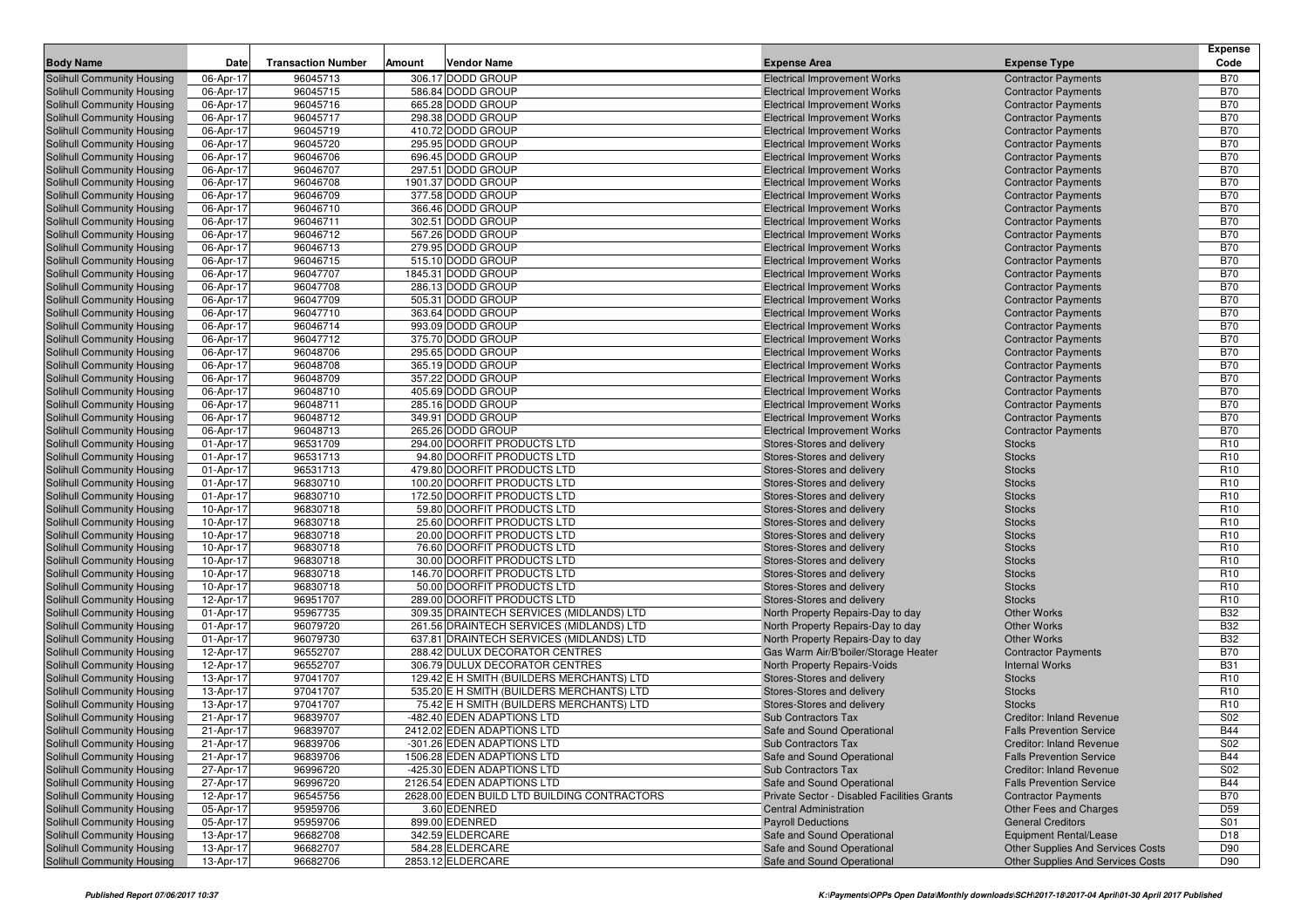|                                                          | Date                   |                           |        |                                                |                                                                  |                                                     | <b>Expense</b><br>Code   |
|----------------------------------------------------------|------------------------|---------------------------|--------|------------------------------------------------|------------------------------------------------------------------|-----------------------------------------------------|--------------------------|
| <b>Body Name</b>                                         |                        | <b>Transaction Number</b> | Amount | <b>Vendor Name</b>                             | <b>Expense Area</b>                                              | <b>Expense Type</b>                                 |                          |
| Solihull Community Housing<br>Solihull Community Housing | 01-Apr-17              | 96079749<br>96079749      |        | 286.00 ENVIROCALL LTD<br>396.80 ENVIROCALL LTD | North Property Repairs-Day to day<br><b>Cyclical Maintenance</b> | <b>Internal Works</b>                               | <b>B31</b><br><b>B70</b> |
| Solihull Community Housing                               | 01-Apr-17<br>01-Apr-17 | 96079749                  |        | 168.50 ENVIROCALL LTD                          | North Property Repairs-Day to day                                | <b>Contractor Payments</b><br><b>Internal Works</b> | <b>B31</b>               |
| Solihull Community Housing                               | 01-Apr-17              | 96079749                  |        | 166.40 ENVIROCALL LTD                          | North Property Repairs-Day to day                                | <b>Internal Works</b>                               | <b>B31</b>               |
| Solihull Community Housing                               | 01-Apr-17              | 96079749                  |        | 192.40 ENVIROCALL LTD                          | North Property Repairs-Day to day                                | <b>Internal Works</b>                               | <b>B31</b>               |
| <b>Solihull Community Housing</b>                        | 01-Apr-17              | 96079749                  |        | 115.85 ENVIROCALL LTD                          | North Property Repairs-Day to day                                | <b>Internal Works</b>                               | <b>B31</b>               |
| <b>Solihull Community Housing</b>                        | 01-Apr-17              | 96079749                  |        | 19.80 ENVIROCALL LTD                           | North Property Repairs-Day to day                                | <b>Internal Works</b>                               | <b>B31</b>               |
| Solihull Community Housing                               | 01-Apr-17              | 96079749                  |        | 115.60 ENVIROCALL LTD                          | North Property Repairs-Day to day                                | <b>Internal Works</b>                               | <b>B31</b>               |
| Solihull Community Housing                               | 01-Apr-17              | 96079750                  |        | 121.50 ENVIROCALL LTD                          | <b>Cyclical Maintenance</b>                                      | <b>Contractor Payments</b>                          | <b>B70</b>               |
| Solihull Community Housing                               | 01-Apr-17              | 96079750                  |        | 144.50 ENVIROCALL LTD                          | North Property Repairs-Day to day                                | <b>Internal Works</b>                               | <b>B31</b>               |
| Solihull Community Housing                               | 01-Apr-17              | 96079750                  |        | 139.75 ENVIROCALL LTD                          | North Property Repairs-Day to day                                | <b>Internal Works</b>                               | <b>B31</b>               |
| Solihull Community Housing                               | 01-Apr-17              | 96079750                  |        | 125.00 ENVIROCALL LTD                          | North Property Repairs-Day to day                                | <b>Internal Works</b>                               | <b>B31</b>               |
| <b>Solihull Community Housing</b>                        | 01-Apr-17              | 96079750                  |        | 157.90 ENVIROCALL LTD                          | North Property Repairs-Day to day                                | <b>Internal Works</b>                               | <b>B31</b>               |
| Solihull Community Housing                               | 01-Apr-17              | 96079750                  |        | 32.25 ENVIROCALL LTD                           | North Property Repairs-Day to day                                | <b>Internal Works</b>                               | <b>B31</b>               |
| Solihull Community Housing                               | 01-Apr-17              | 96079750                  |        | 209.00 ENVIROCALL LTD                          | North Property Repairs-Day to day                                | <b>Internal Works</b>                               | <b>B31</b>               |
| <b>Solihull Community Housing</b>                        | 01-Apr-17              | 96079750                  |        | 348.10 ENVIROCALL LTD                          | North Property Repairs-Day to day                                | <b>Internal Works</b>                               | <b>B31</b>               |
| Solihull Community Housing                               | 01-Apr-17              | 96079750                  |        | 32.25 ENVIROCALL LTD                           | North Property Repairs-Day to day                                | <b>Internal Works</b>                               | <b>B31</b>               |
| Solihull Community Housing                               | 01-Apr-17              | 96079750                  |        | 89.50 ENVIROCALL LTD                           | North Property Repairs-Day to day                                | <b>Internal Works</b>                               | <b>B31</b>               |
| Solihull Community Housing                               | 01-Apr-17              | 96079750                  |        | 479.50 ENVIROCALL LTD                          | North Property Repairs-Day to day                                | <b>Internal Works</b>                               | <b>B31</b>               |
| Solihull Community Housing                               | 01-Apr-17              | 96079750                  |        | 18.60 ENVIROCALL LTD                           | North Property Repairs-Day to day                                | <b>Internal Works</b>                               | <b>B31</b>               |
| Solihull Community Housing                               | 01-Apr-17              | 96079750                  |        | 104.60 ENVIROCALL LTD                          | North Property Repairs-Day to day                                | <b>Internal Works</b>                               | <b>B31</b>               |
| Solihull Community Housing                               | 01-Apr-17              | 96079751                  |        | 227.60 ENVIROCALL LTD                          | North Property Repairs-Day to day                                | <b>Internal Works</b>                               | <b>B31</b>               |
| Solihull Community Housing                               | 01-Apr-17              | 96079751                  |        | 132.30 ENVIROCALL LTD                          | North Property Repairs-Day to day                                | <b>Internal Works</b>                               | <b>B31</b>               |
| Solihull Community Housing                               | 01-Apr-17              | 96079751                  |        | 148.40 ENVIROCALL LTD                          | North Property Repairs-Day to day                                | <b>Internal Works</b>                               | <b>B31</b>               |
| Solihull Community Housing                               | 01-Apr-17              | 96079751                  |        | 132.00 ENVIROCALL LTD                          | <b>Cyclical Maintenance</b>                                      | <b>Contractor Payments</b>                          | <b>B70</b>               |
| Solihull Community Housing                               | 01-Apr-17              | 96079751                  |        | 136.00 ENVIROCALL LTD                          | North Property Repairs-Day to day                                | <b>Internal Works</b>                               | <b>B31</b>               |
| Solihull Community Housing                               | 01-Apr-17              | 96614761                  |        | 324.00 ENVIROCALL LTD                          | North Property Repairs-Day to day                                | <b>Internal Works</b>                               | <b>B31</b>               |
| Solihull Community Housing                               | 01-Apr-17              | 96614761                  |        | 335.20 ENVIROCALL LTD                          | North Property Repairs-Day to day                                | <b>Internal Works</b>                               | <b>B31</b>               |
| Solihull Community Housing                               | 01-Apr-17              | 96614761                  |        | 162.00 ENVIROCALL LTD                          | North Property Repairs-Day to day                                | <b>Internal Works</b>                               | <b>B31</b>               |
| Solihull Community Housing                               | 01-Apr-17              | 96614761                  |        | 227.60 ENVIROCALL LTD                          | North Property Repairs-Day to day                                | <b>Internal Works</b>                               | <b>B31</b>               |
| Solihull Community Housing                               | 01-Apr-17              | 96614761                  |        | 706.80 ENVIROCALL LTD                          | <b>Cyclical Maintenance</b>                                      | <b>Contractor Payments</b>                          | <b>B70</b>               |
| Solihull Community Housing                               | 01-Apr-17              | 96614761                  |        | 595.20 ENVIROCALL LTD                          | <b>Cyclical Maintenance</b>                                      | <b>Contractor Payments</b>                          | <b>B70</b>               |
| Solihull Community Housing                               | 01-Apr-17              | 96614761                  |        | 146.70 ENVIROCALL LTD                          | North Property Repairs-Day to day                                | <b>Internal Works</b>                               | <b>B31</b>               |
| Solihull Community Housing                               | 01-Apr-17              | 96614761                  |        | 238.00 ENVIROCALL LTD                          | North Property Repairs-Day to day                                | <b>Internal Works</b>                               | <b>B31</b>               |
| Solihull Community Housing                               | 01-Apr-17<br>01-Apr-17 | 96614761<br>96614761      |        | 39.60 ENVIROCALL LTD<br>250.80 ENVIROCALL LTD  | North Property Repairs-Day to day                                | <b>Internal Works</b><br><b>Internal Works</b>      | <b>B31</b><br><b>B31</b> |
| Solihull Community Housing<br>Solihull Community Housing | 01-Apr-17              | 96614761                  |        | 1152.90 ENVIROCALL LTD                         | North Property Repairs-Day to day                                | <b>Internal Works</b>                               | <b>B31</b>               |
| Solihull Community Housing                               | 13-Apr-17              | 96680706                  |        | 13780.50 ENVIRONMENTAL CONTRACTS LTD           | North Property Repairs-Day to day<br>Stores-Stores and delivery  | <b>Waste Disposal</b>                               | E20                      |
| Solihull Community Housing                               | 10-Apr-17              | 96271706                  |        | 389.50 EUROPEAN METAL RECYCLING LTD            | Stores-Stores and delivery                                       | <b>Waste Disposal</b>                               | E20                      |
| Solihull Community Housing                               | 26-Apr-17              | 96964840                  |        | 8022.33 EXPERIAN LTD                           | Housing Aid & Homelessness                                       | <b>Other Supplies And Services Costs</b>            | D90                      |
| Solihull Community Housing                               | 26-Apr-17              | 96964769                  |        | 818.10 EXTRA ENERGY SUPPLY LTD                 | <b>Private Sector Leasing</b>                                    | Electricity                                         | <b>B11</b>               |
| Solihull Community Housing                               | 26-Apr-17              | 96964769                  |        | -409.05 EXTRA ENERGY SUPPLY LTD                | <b>Private Sector Leasing</b>                                    | Electricity                                         | <b>B11</b>               |
| Solihull Community Housing                               | 26-Apr-17              | 96964824                  |        | 20.00 FAMILY CARE TRUST (SOLIHULL)             | <b>Private Sector Leasing</b>                                    | <b>Other Works</b>                                  | <b>B32</b>               |
| Solihull Community Housing                               | 26-Apr-17              | 96964824                  |        | 25.00 FAMILY CARE TRUST (SOLIHULL)             | <b>Private Sector Leasing</b>                                    | <b>Other Works</b>                                  | <b>B32</b>               |
| Solihull Community Housing                               | 26-Apr-17              | 96964824                  |        | 25.00 FAMILY CARE TRUST (SOLIHULL)             | <b>Private Sector Leasing</b>                                    | <b>Other Works</b>                                  | <b>B32</b>               |
| Solihull Community Housing                               | 26-Apr-17              | 96964824                  |        | 20.00 FAMILY CARE TRUST (SOLIHULL)             | <b>Private Sector Leasing</b>                                    | <b>Other Works</b>                                  | <b>B32</b>               |
| Solihull Community Housing                               | 26-Apr-17              | 96964824                  |        | 35.00 FAMILY CARE TRUST (SOLIHULL)             | <b>Private Sector Leasing</b>                                    | <b>Internal Works</b>                               | <b>B31</b>               |
| Solihull Community Housing                               | 26-Apr-17              | 96964824                  |        | 25.00 FAMILY CARE TRUST (SOLIHULL)             | <b>Private Sector Leasing</b>                                    | <b>Other Works</b>                                  | <b>B32</b>               |
| Solihull Community Housing                               | 26-Apr-17              | 96964824                  |        | 25.00 FAMILY CARE TRUST (SOLIHULL)             | <b>Private Sector Leasing</b>                                    | <b>Other Works</b>                                  | <b>B32</b>               |
| Solihull Community Housing                               | 26-Apr-17              | 96964824                  |        | 20.00 FAMILY CARE TRUST (SOLIHULL)             | <b>Private Sector Leasing</b>                                    | <b>Other Works</b>                                  | <b>B32</b>               |
| <b>Solihull Community Housing</b>                        | 26-Apr-17              | 96964824                  |        | 20.00 FAMILY CARE TRUST (SOLIHULL)             | <b>Private Sector Leasing</b>                                    | <b>Other Works</b>                                  | <b>B32</b>               |
| Solihull Community Housing                               | 26-Apr-17              | 96964824                  |        | 15.00 FAMILY CARE TRUST (SOLIHULL)             | <b>Private Sector Leasing</b>                                    | Other Works                                         | <b>B32</b>               |
| Solihull Community Housing                               | 26-Apr-17              | 96964824                  |        | 25.00 FAMILY CARE TRUST (SOLIHULL)             | <b>Private Sector Leasing</b>                                    | <b>Other Works</b>                                  | <b>B32</b>               |
| Solihull Community Housing                               | 25-Apr-17              | 96907717                  |        | 590.15 FAST TRACK MANAGEMENT SERVICES LTD      | North Property Repairs-Day to day                                | <b>Agency Staff</b>                                 | A60                      |
| Solihull Community Housing                               | 25-Apr-17              | 96907720                  |        | 590.15 FAST TRACK MANAGEMENT SERVICES LTD      | North Property Repairs-Day to day                                | <b>Agency Staff</b>                                 | A60                      |
| Solihull Community Housing                               | 25-Apr-17              | 96907726                  |        | 590.15 FAST TRACK MANAGEMENT SERVICES LTD      | North Property Repairs-Day to day                                | <b>Agency Staff</b>                                 | A60                      |
| Solihull Community Housing                               | 25-Apr-17              | 96907728                  |        | 590.15 FAST TRACK MANAGEMENT SERVICES LTD      | North Property Repairs-Day to day                                | <b>Agency Staff</b>                                 | A60                      |
| Solihull Community Housing                               | 25-Apr-17              | 96909713                  |        | 594.14 FAST TRACK MANAGEMENT SERVICES LTD      | North Property Repairs-Day to day                                | <b>Agency Staff</b>                                 | A60                      |
| Solihull Community Housing                               | 25-Apr-17              | 96909711                  |        | 478.50 FAST TRACK MANAGEMENT SERVICES LTD      | North Property Repairs-Day to day                                | <b>Agency Staff</b>                                 | A60                      |
| Solihull Community Housing                               | 25-Apr-17              | 96928714                  |        | 610.09 FAST TRACK MANAGEMENT SERVICES LTD      | North Property Repairs-Day to day                                | <b>Agency Staff</b>                                 | A60                      |
| Solihull Community Housing                               | 25-Apr-17              | 96928715                  |        | 590.15 FAST TRACK MANAGEMENT SERVICES LTD      | North Property Repairs-Day to day                                | <b>Agency Staff</b>                                 | A60                      |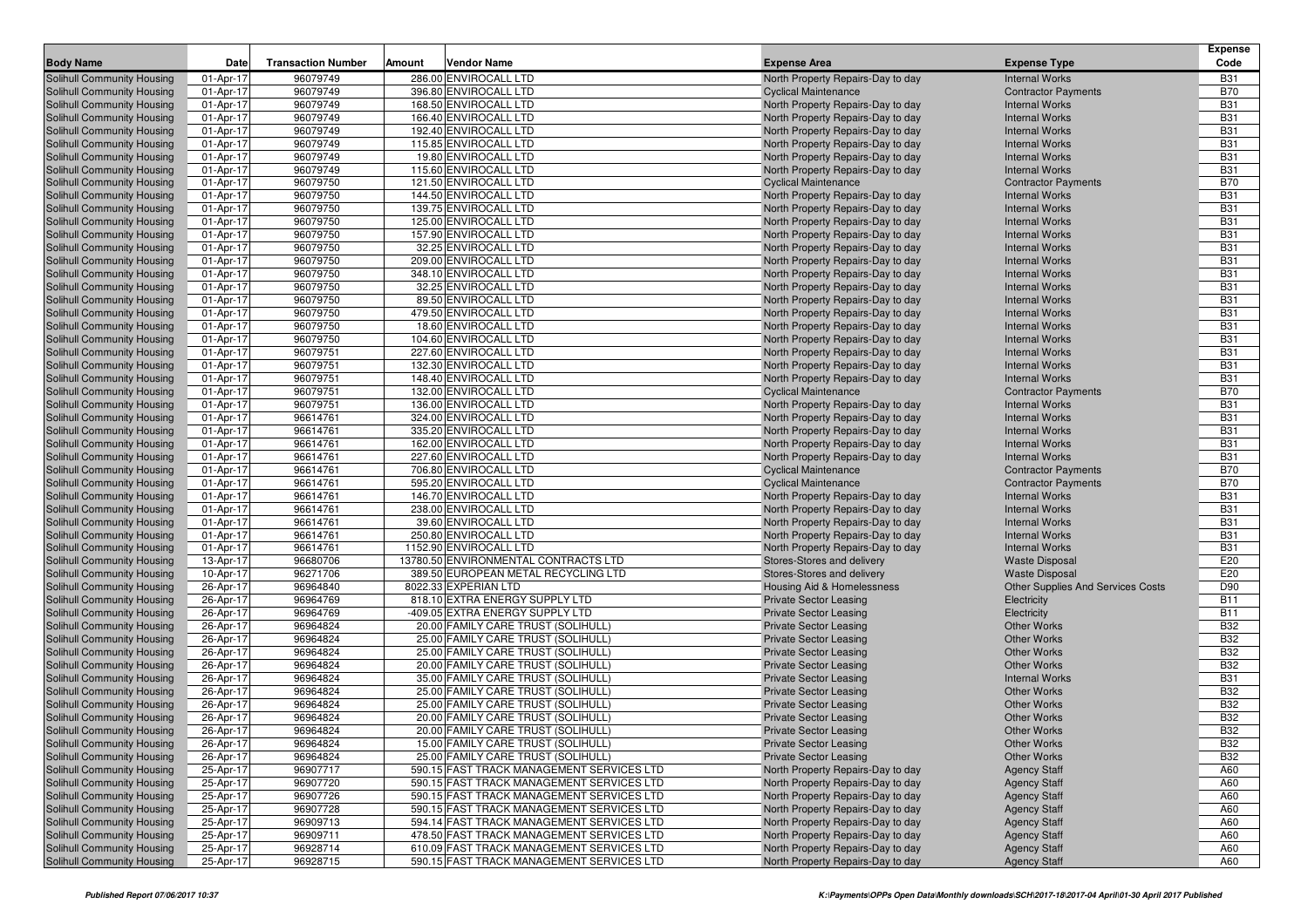| <b>Body Name</b>                                                | Date                   | <b>Transaction Number</b> | Amount | <b>Vendor Name</b>                                                                               | <b>Expense Area</b>                                                            | <b>Expense Type</b>                        | <b>Expense</b><br>Code |
|-----------------------------------------------------------------|------------------------|---------------------------|--------|--------------------------------------------------------------------------------------------------|--------------------------------------------------------------------------------|--------------------------------------------|------------------------|
| Solihull Community Housing                                      | 28-Apr-17              | 97045707                  |        | 478.50 FAST TRACK MANAGEMENT SERVICES LTD                                                        | North Property Repairs-Day to day                                              | <b>Agency Staff</b>                        | A60                    |
| Solihull Community Housing                                      | 28-Apr-17              | 97045708                  |        | 239.25 FAST TRACK MANAGEMENT SERVICES LTD                                                        | North Property Repairs-Day to day                                              | <b>Agency Staff</b>                        | A60                    |
| Solihull Community Housing                                      | 01-Apr-17              | 95967707                  |        | 322.22 FLOOR RESTORATIONS LTD                                                                    | North Property Repairs-Day to day                                              | <b>Internal Works</b>                      | <b>B31</b>             |
| Solihull Community Housing                                      | 01-Apr-17              | 95967710                  |        | 482.32 FLOOR RESTORATIONS LTD                                                                    | North Property Repairs-Day to day                                              | <b>Internal Works</b>                      | <b>B31</b>             |
| Solihull Community Housing                                      | 07-Apr-17              | 96868707                  |        | 210.24 FLOOR RESTORATIONS LTD                                                                    | Direct-Adaptations-Showers                                                     | <b>Internal Works</b>                      | <b>B31</b>             |
| Solihull Community Housing                                      | 12-Apr-17              | 96673706                  |        | 33567.24 GARDINER CONSTRUCTION SERVICES                                                          | Garage Strategy Implementation                                                 | <b>Contractor Payments</b>                 | <b>B70</b>             |
| <b>Solihull Community Housing</b>                               | 01-Apr-17              | 96614717                  |        | 1089.56 HANDICARE ACCESSIBILITY LTD                                                              | Public Sector - Major Adaptations                                              | <b>Contractor Payments</b>                 | <b>B70</b>             |
| Solihull Community Housing                                      | 01-Apr-17              | 96614718                  |        | 835.92 HANDICARE ACCESSIBILITY LTD                                                               | <b>Public Sector - Major Adaptations</b>                                       | <b>Contractor Payments</b>                 | <b>B70</b>             |
| Solihull Community Housing                                      | 01-Apr-17              | 96614719                  |        | 4126.00 HANDICARE ACCESSIBILITY LTD                                                              | Private Sector - Disabled Facilities Grants                                    | <b>Contractor Payments</b>                 | <b>B70</b>             |
| Solihull Community Housing                                      | 01-Apr-17              | 96614720                  |        | 2464.00 HANDICARE ACCESSIBILITY LTD                                                              | Private Sector - Disabled Facilities Grants                                    | <b>Contractor Payments</b>                 | <b>B70</b>             |
| Solihull Community Housing                                      | 01-Apr-17              | 96614721                  |        | 4538.00 HANDICARE ACCESSIBILITY LTD                                                              | Private Sector - Disabled Facilities Grants                                    | <b>Contractor Payments</b>                 | <b>B70</b>             |
| <b>Solihull Community Housing</b>                               | 26-Apr-17              | 96955802                  |        | 875.00 HANDICARE ACCESSIBILITY LTD                                                               | Home Improvement Agency                                                        | Adaptations                                | <b>B83</b>             |
| Solihull Community Housing                                      | 26-Apr-17              | 96956706                  |        | 641.74 HANDICARE ACCESSIBILITY LTD                                                               | Home Improvement Agency                                                        | Adaptations                                | <b>B83</b>             |
| Solihull Community Housing                                      | 01-Apr-17              | 96614722                  |        | 3696.50 HANDICARE ACCESSIBILITY LTD                                                              | Private Sector - Disabled Facilities Grants                                    | <b>Contractor Payments</b>                 | <b>B70</b>             |
| Solihull Community Housing                                      | 01-Apr-17              | 96614723                  |        | 1621.00 HANDICARE ACCESSIBILITY LTD                                                              | Private Sector - Disabled Facilities Grants                                    | <b>Contractor Payments</b>                 | <b>B70</b>             |
| <b>Solihull Community Housing</b>                               | 21-Apr-17              | 96839708                  |        | 12162.79 HARDYMAN & CO LTD                                                                       | Public Sector - Major Adaptations                                              | <b>Contractor Payments</b>                 | <b>B70</b>             |
| <b>Solihull Community Housing</b>                               | 01-Apr-17              | 96614713                  |        | 1544.36 HARROLD-JONES SERVICES                                                                   | <b>Mechanical &amp; Electrical</b>                                             | <b>Utility Related Works</b>               | <b>B34</b>             |
| <b>Solihull Community Housing</b>                               | 01-Apr-17              | 96614714                  |        | 267.20 HARROLD-JONES SERVICES                                                                    | <b>Mechanical &amp; Electrical</b>                                             | <b>Utility Related Works</b>               | <b>B34</b>             |
| <b>Solihull Community Housing</b>                               | 01-Apr-17              | 96614715                  |        | 267.20 HARROLD-JONES SERVICES                                                                    | <b>Mechanical &amp; Electrical</b>                                             | <b>Utility Related Works</b>               | <b>B34</b>             |
| Solihull Community Housing                                      | 01-Apr-17              | 96614716                  |        | 267.20 HARROLD-JONES SERVICES                                                                    | <b>Mechanical &amp; Electrical</b>                                             | <b>Utility Related Works</b>               | <b>B34</b>             |
| Solihull Community Housing                                      | 20-Apr-17              | 96817712                  |        | 2178.00 HERON PRESS                                                                              | <b>Endeavour House</b>                                                         | Printing                                   | D80                    |
| Solihull Community Housing                                      | 26-Apr-17              | 96964776                  |        | 795.00 HOUSEMARK LTD                                                                             | <b>Central Administration</b>                                                  | <b>Grants and Subscriptions</b>            | D92                    |
| Solihull Community Housing                                      | 21-Apr-17              | 96836706                  |        | 495.00 HQN LTD                                                                                   | <b>Central Administration</b>                                                  | <b>Grants and Subscriptions</b>            | D92                    |
| Solihull Community Housing                                      | 12-Apr-17              | 96564706                  |        | 5537.22 INLAND REVENUE ONLY                                                                      | <b>Central Administration</b>                                                  | Other Fees and Charges                     | D <sub>59</sub>        |
| Solihull Community Housing                                      | 07-Apr-17              | 96167706                  |        | 678.38 INLAND REVENUE ONLY                                                                       | <b>Sub Contractors Tax</b>                                                     | <b>Creditor: Inland Revenue</b>            | S02                    |
| <b>Solihull Community Housing</b>                               | 06-Apr-17              | 96133706                  |        | 1715.21 INSIDE HOUSING                                                                           | <b>Strategy and Performance</b>                                                | <b>Grants and Subscriptions</b>            | D92                    |
| Solihull Community Housing                                      | 06-Apr-17              | 96133706                  |        | -866.97 INSIDE HOUSING                                                                           | <b>Strategy and Performance</b>                                                | <b>Grants and Subscriptions</b>            | D92                    |
| Solihull Community Housing                                      | 05-Apr-17              | 96025710                  |        | 522.75 JAMES ANDREWS RECRUITMENT SOLUTIONS LTD                                                   | <b>Housing Aid &amp; Homelessness</b>                                          | <b>Agency Staff</b>                        | A60                    |
| Solihull Community Housing                                      | 05-Apr-17              | 96025709                  |        | 916.50 JAMES ANDREWS RECRUITMENT SOLUTIONS LTD                                                   | <b>Housing Aid &amp; Homelessness</b>                                          | <b>Agency Staff</b>                        | A60                    |
| Solihull Community Housing                                      | 05-Apr-17              | 96025708                  |        | 629.00 JAMES ANDREWS RECRUITMENT SOLUTIONS LTD                                                   | <b>Housing Aid &amp; Homelessness</b>                                          | <b>Agency Staff</b>                        | A60                    |
| Solihull Community Housing<br>Solihull Community Housing        | 24-Apr-17              | 96852710                  |        | 629.00 JAMES ANDREWS RECRUITMENT SOLUTIONS LTD<br>869.50 JAMES ANDREWS RECRUITMENT SOLUTIONS LTD | <b>Housing Aid &amp; Homelessness</b><br><b>Housing Aid &amp; Homelessness</b> | <b>Agency Staff</b>                        | A60<br>A60             |
|                                                                 | 24-Apr-17<br>24-Apr-17 | 96852709<br>96852711      |        | 659.60 JAMES ANDREWS RECRUITMENT SOLUTIONS LTD                                                   | <b>Housing Aid &amp; Homelessness</b>                                          | <b>Agency Staff</b>                        | A60                    |
| Solihull Community Housing<br><b>Solihull Community Housing</b> | 20-Apr-17              | 96823714                  |        | 816.63 JAMES ANDREWS RECRUITMENT SOLUTIONS LTD                                                   | <b>Housing Aid &amp; Homelessness</b>                                          | <b>Agency Staff</b>                        | A60                    |
| Solihull Community Housing                                      | 20-Apr-17              | 96823713                  |        | 383.63 JAMES ANDREWS RECRUITMENT SOLUTIONS LTD                                                   | Housing Aid & Homelessness                                                     | <b>Agency Staff</b><br><b>Agency Staff</b> | A60                    |
| Solihull Community Housing                                      | 20-Apr-17              | 96823712                  |        | 485.93 JAMES ANDREWS RECRUITMENT SOLUTIONS LTD                                                   | Housing Aid & Homelessness                                                     | <b>Agency Staff</b>                        | A60                    |
| Solihull Community Housing                                      | 26-Apr-17              | 96956710                  |        | 511.50 JAMES ANDREWS RECRUITMENT SOLUTIONS LTD                                                   | <b>Housing Aid &amp; Homelessness</b>                                          | <b>Agency Staff</b>                        | A60                    |
| Solihull Community Housing                                      | 26-Apr-17              | 96956711                  |        | 456.09 JAMES ANDREWS RECRUITMENT SOLUTIONS LTD                                                   | <b>Housing Aid &amp; Homelessness</b>                                          | <b>Agency Staff</b>                        | A60                    |
| <b>Solihull Community Housing</b>                               | 19-Apr-17              | 96757706                  |        | 100394.00 JESSUP BROTHERS LTD                                                                    | New Build - Ipswich Walk                                                       | <b>Contractor Payments</b>                 | <b>B70</b>             |
| Solihull Community Housing                                      | 01-Apr-17              | 96531733                  |        | 645.43 JEWSON LTD                                                                                | Stores-Stores and delivery                                                     | <b>Stocks</b>                              | R <sub>10</sub>        |
| Solihull Community Housing                                      | 01-Apr-17              | 96531735                  |        | 689.01 JEWSON LTD                                                                                | Stores-Stores and delivery                                                     | <b>Stocks</b>                              | R <sub>10</sub>        |
| Solihull Community Housing                                      | 01-Apr-17              | 97041708                  |        | 19.90 JEWSON LTD                                                                                 | Stores-Stores and delivery                                                     | <b>Stocks</b>                              | R <sub>10</sub>        |
| Solihull Community Housing                                      | 01-Apr-17              | 97041708                  |        | 171.00 JEWSON LTD                                                                                | Stores-Stores and delivery                                                     | <b>Stocks</b>                              | R <sub>10</sub>        |
| Solihull Community Housing                                      | 01-Apr-17              | 97041708                  |        | 187.80 JEWSON LTD                                                                                | Stores-Stores and delivery                                                     | <b>Stocks</b>                              | R <sub>10</sub>        |
| Solihull Community Housing                                      | 01-Apr-17              | 97041708                  |        | 206.70 JEWSON LTD                                                                                | Stores-Stores and delivery                                                     | <b>Stocks</b>                              | R <sub>10</sub>        |
| Solihull Community Housing                                      | 01-Apr-17              | 97041708                  |        | 11.60 JEWSON LTD                                                                                 | Stores-Stores and delivery                                                     | <b>Stocks</b>                              | R <sub>10</sub>        |
| Solihull Community Housing                                      | 01-Apr-17              | 97041708                  |        | 29.28 JEWSON LTD                                                                                 | Stores-Stores and delivery                                                     | <b>Stocks</b>                              | R <sub>10</sub>        |
| Solihull Community Housing                                      | 01-Apr-17              | 97041708                  |        | 230.50 JEWSON LTD                                                                                | Stores-Stores and delivery                                                     | <b>Stocks</b>                              | R <sub>10</sub>        |
| <b>Solihull Community Housing</b>                               | 01-Apr-17              | 97041708                  |        | 41.40 JEWSON LTD                                                                                 | Stores-Stores and delivery                                                     | <b>Stocks</b>                              | R <sub>10</sub>        |
| Solihull Community Housing                                      | 01-Apr-17              | 97041708                  |        | 28.05 JEWSON LTD                                                                                 | Stores-Stores and delivery                                                     | <b>Stocks</b>                              | R <sub>10</sub>        |
| <b>Solihull Community Housing</b>                               | 01-Apr-17              | 97041708                  |        | 35.88 JEWSON LTD                                                                                 | Stores-Stores and delivery                                                     | <b>Stocks</b>                              | R <sub>10</sub>        |
| Solihull Community Housing                                      | 01-Apr-17              | 97041708                  |        | 3.40 JEWSON LTD                                                                                  | Stores-Stores and delivery                                                     | <b>Stocks</b>                              | R <sub>10</sub>        |
| Solihull Community Housing                                      | 01-Apr-17              | 97041708                  |        | 93.00 JEWSON LTD                                                                                 | Stores-Stores and delivery                                                     | <b>Stocks</b>                              | R <sub>10</sub>        |
| Solihull Community Housing                                      | 01-Apr-17              | 96531736                  |        | 641.91 JEWSON LTD                                                                                | Stores-Stores and delivery                                                     | <b>Stocks</b>                              | R <sub>10</sub>        |
| Solihull Community Housing                                      | 01-Apr-17              | 96531737                  |        | 137.16 JEWSON LTD                                                                                | Stores-Stores and delivery                                                     | <b>Stocks</b>                              | R <sub>10</sub>        |
| Solihull Community Housing                                      | 01-Apr-17              | 96531737                  |        | 57.00 JEWSON LTD                                                                                 | Stores-Stores and delivery                                                     | <b>Stocks</b>                              | R <sub>10</sub>        |
| Solihull Community Housing                                      | 01-Apr-17              | 96531737                  |        | 17.70 JEWSON LTD                                                                                 | Stores-Stores and delivery                                                     | <b>Stocks</b>                              | R <sub>10</sub>        |
| Solihull Community Housing                                      | 01-Apr-17              | 96531737                  |        | 177.60 JEWSON LTD                                                                                | Stores-Stores and delivery                                                     | <b>Stocks</b>                              | R <sub>10</sub>        |
| Solihull Community Housing                                      | 01-Apr-17              | 96531737                  |        | 90.00 JEWSON LTD                                                                                 | Stores-Stores and delivery                                                     | <b>Stocks</b>                              | R <sub>10</sub>        |
| Solihull Community Housing                                      | 01-Apr-17              | 96531737                  |        | 16.00 JEWSON LTD                                                                                 | Stores-Stores and delivery                                                     | <b>Stocks</b>                              | R <sub>10</sub>        |
| Solihull Community Housing                                      | 01-Apr-17              | 96531737                  |        | 800.00 JEWSON LTD                                                                                | Stores-Stores and delivery                                                     | <b>Stocks</b>                              | R <sub>10</sub>        |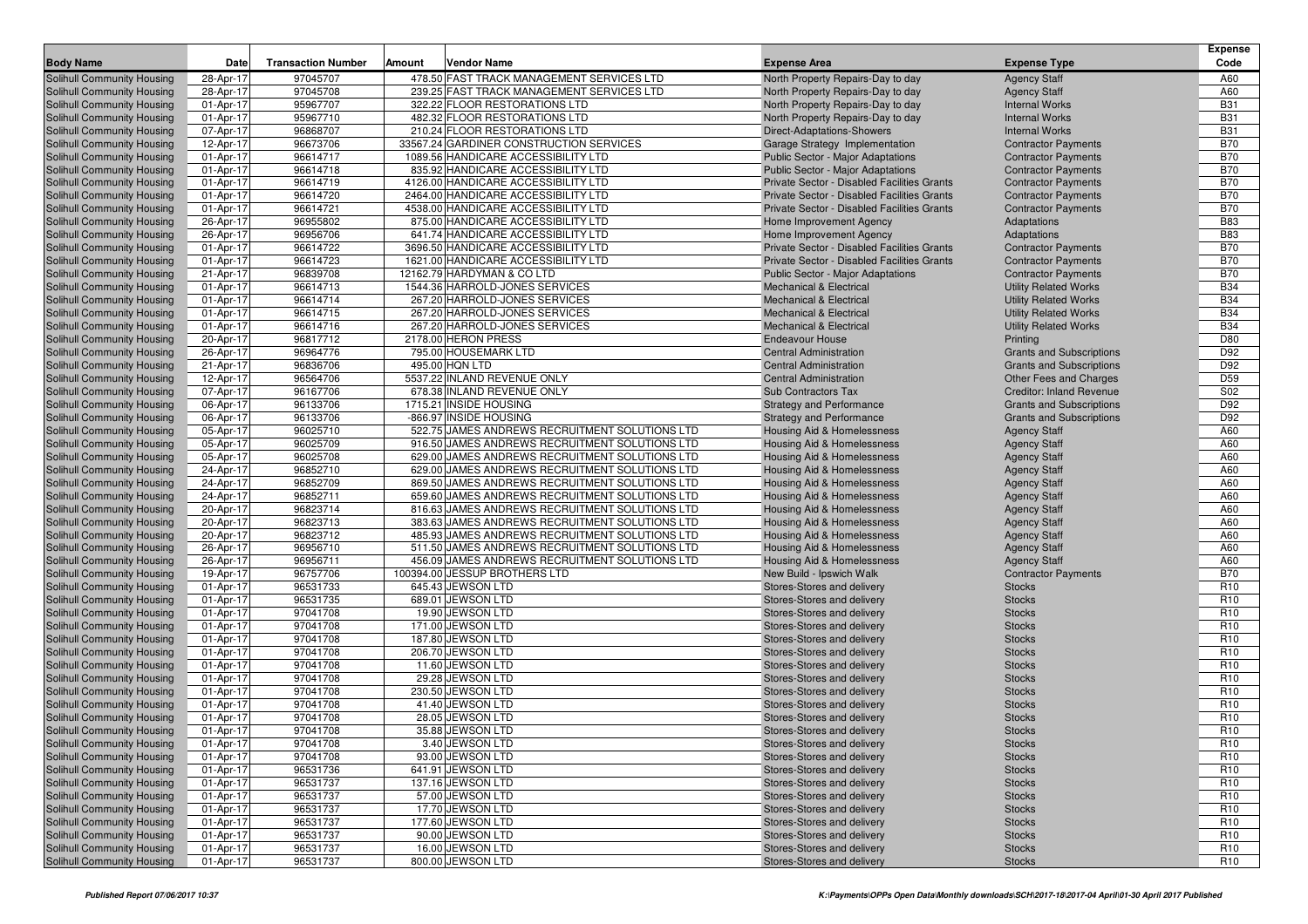| <b>Body Name</b>                                         | Date                   | <b>Transaction Number</b> | Amount | <b>Vendor Name</b>                      | <b>Expense Area</b>                                      | <b>Expense Type</b>            | <b>Expense</b><br>Code             |
|----------------------------------------------------------|------------------------|---------------------------|--------|-----------------------------------------|----------------------------------------------------------|--------------------------------|------------------------------------|
| Solihull Community Housing                               | 01-Apr-17              | 96531737                  |        | 33.00 JEWSON LTD                        | Stores-Stores and delivery                               | <b>Stocks</b>                  | R <sub>10</sub>                    |
| Solihull Community Housing                               | 01-Apr-17              | 96531737                  |        | 130.00 JEWSON LTD                       | Stores-Stores and delivery                               | <b>Stocks</b>                  | R <sub>10</sub>                    |
| Solihull Community Housing                               | 01-Apr-17              | 96531737                  |        | 20.20 JEWSON LTD                        | Stores-Stores and delivery                               | <b>Stocks</b>                  | R <sub>10</sub>                    |
| Solihull Community Housing                               | 01-Apr-17              | 96531737                  |        | 187.80 JEWSON LTD                       | Stores-Stores and delivery                               | <b>Stocks</b>                  | R <sub>10</sub>                    |
| Solihull Community Housing                               | 01-Apr-17              | 96531737                  |        | 142.56 JEWSON LTD                       | Stores-Stores and delivery                               | <b>Stocks</b>                  | R <sub>10</sub>                    |
| Solihull Community Housing                               | 01-Apr-17              | 96531737                  |        | 46.00 JEWSON LTD                        | Stores-Stores and delivery                               | <b>Stocks</b>                  | R <sub>10</sub>                    |
| Solihull Community Housing                               | 01-Apr-17              | 96531737                  |        | 171.90 JEWSON LTD                       | Stores-Stores and delivery                               | <b>Stocks</b>                  | R <sub>10</sub>                    |
| <b>Solihull Community Housing</b>                        | 01-Apr-17              | 96531737                  |        | 345.70 JEWSON LTD                       | Stores-Stores and delivery                               | <b>Stocks</b>                  | R <sub>10</sub>                    |
| Solihull Community Housing                               | 01-Apr-17              | 96531737                  |        | 163.20 JEWSON LTD                       | Stores-Stores and delivery                               | <b>Stocks</b>                  | R <sub>10</sub>                    |
| Solihull Community Housing                               | 01-Apr-17              | 96531737                  |        | 82.90 JEWSON LTD                        | Stores-Stores and delivery                               | <b>Stocks</b>                  | R <sub>10</sub>                    |
| Solihull Community Housing                               | 01-Apr-17              | 96531737                  |        | 269.00 JEWSON LTD                       | Stores-Stores and delivery                               | <b>Stocks</b>                  | R <sub>10</sub>                    |
| Solihull Community Housing                               | 01-Apr-17              | 96531737                  |        | 123.30 JEWSON LTD                       | Stores-Stores and delivery                               | <b>Stocks</b>                  | R <sub>10</sub>                    |
| <b>Solihull Community Housing</b>                        | 01-Apr-17              | 96531742                  |        | 21.30 JEWSON LTD                        | Stores-Stores and delivery                               | <b>Stocks</b>                  | R <sub>10</sub>                    |
| Solihull Community Housing                               | 01-Apr-17              | 96531742                  |        | 137.00 JEWSON LTD                       | Stores-Stores and delivery                               | <b>Stocks</b>                  | R <sub>10</sub>                    |
| Solihull Community Housing                               | 01-Apr-17              | 96531742                  |        | 5.00 JEWSON LTD                         | Stores-Stores and delivery                               | <b>Stocks</b>                  | R <sub>10</sub>                    |
| <b>Solihull Community Housing</b>                        | 01-Apr-17              | 96531742                  |        | 129.00 JEWSON LTD                       | Stores-Stores and delivery                               | <b>Stocks</b>                  | R <sub>10</sub>                    |
| Solihull Community Housing                               | 01-Apr-17              | 96531742                  |        | 111.20 JEWSON LTD                       | Stores-Stores and delivery                               | <b>Stocks</b>                  | R <sub>10</sub>                    |
| <b>Solihull Community Housing</b>                        | 01-Apr-17<br>01-Apr-17 | 96531742<br>96531742      |        | 1319.00 JEWSON LTD<br>123.40 JEWSON LTD | Stores-Stores and delivery<br>Stores-Stores and delivery | <b>Stocks</b><br><b>Stocks</b> | R <sub>10</sub><br>R <sub>10</sub> |
| Solihull Community Housing<br>Solihull Community Housing | 01-Apr-17              | 96531742                  |        | 242.00 JEWSON LTD                       | Stores-Stores and delivery                               | <b>Stocks</b>                  | R <sub>10</sub>                    |
| Solihull Community Housing                               | 01-Apr-17              | 96531742                  |        | 61.72 JEWSON LTD                        | Stores-Stores and delivery                               | <b>Stocks</b>                  | R <sub>10</sub>                    |
| Solihull Community Housing                               | 01-Apr-17              | 96531742                  |        | 62.55 JEWSON LTD                        | Stores-Stores and delivery                               | <b>Stocks</b>                  | R <sub>10</sub>                    |
| Solihull Community Housing                               | 01-Apr-17              | 96531742                  |        | 62.55 JEWSON LTD                        | Stores-Stores and delivery                               | <b>Stocks</b>                  | R <sub>10</sub>                    |
| Solihull Community Housing                               | 01-Apr-17              | 96531742                  |        | 26.00 JEWSON LTD                        | Stores-Stores and delivery                               | <b>Stocks</b>                  | R <sub>10</sub>                    |
| Solihull Community Housing                               | 01-Apr-17              | 96531742                  |        | 4.00 JEWSON LTD                         | Stores-Stores and delivery                               | <b>Stocks</b>                  | R <sub>10</sub>                    |
| Solihull Community Housing                               | 01-Apr-17              | 96531742                  |        | 61.72 JEWSON LTD                        | Stores-Stores and delivery                               | <b>Stocks</b>                  | R <sub>10</sub>                    |
| Solihull Community Housing                               | 01-Apr-17              | 96531747                  |        | 27.40 JEWSON LTD                        | Stores-Stores and delivery                               | <b>Stocks</b>                  | R <sub>10</sub>                    |
| Solihull Community Housing                               | 01-Apr-17              | 96531747                  |        | 21.30 JEWSON LTD                        | Stores-Stores and delivery                               | <b>Stocks</b>                  | R <sub>10</sub>                    |
| Solihull Community Housing                               | 01-Apr-17              | 96531747                  |        | 87.84 JEWSON LTD                        | Stores-Stores and delivery                               | <b>Stocks</b>                  | R <sub>10</sub>                    |
| Solihull Community Housing                               | 01-Apr-17              | 96531747                  |        | 7.40 JEWSON LTD                         | Stores-Stores and delivery                               | <b>Stocks</b>                  | R <sub>10</sub>                    |
| Solihull Community Housing                               | 01-Apr-17              | 96531747                  |        | 1.04 JEWSON LTD                         | Stores-Stores and delivery                               | <b>Stocks</b>                  | R <sub>10</sub>                    |
| Solihull Community Housing                               | 01-Apr-17              | 96531747                  |        | 54.36 JEWSON LTD                        | Stores-Stores and delivery                               | <b>Stocks</b>                  | R <sub>10</sub>                    |
| Solihull Community Housing                               | 01-Apr-17              | 96531747                  |        | 6.60 JEWSON LTD                         | Stores-Stores and delivery                               | <b>Stocks</b>                  | R <sub>10</sub>                    |
| Solihull Community Housing                               | 01-Apr-17              | 96531747                  |        | 61.39 JEWSON LTD                        | Stores-Stores and delivery                               | <b>Stocks</b>                  | R <sub>10</sub>                    |
| Solihull Community Housing                               | 01-Apr-17              | 96531747                  |        | 100.75 JEWSON LTD                       | Stores-Stores and delivery                               | <b>Stocks</b>                  | R <sub>10</sub>                    |
| Solihull Community Housing                               | 01-Apr-17              | 96531747                  |        | 393.30 JEWSON LTD                       | Stores-Stores and delivery                               | <b>Stocks</b>                  | R <sub>10</sub>                    |
| Solihull Community Housing                               | 01-Apr-17<br>01-Apr-17 | 96531747<br>96531747      |        | 14.70 JEWSON LTD<br>171.80 JEWSON LTD   | Stores-Stores and delivery                               | <b>Stocks</b>                  | R <sub>10</sub><br>R <sub>10</sub> |
| Solihull Community Housing<br>Solihull Community Housing | 01-Apr-17              | 96531747                  |        | 58.50 JEWSON LTD                        | Stores-Stores and delivery<br>Stores-Stores and delivery | <b>Stocks</b><br><b>Stocks</b> | R <sub>10</sub>                    |
| Solihull Community Housing                               | 01-Apr-17              | 96531747                  |        | 250.80 JEWSON LTD                       | Stores-Stores and delivery                               | <b>Stocks</b>                  | R <sub>10</sub>                    |
| Solihull Community Housing                               | 01-Apr-17              | 96531747                  |        | 30.42 JEWSON LTD                        | Stores-Stores and delivery                               | <b>Stocks</b>                  | R <sub>10</sub>                    |
| Solihull Community Housing                               | 01-Apr-17              | 96531747                  |        | 230.50 JEWSON LTD                       | Stores-Stores and delivery                               | <b>Stocks</b>                  | R <sub>10</sub>                    |
| Solihull Community Housing                               | 01-Apr-17              | 96531747                  |        | 311.40 JEWSON LTD                       | Stores-Stores and delivery                               | <b>Stocks</b>                  | R <sub>10</sub>                    |
| Solihull Community Housing                               | 01-Apr-17              | 96531747                  |        | 167.20 JEWSON LTD                       | Stores-Stores and delivery                               | <b>Stocks</b>                  | R <sub>10</sub>                    |
| Solihull Community Housing                               | 01-Apr-17              | 96531747                  |        | 60.00 JEWSON LTD                        | Stores-Stores and delivery                               | <b>Stocks</b>                  | R <sub>10</sub>                    |
| Solihull Community Housing                               | 01-Apr-17              | 96531747                  |        | 126.20 JEWSON LTD                       | Stores-Stores and delivery                               | <b>Stocks</b>                  | R <sub>10</sub>                    |
| Solihull Community Housing                               | 01-Apr-17              | 96531747                  |        | 157.20 JEWSON LTD                       | Stores-Stores and delivery                               | <b>Stocks</b>                  | R <sub>10</sub>                    |
| Solihull Community Housing                               | 01-Apr-17              | 96531748                  |        | 407.70 JEWSON LTD                       | Stores-Stores and delivery                               | <b>Stocks</b>                  | R <sub>10</sub>                    |
| Solihull Community Housing                               | 01-Apr-17              | 96531749                  |        | 482.87 JEWSON LTD                       | Stores-Stores and delivery                               | <b>Stocks</b>                  | R <sub>10</sub>                    |
| Solihull Community Housing                               | 01-Apr-17              | 96531750                  |        | 67.20 JEWSON LTD                        | Stores-Stores and delivery                               | <b>Stocks</b>                  | R <sub>10</sub>                    |
| Solihull Community Housing                               | 01-Apr-17              | 96531750                  |        | 6.60 JEWSON LTD                         | Stores-Stores and delivery                               | <b>Stocks</b>                  | R <sub>10</sub>                    |
| Solihull Community Housing                               | 01-Apr-17              | 96531750                  |        | 43.00 JEWSON LTD                        | Stores-Stores and delivery                               | <b>Stocks</b>                  | R <sub>10</sub>                    |
| Solihull Community Housing                               | 01-Apr-17              | 96531750                  |        | 134.10 JEWSON LTD                       | Stores-Stores and delivery                               | <b>Stocks</b>                  | R <sub>10</sub>                    |
| Solihull Community Housing                               | 01-Apr-17              | 96531750                  |        | 213.84 JEWSON LTD                       | Stores-Stores and delivery                               | <b>Stocks</b>                  | R <sub>10</sub>                    |
| Solihull Community Housing                               | 01-Apr-17              | 96531750                  |        | 167.20 JEWSON LTD                       | Stores-Stores and delivery                               | <b>Stocks</b>                  | R <sub>10</sub>                    |
| Solihull Community Housing                               | 01-Apr-17              | 96531750                  |        | 32.10 JEWSON LTD                        | Stores-Stores and delivery                               | <b>Stocks</b>                  | R <sub>10</sub>                    |
| Solihull Community Housing                               | 01-Apr-17              | 96531750                  |        | 8.00 JEWSON LTD                         | Stores-Stores and delivery                               | <b>Stocks</b>                  | R <sub>10</sub>                    |
| Solihull Community Housing                               | 01-Apr-17              | 96531750                  |        | 57.00 JEWSON LTD<br>48.00 JEWSON LTD    | Stores-Stores and delivery<br>Stores-Stores and delivery | <b>Stocks</b>                  | R <sub>10</sub><br>R <sub>10</sub> |
| Solihull Community Housing<br>Solihull Community Housing | 01-Apr-17<br>01-Apr-17 | 96531750<br>96531750      |        | 62.60 JEWSON LTD                        | Stores-Stores and delivery                               | <b>Stocks</b><br><b>Stocks</b> | R <sub>10</sub>                    |
| Solihull Community Housing                               | 01-Apr-17              | 96531750                  |        | 40.80 JEWSON LTD                        | Stores-Stores and delivery                               | <b>Stocks</b>                  | R <sub>10</sub>                    |
|                                                          |                        |                           |        |                                         |                                                          |                                |                                    |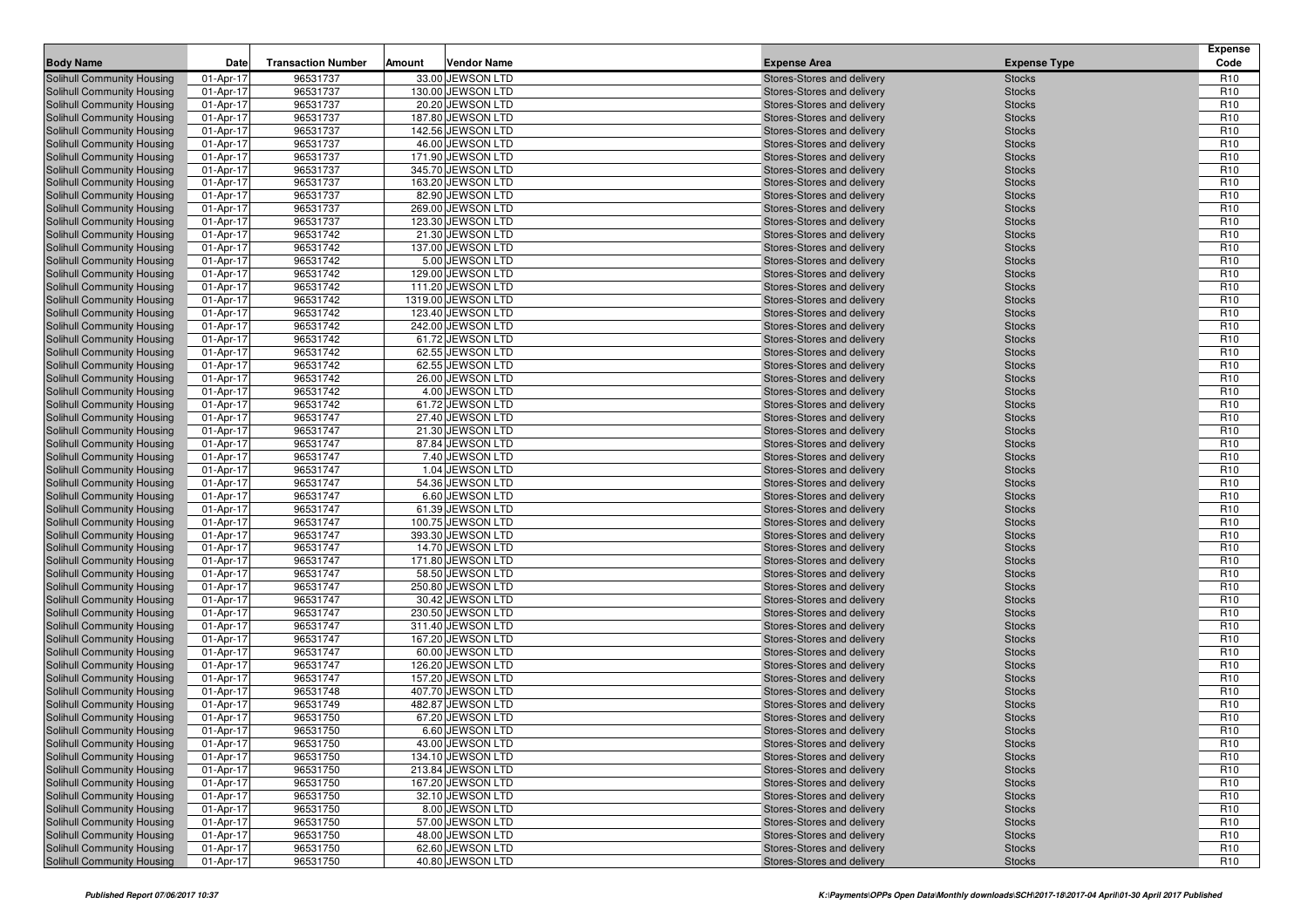| <b>Body Name</b>                                                       | <b>Date</b>             | <b>Transaction Number</b> | Amount | <b>Vendor Name</b>                    | <b>Expense Area</b>                                      | <b>Expense Type</b>            | <b>Expense</b><br>Code             |
|------------------------------------------------------------------------|-------------------------|---------------------------|--------|---------------------------------------|----------------------------------------------------------|--------------------------------|------------------------------------|
| Solihull Community Housing                                             | 04-Apr-17               | 96830728                  |        | 666.22 JEWSON LTD                     | Stores-Stores and delivery                               | <b>Stocks</b>                  | R <sub>10</sub>                    |
| <b>Solihull Community Housing</b>                                      | 04-Apr-17               | 96830729                  |        | 447.73 JEWSON LTD                     | Stores-Stores and delivery                               | <b>Stocks</b>                  | R <sub>10</sub>                    |
| <b>Solihull Community Housing</b>                                      | 04-Apr-17               | 96830730                  |        | 463.98 JEWSON LTD                     | Stores-Stores and delivery                               | <b>Stocks</b>                  | R <sub>10</sub>                    |
| <b>Solihull Community Housing</b>                                      | 04-Apr-17               | 96830730                  |        | 29.00 JEWSON LTD                      | Stores-Stores and delivery                               | <b>Stocks</b>                  | R <sub>10</sub>                    |
| <b>Solihull Community Housing</b>                                      | 04-Apr-17               | 96830730                  |        | 64.50 JEWSON LTD                      | Stores-Stores and delivery                               | <b>Stocks</b>                  | R <sub>10</sub>                    |
| Solihull Community Housing                                             | 04-Apr-17               | 96830730                  |        | 268.20 JEWSON LTD                     | Stores-Stores and delivery                               | <b>Stocks</b>                  | R <sub>10</sub>                    |
| Solihull Community Housing                                             | 04-Apr-17               | 96830730                  |        | 84.25 JEWSON LTD                      | Stores-Stores and delivery                               | <b>Stocks</b>                  | R <sub>10</sub>                    |
| <b>Solihull Community Housing</b>                                      | 04-Apr-17               | 96830730                  |        | 109.23 JEWSON LTD                     | Stores-Stores and delivery                               | <b>Stocks</b>                  | R <sub>10</sub>                    |
| <b>Solihull Community Housing</b>                                      | 04-Apr-17               | 96830730                  |        | 160.80 JEWSON LTD                     | Stores-Stores and delivery                               | <b>Stocks</b>                  | R <sub>10</sub>                    |
| <b>Solihull Community Housing</b>                                      | 04-Apr-17               | 96830730                  |        | 16.80 JEWSON LTD                      | Stores-Stores and delivery                               | <b>Stocks</b>                  | R <sub>10</sub>                    |
| <b>Solihull Community Housing</b>                                      | 04-Apr-17               | 96830730                  |        | 72.48 JEWSON LTD                      | Stores-Stores and delivery                               | <b>Stocks</b>                  | R <sub>10</sub>                    |
| <b>Solihull Community Housing</b>                                      | 04-Apr-17               | 96830730                  |        | 55.20 JEWSON LTD                      | Stores-Stores and delivery                               | <b>Stocks</b>                  | R <sub>10</sub>                    |
| <b>Solihull Community Housing</b>                                      | 04-Apr-17               | 96830730                  |        | 390.36 JEWSON LTD                     | Stores-Stores and delivery                               | <b>Stocks</b>                  | R <sub>10</sub>                    |
| <b>Solihull Community Housing</b>                                      | 04-Apr-17               | 96830730                  |        | 312.12 JEWSON LTD                     | Stores-Stores and delivery                               | <b>Stocks</b>                  | R <sub>10</sub>                    |
| <b>Solihull Community Housing</b>                                      | 04-Apr-17               | 96830730                  |        | 124.95 JEWSON LTD                     | Stores-Stores and delivery                               | <b>Stocks</b>                  | R <sub>10</sub>                    |
| Solihull Community Housing                                             | 04-Apr-17               | 96830730<br>96830730      |        | 53.50 JEWSON LTD<br>312.00 JEWSON LTD | Stores-Stores and delivery                               | <b>Stocks</b>                  | R <sub>10</sub><br>R <sub>10</sub> |
| Solihull Community Housing<br><b>Solihull Community Housing</b>        | 04-Apr-17<br>04-Apr-17  | 96830730                  |        | 372.96 JEWSON LTD                     | Stores-Stores and delivery<br>Stores-Stores and delivery | <b>Stocks</b><br><b>Stocks</b> | R <sub>10</sub>                    |
| <b>Solihull Community Housing</b>                                      | 04-Apr-17               | 96830730                  |        | 95.00 JEWSON LTD                      | Stores-Stores and delivery                               | <b>Stocks</b>                  | R <sub>10</sub>                    |
| <b>Solihull Community Housing</b>                                      | 04-Apr-17               | 96830730                  |        | 96.00 JEWSON LTD                      | Stores-Stores and delivery                               | <b>Stocks</b>                  | R <sub>10</sub>                    |
| <b>Solihull Community Housing</b>                                      | 04-Apr-17               | 96830730                  |        | 125.20 JEWSON LTD                     | Stores-Stores and delivery                               | <b>Stocks</b>                  | R <sub>10</sub>                    |
| <b>Solihull Community Housing</b>                                      | 04-Apr-17               | 96830730                  |        | 54.90 JEWSON LTD                      | Stores-Stores and delivery                               | <b>Stocks</b>                  | R <sub>10</sub>                    |
| <b>Solihull Community Housing</b>                                      | 04-Apr-17               | 96830730                  |        | 68.00 JEWSON LTD                      | Stores-Stores and delivery                               | <b>Stocks</b>                  | R <sub>10</sub>                    |
| <b>Solihull Community Housing</b>                                      | 04-Apr-17               | 96830736                  |        | 47.60 JEWSON LTD                      | Stores-Stores and delivery                               | <b>Stocks</b>                  | R <sub>10</sub>                    |
| <b>Solihull Community Housing</b>                                      | 04-Apr-17               | 96830736                  |        | 117.10 JEWSON LTD                     | Stores-Stores and delivery                               | <b>Stocks</b>                  | R <sub>10</sub>                    |
| Solihull Community Housing                                             | 04-Apr-17               | 96830736                  |        | 35.20 JEWSON LTD                      | Stores-Stores and delivery                               | <b>Stocks</b>                  | R <sub>10</sub>                    |
| <b>Solihull Community Housing</b>                                      | 04-Apr-17               | 96830736                  |        | 14.00 JEWSON LTD                      | Stores-Stores and delivery                               | <b>Stocks</b>                  | R <sub>10</sub>                    |
| <b>Solihull Community Housing</b>                                      | 04-Apr-17               | 96830736                  |        | 27.10 JEWSON LTD                      | Stores-Stores and delivery                               | <b>Stocks</b>                  | R <sub>10</sub>                    |
| <b>Solihull Community Housing</b>                                      | 04-Apr-17               | 96830736                  |        | 26.00 JEWSON LTD                      | Stores-Stores and delivery                               | <b>Stocks</b>                  | R <sub>10</sub>                    |
| <b>Solihull Community Housing</b>                                      | 04-Apr-17               | 96830736                  |        | 5.60 JEWSON LTD                       | Stores-Stores and delivery                               | <b>Stocks</b>                  | R <sub>10</sub>                    |
| Solihull Community Housing                                             | 04-Apr-17               | 96830736                  |        | 86.40 JEWSON LTD                      | Stores-Stores and delivery                               | <b>Stocks</b>                  | R <sub>10</sub>                    |
| <b>Solihull Community Housing</b>                                      | 04-Apr-17               | 96830736                  |        | 59.00 JEWSON LTD                      | Stores-Stores and delivery                               | <b>Stocks</b>                  | R <sub>10</sub>                    |
| <b>Solihull Community Housing</b>                                      | 04-Apr-17               | 96830736                  |        | 24.62 JEWSON LTD                      | Stores-Stores and delivery                               | <b>Stocks</b>                  | R <sub>10</sub>                    |
| <b>Solihull Community Housing</b>                                      | 04-Apr-17               | 96830736                  |        | 46.62 JEWSON LTD                      | Stores-Stores and delivery                               | <b>Stocks</b>                  | R <sub>10</sub>                    |
| <b>Solihull Community Housing</b>                                      | 04-Apr-17               | 96830736<br>96830736      |        | 154.70 JEWSON LTD<br>3.00 JEWSON LTD  | Stores-Stores and delivery                               | <b>Stocks</b>                  | R <sub>10</sub><br>R <sub>10</sub> |
| Solihull Community Housing<br>Solihull Community Housing               | 04-Apr-17<br>04-Apr-17  | 96830736                  |        | 12.24 JEWSON LTD                      | Stores-Stores and delivery<br>Stores-Stores and delivery | <b>Stocks</b><br><b>Stocks</b> | R <sub>10</sub>                    |
| <b>Solihull Community Housing</b>                                      | 04-Apr-17               | 96830736                  |        | 13.90 JEWSON LTD                      | Stores-Stores and delivery                               | <b>Stocks</b>                  | R <sub>10</sub>                    |
| <b>Solihull Community Housing</b>                                      | 04-Apr-17               | 96830736                  |        | 101.65 JEWSON LTD                     | Stores-Stores and delivery                               | <b>Stocks</b>                  | R <sub>10</sub>                    |
| <b>Solihull Community Housing</b>                                      | 04-Apr-17               | 96830736                  |        | 51.00 JEWSON LTD                      | Stores-Stores and delivery                               | <b>Stocks</b>                  | R <sub>10</sub>                    |
| Solihull Community Housing                                             | 04-Apr-17               | 96830736                  |        | 66.50 JEWSON LTD                      | Stores-Stores and delivery                               | <b>Stocks</b>                  | R <sub>10</sub>                    |
| Solihull Community Housing                                             | 04-Apr-17               | 96830736                  |        | 56.60 JEWSON LTD                      | Stores-Stores and delivery                               | <b>Stocks</b>                  | R <sub>10</sub>                    |
| <b>Solihull Community Housing</b>                                      | 04-Apr-17               | 96830736                  |        | 46.20 JEWSON LTD                      | Stores-Stores and delivery                               | <b>Stocks</b>                  | R <sub>10</sub>                    |
| <b>Solihull Community Housing</b>                                      | 04-Apr-17               | 96830736                  |        | 19.00 JEWSON LTD                      | Stores-Stores and delivery                               | <b>Stocks</b>                  | R <sub>10</sub>                    |
| <b>Solihull Community Housing</b>                                      | 04-Apr-17               | 96830736                  |        | 86.15 JEWSON LTD                      | Stores-Stores and delivery                               | <b>Stocks</b>                  | R <sub>10</sub>                    |
| <b>Solihull Community Housing</b>                                      | 04-Apr-17               | 96830736                  |        | 170.80 JEWSON LTD                     | Stores-Stores and delivery                               | <b>Stocks</b>                  | R <sub>10</sub>                    |
| Solihull Community Housing                                             | 04-Apr-17               | 96830736                  |        | 150.10 JEWSON LTD                     | Stores-Stores and delivery                               | <b>Stocks</b>                  | R <sub>10</sub>                    |
| Solihull Community Housing                                             | 04-Apr-17               | 96830736                  |        | 171.90 JEWSON LTD                     | Stores-Stores and delivery                               | <b>Stocks</b>                  | R <sub>10</sub>                    |
| <b>Solihull Community Housing</b>                                      | 04-Apr-17               | 96830736                  |        | 37.44 JEWSON LTD                      | Stores-Stores and delivery                               | <b>Stocks</b>                  | R <sub>10</sub>                    |
| <b>Solihull Community Housing</b>                                      | 04-Apr-17               | 96830736                  |        | 268.50 JEWSON LTD                     | Stores-Stores and delivery                               | <b>Stocks</b>                  | R <sub>10</sub>                    |
| <b>Solihull Community Housing</b>                                      | 04-Apr-17               | 96830736                  |        | 19.45 JEWSON LTD                      | Stores-Stores and delivery                               | <b>Stocks</b>                  | R <sub>10</sub>                    |
| <b>Solihull Community Housing</b>                                      | 04-Apr-17               | 96830736                  |        | 108.42 JEWSON LTD                     | Stores-Stores and delivery                               | <b>Stocks</b>                  | R <sub>10</sub>                    |
| <b>Solihull Community Housing</b>                                      | 06-Apr-17               | 96830739                  |        | 172.03 JEWSON LTD                     | Stores-Stores and delivery                               | <b>Stocks</b>                  | R <sub>10</sub>                    |
| <b>Solihull Community Housing</b><br><b>Solihull Community Housing</b> | 06-Apr-17<br>06-Apr-17  | 96830739<br>96830739      |        | 685.44 JEWSON LTD<br>26.00 JEWSON LTD | Stores-Stores and delivery<br>Stores-Stores and delivery | <b>Stocks</b><br><b>Stocks</b> | R <sub>10</sub><br>R <sub>10</sub> |
| <b>Solihull Community Housing</b>                                      | 06-Apr-17               | 96830740                  |        | 326.00 JEWSON LTD                     | Stores-Stores and delivery                               | <b>Stocks</b>                  | R <sub>10</sub>                    |
| <b>Solihull Community Housing</b>                                      | 06-Apr-17               | 96830740                  |        | 706.30 JEWSON LTD                     | Stores-Stores and delivery                               | <b>Stocks</b>                  | R <sub>10</sub>                    |
| <b>Solihull Community Housing</b>                                      | 06-Apr-17               | 96830740                  |        | 418.00 JEWSON LTD                     | Stores-Stores and delivery                               | <b>Stocks</b>                  | R <sub>10</sub>                    |
| <b>Solihull Community Housing</b>                                      | $\overline{06}$ -Apr-17 | 96830740                  |        | 205.80 JEWSON LTD                     | Stores-Stores and delivery                               | <b>Stocks</b>                  | R <sub>10</sub>                    |
| <b>Solihull Community Housing</b>                                      | 06-Apr-17               | 96830740                  |        | 205.80 JEWSON LTD                     | Stores-Stores and delivery                               | <b>Stocks</b>                  | R <sub>10</sub>                    |
| <b>Solihull Community Housing</b>                                      | 06-Apr-17               | 96830740                  |        | 345.70 JEWSON LTD                     | Stores-Stores and delivery                               | <b>Stocks</b>                  | R <sub>10</sub>                    |
|                                                                        |                         |                           |        |                                       |                                                          |                                |                                    |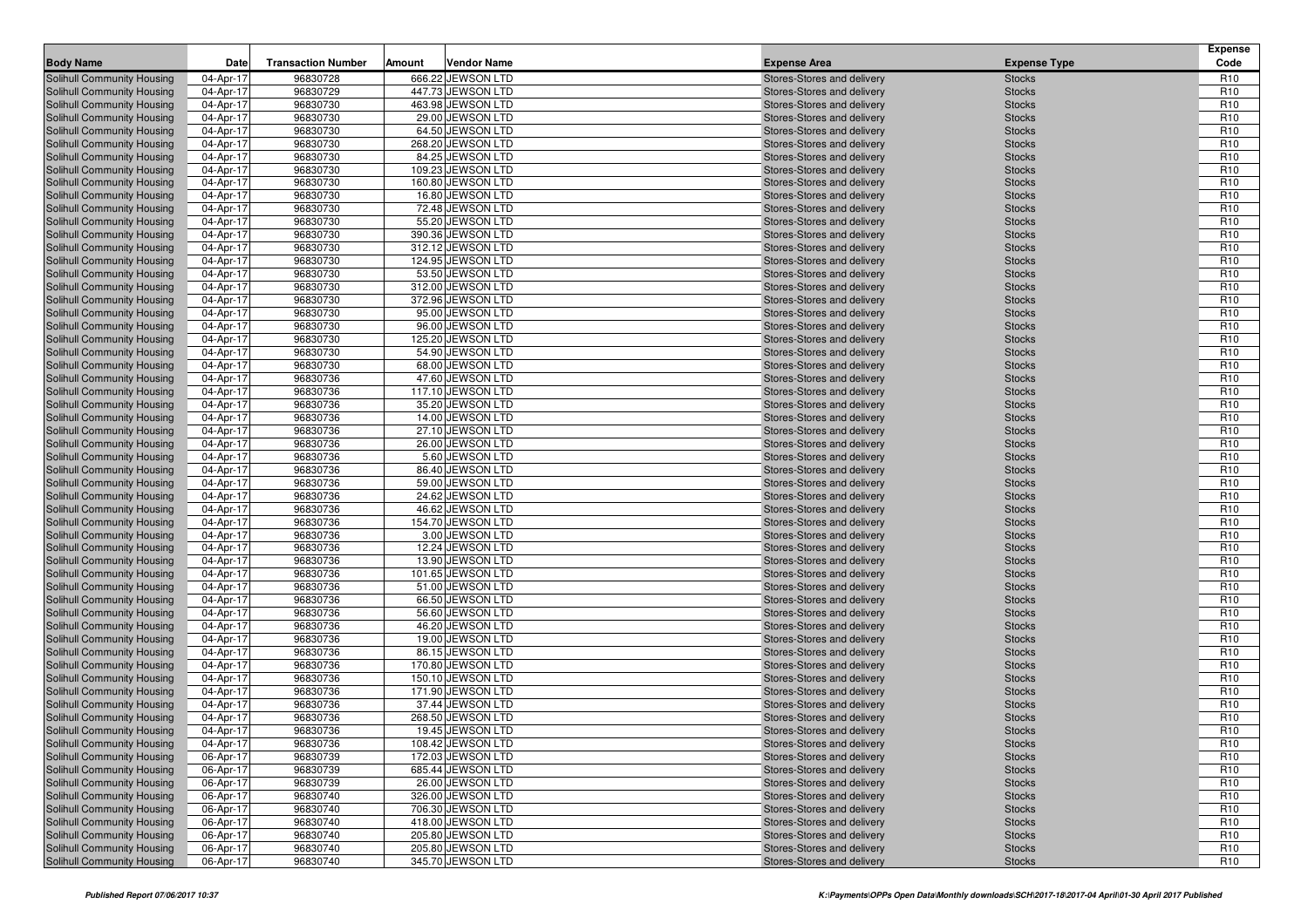| <b>Body Name</b>                                         | Date                   | <b>Transaction Number</b> | Amount | <b>Vendor Name</b>                     | <b>Expense Area</b>                                      | <b>Expense Type</b>            | <b>Expense</b><br>Code             |
|----------------------------------------------------------|------------------------|---------------------------|--------|----------------------------------------|----------------------------------------------------------|--------------------------------|------------------------------------|
| Solihull Community Housing                               | 06-Apr-17              | 96830740                  |        | 71.30 JEWSON LTD                       | Stores-Stores and delivery                               | <b>Stocks</b>                  | R <sub>10</sub>                    |
| Solihull Community Housing                               | 06-Apr-17              | 96830740                  |        | 74.48 JEWSON LTD                       | Stores-Stores and delivery                               | <b>Stocks</b>                  | R <sub>10</sub>                    |
| Solihull Community Housing                               | 06-Apr-17              | 96830740                  |        | 80.08 JEWSON LTD                       | Stores-Stores and delivery                               | <b>Stocks</b>                  | R <sub>10</sub>                    |
| Solihull Community Housing                               | 06-Apr-17              | 96830740                  |        | 56.40 JEWSON LTD                       | Stores-Stores and delivery                               | <b>Stocks</b>                  | R <sub>10</sub>                    |
| Solihull Community Housing                               | 06-Apr-17              | 96830740                  |        | 319.85 JEWSON LTD                      | Stores-Stores and delivery                               | <b>Stocks</b>                  | R <sub>10</sub>                    |
| Solihull Community Housing                               | 06-Apr-17              | 96830740                  |        | 144.70 JEWSON LTD                      | Stores-Stores and delivery                               | <b>Stocks</b>                  | R <sub>10</sub>                    |
| Solihull Community Housing                               | 06-Apr-17              | 96830743                  |        | 7.70 JEWSON LTD                        | Stores-Stores and delivery                               | <b>Stocks</b>                  | R <sub>10</sub>                    |
| Solihull Community Housing                               | 06-Apr-17              | 96830743                  |        | 22.40 JEWSON LTD                       | Stores-Stores and delivery                               | <b>Stocks</b>                  | R <sub>10</sub>                    |
| Solihull Community Housing                               | 06-Apr-17              | 96830743                  |        | 14.80 JEWSON LTD                       | Stores-Stores and delivery                               | <b>Stocks</b>                  | R <sub>10</sub>                    |
| Solihull Community Housing                               | 06-Apr-17              | 96830743                  |        | 127.00 JEWSON LTD                      | Stores-Stores and delivery                               | <b>Stocks</b>                  | R <sub>10</sub>                    |
| Solihull Community Housing                               | 06-Apr-17              | 96830743                  |        | 48.00 JEWSON LTD                       | Stores-Stores and delivery                               | <b>Stocks</b>                  | R <sub>10</sub>                    |
| Solihull Community Housing                               | 06-Apr-17              | 96830743                  |        | 69.50 JEWSON LTD                       | Stores-Stores and delivery                               | <b>Stocks</b>                  | R <sub>10</sub>                    |
| <b>Solihull Community Housing</b>                        | 06-Apr-17              | 96830743                  |        | 10.05 JEWSON LTD                       | Stores-Stores and delivery                               | <b>Stocks</b>                  | R <sub>10</sub>                    |
| Solihull Community Housing                               | 06-Apr-17              | 96830743                  |        | 315.90 JEWSON LTD                      | Stores-Stores and delivery                               | <b>Stocks</b>                  | R <sub>10</sub>                    |
| Solihull Community Housing                               | 06-Apr-17              | 96830743                  |        | 15.00 JEWSON LTD                       | Stores-Stores and delivery                               | <b>Stocks</b>                  | R <sub>10</sub>                    |
| <b>Solihull Community Housing</b>                        | 06-Apr-17              | 96830743                  |        | 19.00 JEWSON LTD                       | Stores-Stores and delivery                               | <b>Stocks</b>                  | R <sub>10</sub>                    |
| Solihull Community Housing                               | 06-Apr-17              | 96830743                  |        | 256.32 JEWSON LTD                      | Stores-Stores and delivery                               | <b>Stocks</b>                  | R <sub>10</sub>                    |
| <b>Solihull Community Housing</b>                        | 06-Apr-17              | 96830743                  |        | 87.75 JEWSON LTD                       | Stores-Stores and delivery                               | <b>Stocks</b>                  | R <sub>10</sub><br>R <sub>10</sub> |
| Solihull Community Housing                               | 06-Apr-17              | 96830743                  |        | 104.90 JEWSON LTD                      | Stores-Stores and delivery                               | <b>Stocks</b>                  |                                    |
| Solihull Community Housing<br>Solihull Community Housing | 06-Apr-17<br>06-Apr-17 | 96830743<br>96830743      |        | 138.00 JEWSON LTD<br>279.30 JEWSON LTD | Stores-Stores and delivery<br>Stores-Stores and delivery | <b>Stocks</b><br><b>Stocks</b> | R <sub>10</sub><br>R <sub>10</sub> |
| Solihull Community Housing                               | 06-Apr-17              | 96830743                  |        | 218.70 JEWSON LTD                      | Stores-Stores and delivery                               | <b>Stocks</b>                  | R <sub>10</sub>                    |
| <b>Solihull Community Housing</b>                        | 10-Apr-17              | 96830749                  |        | 390.00 JEWSON LTD                      | Stores-Stores and delivery                               | <b>Stocks</b>                  | R <sub>10</sub>                    |
| <b>Solihull Community Housing</b>                        | 10-Apr-17              | 96830754                  |        | 28.00 JEWSON LTD                       | Stores-Stores and delivery                               | <b>Stocks</b>                  | R <sub>10</sub>                    |
| Solihull Community Housing                               | 10-Apr-17              | 96830754                  |        | 14.20 JEWSON LTD                       | Stores-Stores and delivery                               | <b>Stocks</b>                  | R <sub>10</sub>                    |
| Solihull Community Housing                               | 10-Apr-17              | 96830754                  |        | 13.00 JEWSON LTD                       | Stores-Stores and delivery                               | <b>Stocks</b>                  | R <sub>10</sub>                    |
| Solihull Community Housing                               | 10-Apr-17              | 96830754                  |        | 65.80 JEWSON LTD                       | Stores-Stores and delivery                               | <b>Stocks</b>                  | R <sub>10</sub>                    |
| Solihull Community Housing                               | 10-Apr-17              | 96830754                  |        | 88.68 JEWSON LTD                       | Stores-Stores and delivery                               | <b>Stocks</b>                  | R <sub>10</sub>                    |
| <b>Solihull Community Housing</b>                        | 10-Apr-17              | 96830754                  |        | 5.79 JEWSON LTD                        | Stores-Stores and delivery                               | <b>Stocks</b>                  | R <sub>10</sub>                    |
| Solihull Community Housing                               | 10-Apr-17              | 96830754                  |        | 3.60 JEWSON LTD                        | Stores-Stores and delivery                               | <b>Stocks</b>                  | R <sub>10</sub>                    |
| Solihull Community Housing                               | 10-Apr-17              | 96830754                  |        | 32.60 JEWSON LTD                       | Stores-Stores and delivery                               | <b>Stocks</b>                  | R <sub>10</sub>                    |
| Solihull Community Housing                               | 10-Apr-17              | 96830754                  |        | 120.00 JEWSON LTD                      | Stores-Stores and delivery                               | <b>Stocks</b>                  | R <sub>10</sub>                    |
| Solihull Community Housing                               | 10-Apr-17              | 96830754                  |        | 81.75 JEWSON LTD                       | Stores-Stores and delivery                               | <b>Stocks</b>                  | R <sub>10</sub>                    |
| Solihull Community Housing                               | 10-Apr-17              | 96830754                  |        | 326.00 JEWSON LTD                      | Stores-Stores and delivery                               | <b>Stocks</b>                  | R <sub>10</sub>                    |
| Solihull Community Housing                               | 10-Apr-17              | 96830754                  |        | 188.65 JEWSON LTD                      | Stores-Stores and delivery                               | <b>Stocks</b>                  | R <sub>10</sub>                    |
| Solihull Community Housing                               | 10-Apr-17              | 96830754                  |        | 28.80 JEWSON LTD                       | Stores-Stores and delivery                               | <b>Stocks</b>                  | R <sub>10</sub>                    |
| Solihull Community Housing                               | 10-Apr-17              | 96830754                  |        | 95.16 JEWSON LTD                       | Stores-Stores and delivery                               | <b>Stocks</b>                  | R <sub>10</sub>                    |
| Solihull Community Housing                               | 10-Apr-17              | 96830754                  |        | 14.40 JEWSON LTD                       | Stores-Stores and delivery                               | <b>Stocks</b>                  | R <sub>10</sub>                    |
| Solihull Community Housing                               | 10-Apr-17              | 96830754                  |        | 44.60 JEWSON LTD                       | Stores-Stores and delivery                               | <b>Stocks</b>                  | R <sub>10</sub>                    |
| Solihull Community Housing                               | 10-Apr-17              | 96830754                  |        | 13.85 JEWSON LTD                       | Stores-Stores and delivery                               | <b>Stocks</b>                  | R <sub>10</sub>                    |
| Solihull Community Housing<br>Solihull Community Housing | 10-Apr-17<br>10-Apr-17 | 96830754<br>96830754      |        | 111.20 JEWSON LTD<br>92.80 JEWSON LTD  | Stores-Stores and delivery                               | <b>Stocks</b>                  | R <sub>10</sub><br>R <sub>10</sub> |
| Solihull Community Housing                               | 10-Apr-17              | 96830754                  |        | 56.84 JEWSON LTD                       | Stores-Stores and delivery<br>Stores-Stores and delivery | <b>Stocks</b><br><b>Stocks</b> | R <sub>10</sub>                    |
| Solihull Community Housing                               | 10-Apr-17              | 96830754                  |        | 130.00 JEWSON LTD                      | Stores-Stores and delivery                               | <b>Stocks</b>                  | R <sub>10</sub>                    |
| Solihull Community Housing                               | 10-Apr-17              | 96830754                  |        | 33.05 JEWSON LTD                       | Stores-Stores and delivery                               | <b>Stocks</b>                  | R <sub>10</sub>                    |
| Solihull Community Housing                               | 10-Apr-17              | 96830754                  |        | 37.80 JEWSON LTD                       | Stores-Stores and delivery                               | <b>Stocks</b>                  | R <sub>10</sub>                    |
| Solihull Community Housing                               | 10-Apr-17              | 96830754                  |        | 46.00 JEWSON LTD                       | Stores-Stores and delivery                               | <b>Stocks</b>                  | R <sub>10</sub>                    |
| Solihull Community Housing                               | 10-Apr-17              | 96830754                  |        | 71.85 JEWSON LTD                       | Stores-Stores and delivery                               | <b>Stocks</b>                  | R <sub>10</sub>                    |
| Solihull Community Housing                               | 10-Apr-17              | 96830754                  |        | 538.14 JEWSON LTD                      | Stores-Stores and delivery                               | <b>Stocks</b>                  | R <sub>10</sub>                    |
| Solihull Community Housing                               | 10-Apr-17              | 96830754                  |        | 6.60 JEWSON LTD                        | Stores-Stores and delivery                               | <b>Stocks</b>                  | R <sub>10</sub>                    |
| Solihull Community Housing                               | 10-Apr-17              | 96830754                  |        | 13.32 JEWSON LTD                       | Stores-Stores and delivery                               | <b>Stocks</b>                  | R <sub>10</sub>                    |
| Solihull Community Housing                               | 10-Apr-17              | 96830754                  |        | 28.26 JEWSON LTD                       | Stores-Stores and delivery                               | <b>Stocks</b>                  | R <sub>10</sub>                    |
| Solihull Community Housing                               | 10-Apr-17              | 96830754                  |        | 3.80 JEWSON LTD                        | Stores-Stores and delivery                               | <b>Stocks</b>                  | R <sub>10</sub>                    |
| Solihull Community Housing                               | 10-Apr-17              | 96830754                  |        | 393.40 JEWSON LTD                      | Stores-Stores and delivery                               | <b>Stocks</b>                  | R <sub>10</sub>                    |
| Solihull Community Housing                               | 10-Apr-17              | 96830754                  |        | 62.10 JEWSON LTD                       | Stores-Stores and delivery                               | <b>Stocks</b>                  | R <sub>10</sub>                    |
| Solihull Community Housing                               | 10-Apr-17              | 96830754                  |        | 2.75 JEWSON LTD                        | Stores-Stores and delivery                               | <b>Stocks</b>                  | R <sub>10</sub>                    |
| Solihull Community Housing                               | 10-Apr-17              | 96830754                  |        | 38.88 JEWSON LTD                       | Stores-Stores and delivery                               | <b>Stocks</b>                  | R <sub>10</sub>                    |
| Solihull Community Housing                               | 10-Apr-17              | 96830754                  |        | 47.55 JEWSON LTD                       | Stores-Stores and delivery                               | <b>Stocks</b>                  | R <sub>10</sub>                    |
| Solihull Community Housing                               | 10-Apr-17              | 96830754                  |        | 46.29 JEWSON LTD                       | Stores-Stores and delivery                               | <b>Stocks</b>                  | R <sub>10</sub>                    |
| Solihull Community Housing                               | 10-Apr-17              | 96830754                  |        | 57.90 JEWSON LTD                       | Stores-Stores and delivery                               | <b>Stocks</b>                  | R <sub>10</sub>                    |
| Solihull Community Housing                               | 10-Apr-17              | 96830754                  |        | 143.40 JEWSON LTD                      | Stores-Stores and delivery                               | <b>Stocks</b>                  | R <sub>10</sub>                    |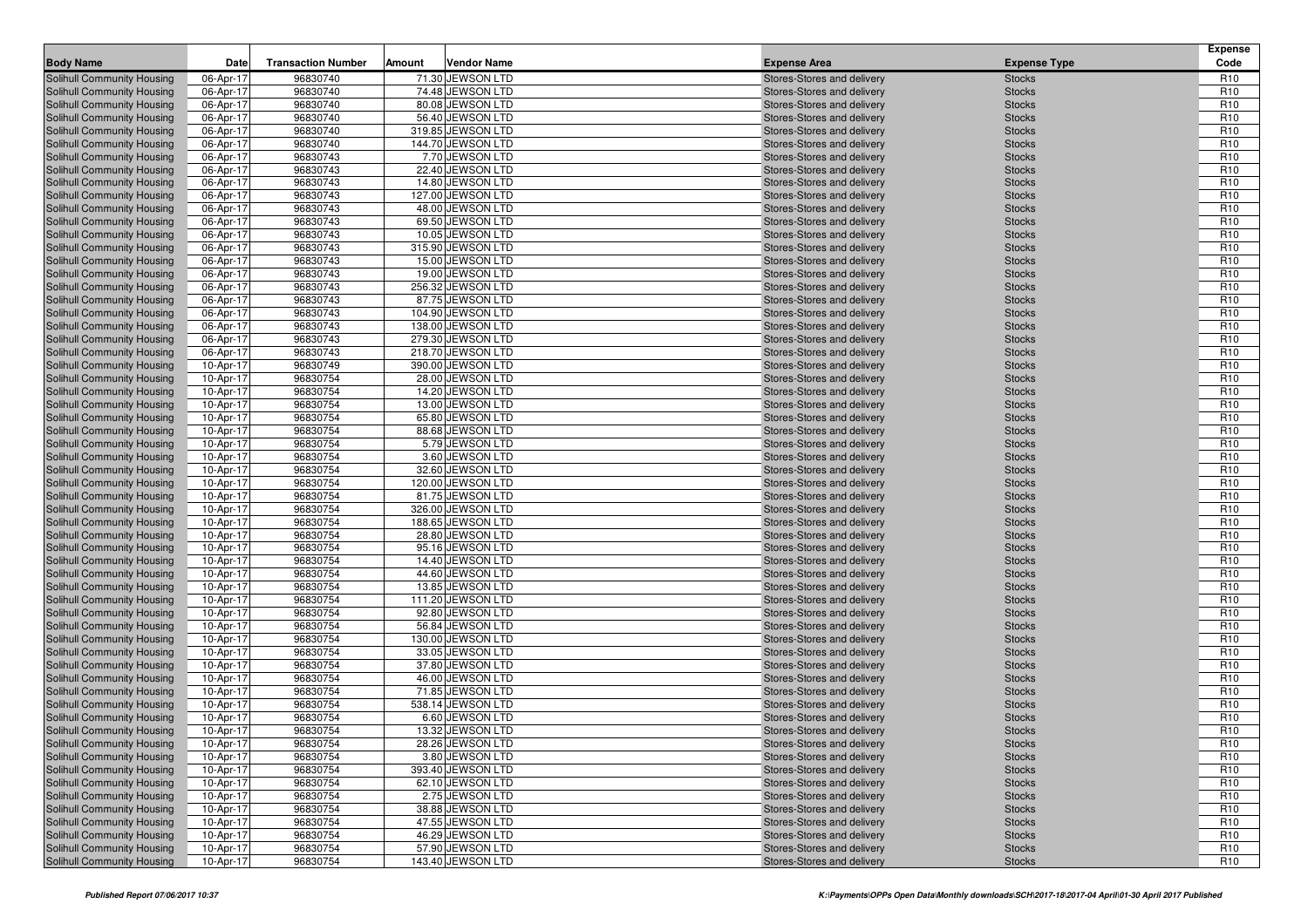| <b>Body Name</b><br>Date<br><b>Transaction Number</b><br>Amount<br><b>Vendor Name</b><br><b>Expense Area</b><br><b>Expense Type</b><br>Solihull Community Housing<br>96830756<br>38.50 JEWSON LTD<br>Stores-Stores and delivery<br>11-Apr-17<br><b>Stocks</b><br>96830756<br>71.04 JEWSON LTD<br>Solihull Community Housing<br>11-Apr-17<br><b>Stocks</b><br>Stores-Stores and delivery<br>11-Apr-17<br>96830756<br>16.50 JEWSON LTD<br>Stores-Stores and delivery<br><b>Stocks</b><br>Solihull Community Housing<br>96830756<br>329.50 JEWSON LTD<br><b>Stocks</b><br>Solihull Community Housing<br>11-Apr-17<br>Stores-Stores and delivery<br>4.80 JEWSON LTD<br>Solihull Community Housing<br>11-Apr-17<br>96830756<br><b>Stocks</b><br>Stores-Stores and delivery<br>96830756<br>133.60 JEWSON LTD<br>Solihull Community Housing<br>11-Apr-17<br>Stores-Stores and delivery<br><b>Stocks</b><br>96830756<br>16.00 JEWSON LTD<br>Solihull Community Housing<br>11-Apr-17<br>Stores-Stores and delivery<br><b>Stocks</b><br>Solihull Community Housing<br>11-Apr-17<br>96830756<br>112.10 JEWSON LTD<br>Stores-Stores and delivery<br><b>Stocks</b><br>96830756<br>11.04 JEWSON LTD<br><b>Stocks</b><br>Solihull Community Housing<br>11-Apr-17<br>Stores-Stores and delivery<br>143.00 JEWSON LTD<br>Solihull Community Housing<br>11-Apr-17<br>96830756<br>Stores-Stores and delivery<br><b>Stocks</b><br>96830756<br>168.20 JEWSON LTD<br><b>Solihull Community Housing</b><br>11-Apr-17<br>Stores-Stores and delivery<br><b>Stocks</b><br>96830756<br>83.20 JEWSON LTD<br><b>Solihull Community Housing</b><br>11-Apr-17<br>Stores-Stores and delivery<br><b>Stocks</b><br>11-Apr-17<br>96830756<br>267.00 JEWSON LTD<br>Stores-Stores and delivery<br><b>Stocks</b><br>Solihull Community Housing<br>96830756<br>78.75 JEWSON LTD<br><b>Stocks</b><br>Solihull Community Housing<br>11-Apr-17<br>Stores-Stores and delivery<br>96830756<br>192.40 JEWSON LTD<br>Solihull Community Housing<br>11-Apr-17<br><b>Stocks</b><br>Stores-Stores and delivery<br>96830759<br>506.48 JEWSON LTD<br><b>Solihull Community Housing</b><br>12-Apr-17<br>Stores-Stores and delivery<br><b>Stocks</b><br>96951720<br>36.00 JEWSON LTD<br><b>Solihull Community Housing</b><br>18-Apr-17<br>Stores-Stores and delivery<br><b>Stocks</b><br>18-Apr-17<br>96951720<br>4.40 JEWSON LTD<br><b>Stocks</b><br>Solihull Community Housing<br>Stores-Stores and delivery<br>96951720<br>225.29 JEWSON LTD<br><b>Stocks</b><br>Solihull Community Housing<br>18-Apr-17<br>Stores-Stores and delivery<br>96951720<br>38.81 JEWSON LTD<br>Solihull Community Housing<br>18-Apr-17<br>Stores-Stores and delivery<br><b>Stocks</b><br>96951720<br>103.50 JEWSON LTD<br><b>Solihull Community Housing</b><br>18-Apr-17<br>Stores-Stores and delivery<br><b>Stocks</b><br>96951720<br>7.22 JEWSON LTD<br><b>Solihull Community Housing</b><br>18-Apr-17<br>Stores-Stores and delivery<br><b>Stocks</b><br>18-Apr-17<br>96951720<br>187.50 JEWSON LTD<br><b>Stocks</b><br>Solihull Community Housing<br>Stores-Stores and delivery<br>96951720<br>52.70 JEWSON LTD<br><b>Stocks</b><br>Solihull Community Housing<br>18-Apr-17<br>Stores-Stores and delivery<br>96951727<br>149.30 JEWSON LTD<br>Solihull Community Housing<br>19-Apr-17<br>Stores-Stores and delivery<br><b>Stocks</b><br>96951727<br>6.80 JEWSON LTD<br>Solihull Community Housing<br>19-Apr-17<br>Stores-Stores and delivery<br><b>Stocks</b><br>96951727<br>5.79 JEWSON LTD<br><b>Solihull Community Housing</b><br>19-Apr-17<br>Stores-Stores and delivery<br><b>Stocks</b><br>96951727<br>19-Apr-17<br>36.00 JEWSON LTD<br><b>Stocks</b><br>Solihull Community Housing<br>Stores-Stores and delivery<br>96951727<br>8.60 JEWSON LTD<br><b>Stocks</b><br>Solihull Community Housing<br>19-Apr-17<br>Stores-Stores and delivery<br>96951727<br>27.00 JEWSON LTD<br>Solihull Community Housing<br>19-Apr-17<br>Stores-Stores and delivery<br><b>Stocks</b><br>96951727<br>11.30 JEWSON LTD<br>Solihull Community Housing<br>19-Apr-17<br>Stores-Stores and delivery<br><b>Stocks</b><br>96951727<br>14.00 JEWSON LTD<br><b>Solihull Community Housing</b><br>19-Apr-17<br>Stores-Stores and delivery<br><b>Stocks</b><br>Solihull Community Housing<br>19-Apr-17<br>96951727<br>130.56 JEWSON LTD<br>Stores-Stores and delivery<br><b>Stocks</b><br>96951727<br>16.14 JEWSON LTD<br>Solihull Community Housing<br>19-Apr-17<br><b>Stocks</b><br>Stores-Stores and delivery<br>282.50 JEWSON LTD<br>Solihull Community Housing<br>96951727<br>19-Apr-17<br>Stores-Stores and delivery<br><b>Stocks</b><br>96951727<br>3.40 JEWSON LTD<br>Solihull Community Housing<br>19-Apr-17<br>Stores-Stores and delivery<br><b>Stocks</b><br>96951727<br>84.60 JEWSON LTD<br><b>Solihull Community Housing</b><br>19-Apr-17<br>Stores-Stores and delivery<br><b>Stocks</b><br>96951727<br>Solihull Community Housing<br>19-Apr-17<br>24.32 JEWSON LTD<br><b>Stocks</b><br>Stores-Stores and delivery<br>96951727<br>37.50 JEWSON LTD<br>Solihull Community Housing<br>19-Apr-17<br><b>Stocks</b><br>Stores-Stores and delivery | Code<br>R <sub>10</sub><br>R <sub>10</sub><br>R <sub>10</sub><br>R <sub>10</sub><br>R <sub>10</sub><br>R <sub>10</sub><br>R <sub>10</sub><br>R <sub>10</sub> |
|-----------------------------------------------------------------------------------------------------------------------------------------------------------------------------------------------------------------------------------------------------------------------------------------------------------------------------------------------------------------------------------------------------------------------------------------------------------------------------------------------------------------------------------------------------------------------------------------------------------------------------------------------------------------------------------------------------------------------------------------------------------------------------------------------------------------------------------------------------------------------------------------------------------------------------------------------------------------------------------------------------------------------------------------------------------------------------------------------------------------------------------------------------------------------------------------------------------------------------------------------------------------------------------------------------------------------------------------------------------------------------------------------------------------------------------------------------------------------------------------------------------------------------------------------------------------------------------------------------------------------------------------------------------------------------------------------------------------------------------------------------------------------------------------------------------------------------------------------------------------------------------------------------------------------------------------------------------------------------------------------------------------------------------------------------------------------------------------------------------------------------------------------------------------------------------------------------------------------------------------------------------------------------------------------------------------------------------------------------------------------------------------------------------------------------------------------------------------------------------------------------------------------------------------------------------------------------------------------------------------------------------------------------------------------------------------------------------------------------------------------------------------------------------------------------------------------------------------------------------------------------------------------------------------------------------------------------------------------------------------------------------------------------------------------------------------------------------------------------------------------------------------------------------------------------------------------------------------------------------------------------------------------------------------------------------------------------------------------------------------------------------------------------------------------------------------------------------------------------------------------------------------------------------------------------------------------------------------------------------------------------------------------------------------------------------------------------------------------------------------------------------------------------------------------------------------------------------------------------------------------------------------------------------------------------------------------------------------------------------------------------------------------------------------------------------------------------------------------------------------------------------------------------------------------------------------------------------------------------------------------------------------------------------------------------------------------------------------------------------------------------------------------------------------------------------------------------------------------------------------------------------------------------------------------------------------------------------------------------------------------------------------------------------------------------------------------------------------------------------------------------------------------------------------------------------------------------------------------------------------------------------------------------------------------------------------------------------------------------------------------------------------------------------------------------------------------------------------------------------------------------------------------------------------|--------------------------------------------------------------------------------------------------------------------------------------------------------------|
|                                                                                                                                                                                                                                                                                                                                                                                                                                                                                                                                                                                                                                                                                                                                                                                                                                                                                                                                                                                                                                                                                                                                                                                                                                                                                                                                                                                                                                                                                                                                                                                                                                                                                                                                                                                                                                                                                                                                                                                                                                                                                                                                                                                                                                                                                                                                                                                                                                                                                                                                                                                                                                                                                                                                                                                                                                                                                                                                                                                                                                                                                                                                                                                                                                                                                                                                                                                                                                                                                                                                                                                                                                                                                                                                                                                                                                                                                                                                                                                                                                                                                                                                                                                                                                                                                                                                                                                                                                                                                                                                                                                                                                                                                                                                                                                                                                                                                                                                                                                                                                                                                                                                                                 |                                                                                                                                                              |
|                                                                                                                                                                                                                                                                                                                                                                                                                                                                                                                                                                                                                                                                                                                                                                                                                                                                                                                                                                                                                                                                                                                                                                                                                                                                                                                                                                                                                                                                                                                                                                                                                                                                                                                                                                                                                                                                                                                                                                                                                                                                                                                                                                                                                                                                                                                                                                                                                                                                                                                                                                                                                                                                                                                                                                                                                                                                                                                                                                                                                                                                                                                                                                                                                                                                                                                                                                                                                                                                                                                                                                                                                                                                                                                                                                                                                                                                                                                                                                                                                                                                                                                                                                                                                                                                                                                                                                                                                                                                                                                                                                                                                                                                                                                                                                                                                                                                                                                                                                                                                                                                                                                                                                 |                                                                                                                                                              |
|                                                                                                                                                                                                                                                                                                                                                                                                                                                                                                                                                                                                                                                                                                                                                                                                                                                                                                                                                                                                                                                                                                                                                                                                                                                                                                                                                                                                                                                                                                                                                                                                                                                                                                                                                                                                                                                                                                                                                                                                                                                                                                                                                                                                                                                                                                                                                                                                                                                                                                                                                                                                                                                                                                                                                                                                                                                                                                                                                                                                                                                                                                                                                                                                                                                                                                                                                                                                                                                                                                                                                                                                                                                                                                                                                                                                                                                                                                                                                                                                                                                                                                                                                                                                                                                                                                                                                                                                                                                                                                                                                                                                                                                                                                                                                                                                                                                                                                                                                                                                                                                                                                                                                                 |                                                                                                                                                              |
|                                                                                                                                                                                                                                                                                                                                                                                                                                                                                                                                                                                                                                                                                                                                                                                                                                                                                                                                                                                                                                                                                                                                                                                                                                                                                                                                                                                                                                                                                                                                                                                                                                                                                                                                                                                                                                                                                                                                                                                                                                                                                                                                                                                                                                                                                                                                                                                                                                                                                                                                                                                                                                                                                                                                                                                                                                                                                                                                                                                                                                                                                                                                                                                                                                                                                                                                                                                                                                                                                                                                                                                                                                                                                                                                                                                                                                                                                                                                                                                                                                                                                                                                                                                                                                                                                                                                                                                                                                                                                                                                                                                                                                                                                                                                                                                                                                                                                                                                                                                                                                                                                                                                                                 |                                                                                                                                                              |
|                                                                                                                                                                                                                                                                                                                                                                                                                                                                                                                                                                                                                                                                                                                                                                                                                                                                                                                                                                                                                                                                                                                                                                                                                                                                                                                                                                                                                                                                                                                                                                                                                                                                                                                                                                                                                                                                                                                                                                                                                                                                                                                                                                                                                                                                                                                                                                                                                                                                                                                                                                                                                                                                                                                                                                                                                                                                                                                                                                                                                                                                                                                                                                                                                                                                                                                                                                                                                                                                                                                                                                                                                                                                                                                                                                                                                                                                                                                                                                                                                                                                                                                                                                                                                                                                                                                                                                                                                                                                                                                                                                                                                                                                                                                                                                                                                                                                                                                                                                                                                                                                                                                                                                 |                                                                                                                                                              |
|                                                                                                                                                                                                                                                                                                                                                                                                                                                                                                                                                                                                                                                                                                                                                                                                                                                                                                                                                                                                                                                                                                                                                                                                                                                                                                                                                                                                                                                                                                                                                                                                                                                                                                                                                                                                                                                                                                                                                                                                                                                                                                                                                                                                                                                                                                                                                                                                                                                                                                                                                                                                                                                                                                                                                                                                                                                                                                                                                                                                                                                                                                                                                                                                                                                                                                                                                                                                                                                                                                                                                                                                                                                                                                                                                                                                                                                                                                                                                                                                                                                                                                                                                                                                                                                                                                                                                                                                                                                                                                                                                                                                                                                                                                                                                                                                                                                                                                                                                                                                                                                                                                                                                                 |                                                                                                                                                              |
|                                                                                                                                                                                                                                                                                                                                                                                                                                                                                                                                                                                                                                                                                                                                                                                                                                                                                                                                                                                                                                                                                                                                                                                                                                                                                                                                                                                                                                                                                                                                                                                                                                                                                                                                                                                                                                                                                                                                                                                                                                                                                                                                                                                                                                                                                                                                                                                                                                                                                                                                                                                                                                                                                                                                                                                                                                                                                                                                                                                                                                                                                                                                                                                                                                                                                                                                                                                                                                                                                                                                                                                                                                                                                                                                                                                                                                                                                                                                                                                                                                                                                                                                                                                                                                                                                                                                                                                                                                                                                                                                                                                                                                                                                                                                                                                                                                                                                                                                                                                                                                                                                                                                                                 |                                                                                                                                                              |
|                                                                                                                                                                                                                                                                                                                                                                                                                                                                                                                                                                                                                                                                                                                                                                                                                                                                                                                                                                                                                                                                                                                                                                                                                                                                                                                                                                                                                                                                                                                                                                                                                                                                                                                                                                                                                                                                                                                                                                                                                                                                                                                                                                                                                                                                                                                                                                                                                                                                                                                                                                                                                                                                                                                                                                                                                                                                                                                                                                                                                                                                                                                                                                                                                                                                                                                                                                                                                                                                                                                                                                                                                                                                                                                                                                                                                                                                                                                                                                                                                                                                                                                                                                                                                                                                                                                                                                                                                                                                                                                                                                                                                                                                                                                                                                                                                                                                                                                                                                                                                                                                                                                                                                 |                                                                                                                                                              |
|                                                                                                                                                                                                                                                                                                                                                                                                                                                                                                                                                                                                                                                                                                                                                                                                                                                                                                                                                                                                                                                                                                                                                                                                                                                                                                                                                                                                                                                                                                                                                                                                                                                                                                                                                                                                                                                                                                                                                                                                                                                                                                                                                                                                                                                                                                                                                                                                                                                                                                                                                                                                                                                                                                                                                                                                                                                                                                                                                                                                                                                                                                                                                                                                                                                                                                                                                                                                                                                                                                                                                                                                                                                                                                                                                                                                                                                                                                                                                                                                                                                                                                                                                                                                                                                                                                                                                                                                                                                                                                                                                                                                                                                                                                                                                                                                                                                                                                                                                                                                                                                                                                                                                                 | R <sub>10</sub>                                                                                                                                              |
|                                                                                                                                                                                                                                                                                                                                                                                                                                                                                                                                                                                                                                                                                                                                                                                                                                                                                                                                                                                                                                                                                                                                                                                                                                                                                                                                                                                                                                                                                                                                                                                                                                                                                                                                                                                                                                                                                                                                                                                                                                                                                                                                                                                                                                                                                                                                                                                                                                                                                                                                                                                                                                                                                                                                                                                                                                                                                                                                                                                                                                                                                                                                                                                                                                                                                                                                                                                                                                                                                                                                                                                                                                                                                                                                                                                                                                                                                                                                                                                                                                                                                                                                                                                                                                                                                                                                                                                                                                                                                                                                                                                                                                                                                                                                                                                                                                                                                                                                                                                                                                                                                                                                                                 | R <sub>10</sub>                                                                                                                                              |
|                                                                                                                                                                                                                                                                                                                                                                                                                                                                                                                                                                                                                                                                                                                                                                                                                                                                                                                                                                                                                                                                                                                                                                                                                                                                                                                                                                                                                                                                                                                                                                                                                                                                                                                                                                                                                                                                                                                                                                                                                                                                                                                                                                                                                                                                                                                                                                                                                                                                                                                                                                                                                                                                                                                                                                                                                                                                                                                                                                                                                                                                                                                                                                                                                                                                                                                                                                                                                                                                                                                                                                                                                                                                                                                                                                                                                                                                                                                                                                                                                                                                                                                                                                                                                                                                                                                                                                                                                                                                                                                                                                                                                                                                                                                                                                                                                                                                                                                                                                                                                                                                                                                                                                 | R <sub>10</sub>                                                                                                                                              |
|                                                                                                                                                                                                                                                                                                                                                                                                                                                                                                                                                                                                                                                                                                                                                                                                                                                                                                                                                                                                                                                                                                                                                                                                                                                                                                                                                                                                                                                                                                                                                                                                                                                                                                                                                                                                                                                                                                                                                                                                                                                                                                                                                                                                                                                                                                                                                                                                                                                                                                                                                                                                                                                                                                                                                                                                                                                                                                                                                                                                                                                                                                                                                                                                                                                                                                                                                                                                                                                                                                                                                                                                                                                                                                                                                                                                                                                                                                                                                                                                                                                                                                                                                                                                                                                                                                                                                                                                                                                                                                                                                                                                                                                                                                                                                                                                                                                                                                                                                                                                                                                                                                                                                                 | R <sub>10</sub>                                                                                                                                              |
|                                                                                                                                                                                                                                                                                                                                                                                                                                                                                                                                                                                                                                                                                                                                                                                                                                                                                                                                                                                                                                                                                                                                                                                                                                                                                                                                                                                                                                                                                                                                                                                                                                                                                                                                                                                                                                                                                                                                                                                                                                                                                                                                                                                                                                                                                                                                                                                                                                                                                                                                                                                                                                                                                                                                                                                                                                                                                                                                                                                                                                                                                                                                                                                                                                                                                                                                                                                                                                                                                                                                                                                                                                                                                                                                                                                                                                                                                                                                                                                                                                                                                                                                                                                                                                                                                                                                                                                                                                                                                                                                                                                                                                                                                                                                                                                                                                                                                                                                                                                                                                                                                                                                                                 | R <sub>10</sub>                                                                                                                                              |
|                                                                                                                                                                                                                                                                                                                                                                                                                                                                                                                                                                                                                                                                                                                                                                                                                                                                                                                                                                                                                                                                                                                                                                                                                                                                                                                                                                                                                                                                                                                                                                                                                                                                                                                                                                                                                                                                                                                                                                                                                                                                                                                                                                                                                                                                                                                                                                                                                                                                                                                                                                                                                                                                                                                                                                                                                                                                                                                                                                                                                                                                                                                                                                                                                                                                                                                                                                                                                                                                                                                                                                                                                                                                                                                                                                                                                                                                                                                                                                                                                                                                                                                                                                                                                                                                                                                                                                                                                                                                                                                                                                                                                                                                                                                                                                                                                                                                                                                                                                                                                                                                                                                                                                 | R <sub>10</sub>                                                                                                                                              |
|                                                                                                                                                                                                                                                                                                                                                                                                                                                                                                                                                                                                                                                                                                                                                                                                                                                                                                                                                                                                                                                                                                                                                                                                                                                                                                                                                                                                                                                                                                                                                                                                                                                                                                                                                                                                                                                                                                                                                                                                                                                                                                                                                                                                                                                                                                                                                                                                                                                                                                                                                                                                                                                                                                                                                                                                                                                                                                                                                                                                                                                                                                                                                                                                                                                                                                                                                                                                                                                                                                                                                                                                                                                                                                                                                                                                                                                                                                                                                                                                                                                                                                                                                                                                                                                                                                                                                                                                                                                                                                                                                                                                                                                                                                                                                                                                                                                                                                                                                                                                                                                                                                                                                                 | R <sub>10</sub>                                                                                                                                              |
|                                                                                                                                                                                                                                                                                                                                                                                                                                                                                                                                                                                                                                                                                                                                                                                                                                                                                                                                                                                                                                                                                                                                                                                                                                                                                                                                                                                                                                                                                                                                                                                                                                                                                                                                                                                                                                                                                                                                                                                                                                                                                                                                                                                                                                                                                                                                                                                                                                                                                                                                                                                                                                                                                                                                                                                                                                                                                                                                                                                                                                                                                                                                                                                                                                                                                                                                                                                                                                                                                                                                                                                                                                                                                                                                                                                                                                                                                                                                                                                                                                                                                                                                                                                                                                                                                                                                                                                                                                                                                                                                                                                                                                                                                                                                                                                                                                                                                                                                                                                                                                                                                                                                                                 | R <sub>10</sub>                                                                                                                                              |
|                                                                                                                                                                                                                                                                                                                                                                                                                                                                                                                                                                                                                                                                                                                                                                                                                                                                                                                                                                                                                                                                                                                                                                                                                                                                                                                                                                                                                                                                                                                                                                                                                                                                                                                                                                                                                                                                                                                                                                                                                                                                                                                                                                                                                                                                                                                                                                                                                                                                                                                                                                                                                                                                                                                                                                                                                                                                                                                                                                                                                                                                                                                                                                                                                                                                                                                                                                                                                                                                                                                                                                                                                                                                                                                                                                                                                                                                                                                                                                                                                                                                                                                                                                                                                                                                                                                                                                                                                                                                                                                                                                                                                                                                                                                                                                                                                                                                                                                                                                                                                                                                                                                                                                 | R <sub>10</sub>                                                                                                                                              |
|                                                                                                                                                                                                                                                                                                                                                                                                                                                                                                                                                                                                                                                                                                                                                                                                                                                                                                                                                                                                                                                                                                                                                                                                                                                                                                                                                                                                                                                                                                                                                                                                                                                                                                                                                                                                                                                                                                                                                                                                                                                                                                                                                                                                                                                                                                                                                                                                                                                                                                                                                                                                                                                                                                                                                                                                                                                                                                                                                                                                                                                                                                                                                                                                                                                                                                                                                                                                                                                                                                                                                                                                                                                                                                                                                                                                                                                                                                                                                                                                                                                                                                                                                                                                                                                                                                                                                                                                                                                                                                                                                                                                                                                                                                                                                                                                                                                                                                                                                                                                                                                                                                                                                                 | R <sub>10</sub>                                                                                                                                              |
|                                                                                                                                                                                                                                                                                                                                                                                                                                                                                                                                                                                                                                                                                                                                                                                                                                                                                                                                                                                                                                                                                                                                                                                                                                                                                                                                                                                                                                                                                                                                                                                                                                                                                                                                                                                                                                                                                                                                                                                                                                                                                                                                                                                                                                                                                                                                                                                                                                                                                                                                                                                                                                                                                                                                                                                                                                                                                                                                                                                                                                                                                                                                                                                                                                                                                                                                                                                                                                                                                                                                                                                                                                                                                                                                                                                                                                                                                                                                                                                                                                                                                                                                                                                                                                                                                                                                                                                                                                                                                                                                                                                                                                                                                                                                                                                                                                                                                                                                                                                                                                                                                                                                                                 | R <sub>10</sub>                                                                                                                                              |
|                                                                                                                                                                                                                                                                                                                                                                                                                                                                                                                                                                                                                                                                                                                                                                                                                                                                                                                                                                                                                                                                                                                                                                                                                                                                                                                                                                                                                                                                                                                                                                                                                                                                                                                                                                                                                                                                                                                                                                                                                                                                                                                                                                                                                                                                                                                                                                                                                                                                                                                                                                                                                                                                                                                                                                                                                                                                                                                                                                                                                                                                                                                                                                                                                                                                                                                                                                                                                                                                                                                                                                                                                                                                                                                                                                                                                                                                                                                                                                                                                                                                                                                                                                                                                                                                                                                                                                                                                                                                                                                                                                                                                                                                                                                                                                                                                                                                                                                                                                                                                                                                                                                                                                 | R <sub>10</sub>                                                                                                                                              |
|                                                                                                                                                                                                                                                                                                                                                                                                                                                                                                                                                                                                                                                                                                                                                                                                                                                                                                                                                                                                                                                                                                                                                                                                                                                                                                                                                                                                                                                                                                                                                                                                                                                                                                                                                                                                                                                                                                                                                                                                                                                                                                                                                                                                                                                                                                                                                                                                                                                                                                                                                                                                                                                                                                                                                                                                                                                                                                                                                                                                                                                                                                                                                                                                                                                                                                                                                                                                                                                                                                                                                                                                                                                                                                                                                                                                                                                                                                                                                                                                                                                                                                                                                                                                                                                                                                                                                                                                                                                                                                                                                                                                                                                                                                                                                                                                                                                                                                                                                                                                                                                                                                                                                                 | R <sub>10</sub>                                                                                                                                              |
|                                                                                                                                                                                                                                                                                                                                                                                                                                                                                                                                                                                                                                                                                                                                                                                                                                                                                                                                                                                                                                                                                                                                                                                                                                                                                                                                                                                                                                                                                                                                                                                                                                                                                                                                                                                                                                                                                                                                                                                                                                                                                                                                                                                                                                                                                                                                                                                                                                                                                                                                                                                                                                                                                                                                                                                                                                                                                                                                                                                                                                                                                                                                                                                                                                                                                                                                                                                                                                                                                                                                                                                                                                                                                                                                                                                                                                                                                                                                                                                                                                                                                                                                                                                                                                                                                                                                                                                                                                                                                                                                                                                                                                                                                                                                                                                                                                                                                                                                                                                                                                                                                                                                                                 | R <sub>10</sub>                                                                                                                                              |
|                                                                                                                                                                                                                                                                                                                                                                                                                                                                                                                                                                                                                                                                                                                                                                                                                                                                                                                                                                                                                                                                                                                                                                                                                                                                                                                                                                                                                                                                                                                                                                                                                                                                                                                                                                                                                                                                                                                                                                                                                                                                                                                                                                                                                                                                                                                                                                                                                                                                                                                                                                                                                                                                                                                                                                                                                                                                                                                                                                                                                                                                                                                                                                                                                                                                                                                                                                                                                                                                                                                                                                                                                                                                                                                                                                                                                                                                                                                                                                                                                                                                                                                                                                                                                                                                                                                                                                                                                                                                                                                                                                                                                                                                                                                                                                                                                                                                                                                                                                                                                                                                                                                                                                 | R <sub>10</sub>                                                                                                                                              |
|                                                                                                                                                                                                                                                                                                                                                                                                                                                                                                                                                                                                                                                                                                                                                                                                                                                                                                                                                                                                                                                                                                                                                                                                                                                                                                                                                                                                                                                                                                                                                                                                                                                                                                                                                                                                                                                                                                                                                                                                                                                                                                                                                                                                                                                                                                                                                                                                                                                                                                                                                                                                                                                                                                                                                                                                                                                                                                                                                                                                                                                                                                                                                                                                                                                                                                                                                                                                                                                                                                                                                                                                                                                                                                                                                                                                                                                                                                                                                                                                                                                                                                                                                                                                                                                                                                                                                                                                                                                                                                                                                                                                                                                                                                                                                                                                                                                                                                                                                                                                                                                                                                                                                                 | R <sub>10</sub>                                                                                                                                              |
|                                                                                                                                                                                                                                                                                                                                                                                                                                                                                                                                                                                                                                                                                                                                                                                                                                                                                                                                                                                                                                                                                                                                                                                                                                                                                                                                                                                                                                                                                                                                                                                                                                                                                                                                                                                                                                                                                                                                                                                                                                                                                                                                                                                                                                                                                                                                                                                                                                                                                                                                                                                                                                                                                                                                                                                                                                                                                                                                                                                                                                                                                                                                                                                                                                                                                                                                                                                                                                                                                                                                                                                                                                                                                                                                                                                                                                                                                                                                                                                                                                                                                                                                                                                                                                                                                                                                                                                                                                                                                                                                                                                                                                                                                                                                                                                                                                                                                                                                                                                                                                                                                                                                                                 | R <sub>10</sub>                                                                                                                                              |
|                                                                                                                                                                                                                                                                                                                                                                                                                                                                                                                                                                                                                                                                                                                                                                                                                                                                                                                                                                                                                                                                                                                                                                                                                                                                                                                                                                                                                                                                                                                                                                                                                                                                                                                                                                                                                                                                                                                                                                                                                                                                                                                                                                                                                                                                                                                                                                                                                                                                                                                                                                                                                                                                                                                                                                                                                                                                                                                                                                                                                                                                                                                                                                                                                                                                                                                                                                                                                                                                                                                                                                                                                                                                                                                                                                                                                                                                                                                                                                                                                                                                                                                                                                                                                                                                                                                                                                                                                                                                                                                                                                                                                                                                                                                                                                                                                                                                                                                                                                                                                                                                                                                                                                 | R <sub>10</sub>                                                                                                                                              |
|                                                                                                                                                                                                                                                                                                                                                                                                                                                                                                                                                                                                                                                                                                                                                                                                                                                                                                                                                                                                                                                                                                                                                                                                                                                                                                                                                                                                                                                                                                                                                                                                                                                                                                                                                                                                                                                                                                                                                                                                                                                                                                                                                                                                                                                                                                                                                                                                                                                                                                                                                                                                                                                                                                                                                                                                                                                                                                                                                                                                                                                                                                                                                                                                                                                                                                                                                                                                                                                                                                                                                                                                                                                                                                                                                                                                                                                                                                                                                                                                                                                                                                                                                                                                                                                                                                                                                                                                                                                                                                                                                                                                                                                                                                                                                                                                                                                                                                                                                                                                                                                                                                                                                                 | R <sub>10</sub>                                                                                                                                              |
|                                                                                                                                                                                                                                                                                                                                                                                                                                                                                                                                                                                                                                                                                                                                                                                                                                                                                                                                                                                                                                                                                                                                                                                                                                                                                                                                                                                                                                                                                                                                                                                                                                                                                                                                                                                                                                                                                                                                                                                                                                                                                                                                                                                                                                                                                                                                                                                                                                                                                                                                                                                                                                                                                                                                                                                                                                                                                                                                                                                                                                                                                                                                                                                                                                                                                                                                                                                                                                                                                                                                                                                                                                                                                                                                                                                                                                                                                                                                                                                                                                                                                                                                                                                                                                                                                                                                                                                                                                                                                                                                                                                                                                                                                                                                                                                                                                                                                                                                                                                                                                                                                                                                                                 | R <sub>10</sub><br>R <sub>10</sub>                                                                                                                           |
|                                                                                                                                                                                                                                                                                                                                                                                                                                                                                                                                                                                                                                                                                                                                                                                                                                                                                                                                                                                                                                                                                                                                                                                                                                                                                                                                                                                                                                                                                                                                                                                                                                                                                                                                                                                                                                                                                                                                                                                                                                                                                                                                                                                                                                                                                                                                                                                                                                                                                                                                                                                                                                                                                                                                                                                                                                                                                                                                                                                                                                                                                                                                                                                                                                                                                                                                                                                                                                                                                                                                                                                                                                                                                                                                                                                                                                                                                                                                                                                                                                                                                                                                                                                                                                                                                                                                                                                                                                                                                                                                                                                                                                                                                                                                                                                                                                                                                                                                                                                                                                                                                                                                                                 | R <sub>10</sub>                                                                                                                                              |
|                                                                                                                                                                                                                                                                                                                                                                                                                                                                                                                                                                                                                                                                                                                                                                                                                                                                                                                                                                                                                                                                                                                                                                                                                                                                                                                                                                                                                                                                                                                                                                                                                                                                                                                                                                                                                                                                                                                                                                                                                                                                                                                                                                                                                                                                                                                                                                                                                                                                                                                                                                                                                                                                                                                                                                                                                                                                                                                                                                                                                                                                                                                                                                                                                                                                                                                                                                                                                                                                                                                                                                                                                                                                                                                                                                                                                                                                                                                                                                                                                                                                                                                                                                                                                                                                                                                                                                                                                                                                                                                                                                                                                                                                                                                                                                                                                                                                                                                                                                                                                                                                                                                                                                 | R <sub>10</sub>                                                                                                                                              |
|                                                                                                                                                                                                                                                                                                                                                                                                                                                                                                                                                                                                                                                                                                                                                                                                                                                                                                                                                                                                                                                                                                                                                                                                                                                                                                                                                                                                                                                                                                                                                                                                                                                                                                                                                                                                                                                                                                                                                                                                                                                                                                                                                                                                                                                                                                                                                                                                                                                                                                                                                                                                                                                                                                                                                                                                                                                                                                                                                                                                                                                                                                                                                                                                                                                                                                                                                                                                                                                                                                                                                                                                                                                                                                                                                                                                                                                                                                                                                                                                                                                                                                                                                                                                                                                                                                                                                                                                                                                                                                                                                                                                                                                                                                                                                                                                                                                                                                                                                                                                                                                                                                                                                                 | R <sub>10</sub>                                                                                                                                              |
|                                                                                                                                                                                                                                                                                                                                                                                                                                                                                                                                                                                                                                                                                                                                                                                                                                                                                                                                                                                                                                                                                                                                                                                                                                                                                                                                                                                                                                                                                                                                                                                                                                                                                                                                                                                                                                                                                                                                                                                                                                                                                                                                                                                                                                                                                                                                                                                                                                                                                                                                                                                                                                                                                                                                                                                                                                                                                                                                                                                                                                                                                                                                                                                                                                                                                                                                                                                                                                                                                                                                                                                                                                                                                                                                                                                                                                                                                                                                                                                                                                                                                                                                                                                                                                                                                                                                                                                                                                                                                                                                                                                                                                                                                                                                                                                                                                                                                                                                                                                                                                                                                                                                                                 | R <sub>10</sub>                                                                                                                                              |
|                                                                                                                                                                                                                                                                                                                                                                                                                                                                                                                                                                                                                                                                                                                                                                                                                                                                                                                                                                                                                                                                                                                                                                                                                                                                                                                                                                                                                                                                                                                                                                                                                                                                                                                                                                                                                                                                                                                                                                                                                                                                                                                                                                                                                                                                                                                                                                                                                                                                                                                                                                                                                                                                                                                                                                                                                                                                                                                                                                                                                                                                                                                                                                                                                                                                                                                                                                                                                                                                                                                                                                                                                                                                                                                                                                                                                                                                                                                                                                                                                                                                                                                                                                                                                                                                                                                                                                                                                                                                                                                                                                                                                                                                                                                                                                                                                                                                                                                                                                                                                                                                                                                                                                 | R <sub>10</sub>                                                                                                                                              |
|                                                                                                                                                                                                                                                                                                                                                                                                                                                                                                                                                                                                                                                                                                                                                                                                                                                                                                                                                                                                                                                                                                                                                                                                                                                                                                                                                                                                                                                                                                                                                                                                                                                                                                                                                                                                                                                                                                                                                                                                                                                                                                                                                                                                                                                                                                                                                                                                                                                                                                                                                                                                                                                                                                                                                                                                                                                                                                                                                                                                                                                                                                                                                                                                                                                                                                                                                                                                                                                                                                                                                                                                                                                                                                                                                                                                                                                                                                                                                                                                                                                                                                                                                                                                                                                                                                                                                                                                                                                                                                                                                                                                                                                                                                                                                                                                                                                                                                                                                                                                                                                                                                                                                                 | R <sub>10</sub>                                                                                                                                              |
|                                                                                                                                                                                                                                                                                                                                                                                                                                                                                                                                                                                                                                                                                                                                                                                                                                                                                                                                                                                                                                                                                                                                                                                                                                                                                                                                                                                                                                                                                                                                                                                                                                                                                                                                                                                                                                                                                                                                                                                                                                                                                                                                                                                                                                                                                                                                                                                                                                                                                                                                                                                                                                                                                                                                                                                                                                                                                                                                                                                                                                                                                                                                                                                                                                                                                                                                                                                                                                                                                                                                                                                                                                                                                                                                                                                                                                                                                                                                                                                                                                                                                                                                                                                                                                                                                                                                                                                                                                                                                                                                                                                                                                                                                                                                                                                                                                                                                                                                                                                                                                                                                                                                                                 | R <sub>10</sub>                                                                                                                                              |
|                                                                                                                                                                                                                                                                                                                                                                                                                                                                                                                                                                                                                                                                                                                                                                                                                                                                                                                                                                                                                                                                                                                                                                                                                                                                                                                                                                                                                                                                                                                                                                                                                                                                                                                                                                                                                                                                                                                                                                                                                                                                                                                                                                                                                                                                                                                                                                                                                                                                                                                                                                                                                                                                                                                                                                                                                                                                                                                                                                                                                                                                                                                                                                                                                                                                                                                                                                                                                                                                                                                                                                                                                                                                                                                                                                                                                                                                                                                                                                                                                                                                                                                                                                                                                                                                                                                                                                                                                                                                                                                                                                                                                                                                                                                                                                                                                                                                                                                                                                                                                                                                                                                                                                 | R <sub>10</sub>                                                                                                                                              |
|                                                                                                                                                                                                                                                                                                                                                                                                                                                                                                                                                                                                                                                                                                                                                                                                                                                                                                                                                                                                                                                                                                                                                                                                                                                                                                                                                                                                                                                                                                                                                                                                                                                                                                                                                                                                                                                                                                                                                                                                                                                                                                                                                                                                                                                                                                                                                                                                                                                                                                                                                                                                                                                                                                                                                                                                                                                                                                                                                                                                                                                                                                                                                                                                                                                                                                                                                                                                                                                                                                                                                                                                                                                                                                                                                                                                                                                                                                                                                                                                                                                                                                                                                                                                                                                                                                                                                                                                                                                                                                                                                                                                                                                                                                                                                                                                                                                                                                                                                                                                                                                                                                                                                                 | R <sub>10</sub>                                                                                                                                              |
|                                                                                                                                                                                                                                                                                                                                                                                                                                                                                                                                                                                                                                                                                                                                                                                                                                                                                                                                                                                                                                                                                                                                                                                                                                                                                                                                                                                                                                                                                                                                                                                                                                                                                                                                                                                                                                                                                                                                                                                                                                                                                                                                                                                                                                                                                                                                                                                                                                                                                                                                                                                                                                                                                                                                                                                                                                                                                                                                                                                                                                                                                                                                                                                                                                                                                                                                                                                                                                                                                                                                                                                                                                                                                                                                                                                                                                                                                                                                                                                                                                                                                                                                                                                                                                                                                                                                                                                                                                                                                                                                                                                                                                                                                                                                                                                                                                                                                                                                                                                                                                                                                                                                                                 | R <sub>10</sub>                                                                                                                                              |
| 623.51 JEWSON LTD<br>Solihull Community Housing<br>96951728<br>19-Apr-17<br>Stores-Stores and delivery<br><b>Stocks</b>                                                                                                                                                                                                                                                                                                                                                                                                                                                                                                                                                                                                                                                                                                                                                                                                                                                                                                                                                                                                                                                                                                                                                                                                                                                                                                                                                                                                                                                                                                                                                                                                                                                                                                                                                                                                                                                                                                                                                                                                                                                                                                                                                                                                                                                                                                                                                                                                                                                                                                                                                                                                                                                                                                                                                                                                                                                                                                                                                                                                                                                                                                                                                                                                                                                                                                                                                                                                                                                                                                                                                                                                                                                                                                                                                                                                                                                                                                                                                                                                                                                                                                                                                                                                                                                                                                                                                                                                                                                                                                                                                                                                                                                                                                                                                                                                                                                                                                                                                                                                                                         | R <sub>10</sub>                                                                                                                                              |
| 96951732<br>82.80 JEWSON LTD<br>Solihull Community Housing<br>20-Apr-17<br>Stores-Stores and delivery<br><b>Stocks</b>                                                                                                                                                                                                                                                                                                                                                                                                                                                                                                                                                                                                                                                                                                                                                                                                                                                                                                                                                                                                                                                                                                                                                                                                                                                                                                                                                                                                                                                                                                                                                                                                                                                                                                                                                                                                                                                                                                                                                                                                                                                                                                                                                                                                                                                                                                                                                                                                                                                                                                                                                                                                                                                                                                                                                                                                                                                                                                                                                                                                                                                                                                                                                                                                                                                                                                                                                                                                                                                                                                                                                                                                                                                                                                                                                                                                                                                                                                                                                                                                                                                                                                                                                                                                                                                                                                                                                                                                                                                                                                                                                                                                                                                                                                                                                                                                                                                                                                                                                                                                                                          | R <sub>10</sub>                                                                                                                                              |
| 96951732<br>95.10 JEWSON LTD<br><b>Solihull Community Housing</b><br>20-Apr-17<br>Stores-Stores and delivery<br><b>Stocks</b>                                                                                                                                                                                                                                                                                                                                                                                                                                                                                                                                                                                                                                                                                                                                                                                                                                                                                                                                                                                                                                                                                                                                                                                                                                                                                                                                                                                                                                                                                                                                                                                                                                                                                                                                                                                                                                                                                                                                                                                                                                                                                                                                                                                                                                                                                                                                                                                                                                                                                                                                                                                                                                                                                                                                                                                                                                                                                                                                                                                                                                                                                                                                                                                                                                                                                                                                                                                                                                                                                                                                                                                                                                                                                                                                                                                                                                                                                                                                                                                                                                                                                                                                                                                                                                                                                                                                                                                                                                                                                                                                                                                                                                                                                                                                                                                                                                                                                                                                                                                                                                   | R <sub>10</sub>                                                                                                                                              |
| 96951732<br>326.00 JEWSON LTD<br>Solihull Community Housing<br>20-Apr-17<br>Stores-Stores and delivery<br><b>Stocks</b>                                                                                                                                                                                                                                                                                                                                                                                                                                                                                                                                                                                                                                                                                                                                                                                                                                                                                                                                                                                                                                                                                                                                                                                                                                                                                                                                                                                                                                                                                                                                                                                                                                                                                                                                                                                                                                                                                                                                                                                                                                                                                                                                                                                                                                                                                                                                                                                                                                                                                                                                                                                                                                                                                                                                                                                                                                                                                                                                                                                                                                                                                                                                                                                                                                                                                                                                                                                                                                                                                                                                                                                                                                                                                                                                                                                                                                                                                                                                                                                                                                                                                                                                                                                                                                                                                                                                                                                                                                                                                                                                                                                                                                                                                                                                                                                                                                                                                                                                                                                                                                         | R <sub>10</sub>                                                                                                                                              |
| 96951732<br>46.77 JEWSON LTD<br>Solihull Community Housing<br>20-Apr-17<br><b>Stocks</b><br>Stores-Stores and delivery                                                                                                                                                                                                                                                                                                                                                                                                                                                                                                                                                                                                                                                                                                                                                                                                                                                                                                                                                                                                                                                                                                                                                                                                                                                                                                                                                                                                                                                                                                                                                                                                                                                                                                                                                                                                                                                                                                                                                                                                                                                                                                                                                                                                                                                                                                                                                                                                                                                                                                                                                                                                                                                                                                                                                                                                                                                                                                                                                                                                                                                                                                                                                                                                                                                                                                                                                                                                                                                                                                                                                                                                                                                                                                                                                                                                                                                                                                                                                                                                                                                                                                                                                                                                                                                                                                                                                                                                                                                                                                                                                                                                                                                                                                                                                                                                                                                                                                                                                                                                                                          | R <sub>10</sub>                                                                                                                                              |
| Solihull Community Housing<br>96951732<br>360.80 JEWSON LTD<br>20-Apr-17<br>Stores-Stores and delivery<br><b>Stocks</b>                                                                                                                                                                                                                                                                                                                                                                                                                                                                                                                                                                                                                                                                                                                                                                                                                                                                                                                                                                                                                                                                                                                                                                                                                                                                                                                                                                                                                                                                                                                                                                                                                                                                                                                                                                                                                                                                                                                                                                                                                                                                                                                                                                                                                                                                                                                                                                                                                                                                                                                                                                                                                                                                                                                                                                                                                                                                                                                                                                                                                                                                                                                                                                                                                                                                                                                                                                                                                                                                                                                                                                                                                                                                                                                                                                                                                                                                                                                                                                                                                                                                                                                                                                                                                                                                                                                                                                                                                                                                                                                                                                                                                                                                                                                                                                                                                                                                                                                                                                                                                                         | R <sub>10</sub>                                                                                                                                              |
| 96951734<br>30.20 JEWSON LTD<br>Solihull Community Housing<br>21-Apr-17<br>Stores-Stores and delivery<br><b>Stocks</b>                                                                                                                                                                                                                                                                                                                                                                                                                                                                                                                                                                                                                                                                                                                                                                                                                                                                                                                                                                                                                                                                                                                                                                                                                                                                                                                                                                                                                                                                                                                                                                                                                                                                                                                                                                                                                                                                                                                                                                                                                                                                                                                                                                                                                                                                                                                                                                                                                                                                                                                                                                                                                                                                                                                                                                                                                                                                                                                                                                                                                                                                                                                                                                                                                                                                                                                                                                                                                                                                                                                                                                                                                                                                                                                                                                                                                                                                                                                                                                                                                                                                                                                                                                                                                                                                                                                                                                                                                                                                                                                                                                                                                                                                                                                                                                                                                                                                                                                                                                                                                                          | R <sub>10</sub>                                                                                                                                              |
| 96951734<br>27.00 JEWSON LTD<br><b>Solihull Community Housing</b><br>21-Apr-17<br>Stores-Stores and delivery<br><b>Stocks</b>                                                                                                                                                                                                                                                                                                                                                                                                                                                                                                                                                                                                                                                                                                                                                                                                                                                                                                                                                                                                                                                                                                                                                                                                                                                                                                                                                                                                                                                                                                                                                                                                                                                                                                                                                                                                                                                                                                                                                                                                                                                                                                                                                                                                                                                                                                                                                                                                                                                                                                                                                                                                                                                                                                                                                                                                                                                                                                                                                                                                                                                                                                                                                                                                                                                                                                                                                                                                                                                                                                                                                                                                                                                                                                                                                                                                                                                                                                                                                                                                                                                                                                                                                                                                                                                                                                                                                                                                                                                                                                                                                                                                                                                                                                                                                                                                                                                                                                                                                                                                                                   | R <sub>10</sub>                                                                                                                                              |
| Solihull Community Housing<br>96951734<br>146.40 JEWSON LTD<br>21-Apr-17<br>Stores-Stores and delivery<br><b>Stocks</b>                                                                                                                                                                                                                                                                                                                                                                                                                                                                                                                                                                                                                                                                                                                                                                                                                                                                                                                                                                                                                                                                                                                                                                                                                                                                                                                                                                                                                                                                                                                                                                                                                                                                                                                                                                                                                                                                                                                                                                                                                                                                                                                                                                                                                                                                                                                                                                                                                                                                                                                                                                                                                                                                                                                                                                                                                                                                                                                                                                                                                                                                                                                                                                                                                                                                                                                                                                                                                                                                                                                                                                                                                                                                                                                                                                                                                                                                                                                                                                                                                                                                                                                                                                                                                                                                                                                                                                                                                                                                                                                                                                                                                                                                                                                                                                                                                                                                                                                                                                                                                                         | R <sub>10</sub>                                                                                                                                              |
| 96951734<br>58.44 JEWSON LTD<br>Solihull Community Housing<br>21-Apr-17<br><b>Stocks</b><br>Stores-Stores and delivery<br>96951734<br>94.80 JEWSON LTD<br>Stores-Stores and delivery<br><b>Stocks</b>                                                                                                                                                                                                                                                                                                                                                                                                                                                                                                                                                                                                                                                                                                                                                                                                                                                                                                                                                                                                                                                                                                                                                                                                                                                                                                                                                                                                                                                                                                                                                                                                                                                                                                                                                                                                                                                                                                                                                                                                                                                                                                                                                                                                                                                                                                                                                                                                                                                                                                                                                                                                                                                                                                                                                                                                                                                                                                                                                                                                                                                                                                                                                                                                                                                                                                                                                                                                                                                                                                                                                                                                                                                                                                                                                                                                                                                                                                                                                                                                                                                                                                                                                                                                                                                                                                                                                                                                                                                                                                                                                                                                                                                                                                                                                                                                                                                                                                                                                           | R <sub>10</sub><br>R <sub>10</sub>                                                                                                                           |
| Solihull Community Housing<br>21-Apr-17<br>96951734<br>10.50 JEWSON LTD<br>Solihull Community Housing<br>21-Apr-17<br>Stores-Stores and delivery<br><b>Stocks</b>                                                                                                                                                                                                                                                                                                                                                                                                                                                                                                                                                                                                                                                                                                                                                                                                                                                                                                                                                                                                                                                                                                                                                                                                                                                                                                                                                                                                                                                                                                                                                                                                                                                                                                                                                                                                                                                                                                                                                                                                                                                                                                                                                                                                                                                                                                                                                                                                                                                                                                                                                                                                                                                                                                                                                                                                                                                                                                                                                                                                                                                                                                                                                                                                                                                                                                                                                                                                                                                                                                                                                                                                                                                                                                                                                                                                                                                                                                                                                                                                                                                                                                                                                                                                                                                                                                                                                                                                                                                                                                                                                                                                                                                                                                                                                                                                                                                                                                                                                                                               | R <sub>10</sub>                                                                                                                                              |
| 21-Apr-17<br>96951734<br>5.00 JEWSON LTD<br><b>Stocks</b><br>Solihull Community Housing<br>Stores-Stores and delivery                                                                                                                                                                                                                                                                                                                                                                                                                                                                                                                                                                                                                                                                                                                                                                                                                                                                                                                                                                                                                                                                                                                                                                                                                                                                                                                                                                                                                                                                                                                                                                                                                                                                                                                                                                                                                                                                                                                                                                                                                                                                                                                                                                                                                                                                                                                                                                                                                                                                                                                                                                                                                                                                                                                                                                                                                                                                                                                                                                                                                                                                                                                                                                                                                                                                                                                                                                                                                                                                                                                                                                                                                                                                                                                                                                                                                                                                                                                                                                                                                                                                                                                                                                                                                                                                                                                                                                                                                                                                                                                                                                                                                                                                                                                                                                                                                                                                                                                                                                                                                                           | R <sub>10</sub>                                                                                                                                              |
| 96951734<br>Solihull Community Housing<br>21-Apr-17<br>111.20 JEWSON LTD<br>Stores-Stores and delivery<br><b>Stocks</b>                                                                                                                                                                                                                                                                                                                                                                                                                                                                                                                                                                                                                                                                                                                                                                                                                                                                                                                                                                                                                                                                                                                                                                                                                                                                                                                                                                                                                                                                                                                                                                                                                                                                                                                                                                                                                                                                                                                                                                                                                                                                                                                                                                                                                                                                                                                                                                                                                                                                                                                                                                                                                                                                                                                                                                                                                                                                                                                                                                                                                                                                                                                                                                                                                                                                                                                                                                                                                                                                                                                                                                                                                                                                                                                                                                                                                                                                                                                                                                                                                                                                                                                                                                                                                                                                                                                                                                                                                                                                                                                                                                                                                                                                                                                                                                                                                                                                                                                                                                                                                                         | R <sub>10</sub>                                                                                                                                              |
| 96951734<br>97.20 JEWSON LTD<br>Solihull Community Housing<br>21-Apr-17<br>Stores-Stores and delivery<br><b>Stocks</b>                                                                                                                                                                                                                                                                                                                                                                                                                                                                                                                                                                                                                                                                                                                                                                                                                                                                                                                                                                                                                                                                                                                                                                                                                                                                                                                                                                                                                                                                                                                                                                                                                                                                                                                                                                                                                                                                                                                                                                                                                                                                                                                                                                                                                                                                                                                                                                                                                                                                                                                                                                                                                                                                                                                                                                                                                                                                                                                                                                                                                                                                                                                                                                                                                                                                                                                                                                                                                                                                                                                                                                                                                                                                                                                                                                                                                                                                                                                                                                                                                                                                                                                                                                                                                                                                                                                                                                                                                                                                                                                                                                                                                                                                                                                                                                                                                                                                                                                                                                                                                                          | R <sub>10</sub>                                                                                                                                              |
| 96951734<br>31.60 JEWSON LTD<br>Solihull Community Housing<br>21-Apr-17<br>Stores-Stores and delivery<br><b>Stocks</b>                                                                                                                                                                                                                                                                                                                                                                                                                                                                                                                                                                                                                                                                                                                                                                                                                                                                                                                                                                                                                                                                                                                                                                                                                                                                                                                                                                                                                                                                                                                                                                                                                                                                                                                                                                                                                                                                                                                                                                                                                                                                                                                                                                                                                                                                                                                                                                                                                                                                                                                                                                                                                                                                                                                                                                                                                                                                                                                                                                                                                                                                                                                                                                                                                                                                                                                                                                                                                                                                                                                                                                                                                                                                                                                                                                                                                                                                                                                                                                                                                                                                                                                                                                                                                                                                                                                                                                                                                                                                                                                                                                                                                                                                                                                                                                                                                                                                                                                                                                                                                                          | R <sub>10</sub>                                                                                                                                              |
| 96951734<br>83.20 JEWSON LTD<br>Solihull Community Housing<br>21-Apr-17<br>Stores-Stores and delivery<br><b>Stocks</b>                                                                                                                                                                                                                                                                                                                                                                                                                                                                                                                                                                                                                                                                                                                                                                                                                                                                                                                                                                                                                                                                                                                                                                                                                                                                                                                                                                                                                                                                                                                                                                                                                                                                                                                                                                                                                                                                                                                                                                                                                                                                                                                                                                                                                                                                                                                                                                                                                                                                                                                                                                                                                                                                                                                                                                                                                                                                                                                                                                                                                                                                                                                                                                                                                                                                                                                                                                                                                                                                                                                                                                                                                                                                                                                                                                                                                                                                                                                                                                                                                                                                                                                                                                                                                                                                                                                                                                                                                                                                                                                                                                                                                                                                                                                                                                                                                                                                                                                                                                                                                                          | R <sub>10</sub>                                                                                                                                              |
| 96951734<br>459.90 JEWSON LTD<br>Solihull Community Housing<br>21-Apr-17<br>Stores-Stores and delivery<br><b>Stocks</b>                                                                                                                                                                                                                                                                                                                                                                                                                                                                                                                                                                                                                                                                                                                                                                                                                                                                                                                                                                                                                                                                                                                                                                                                                                                                                                                                                                                                                                                                                                                                                                                                                                                                                                                                                                                                                                                                                                                                                                                                                                                                                                                                                                                                                                                                                                                                                                                                                                                                                                                                                                                                                                                                                                                                                                                                                                                                                                                                                                                                                                                                                                                                                                                                                                                                                                                                                                                                                                                                                                                                                                                                                                                                                                                                                                                                                                                                                                                                                                                                                                                                                                                                                                                                                                                                                                                                                                                                                                                                                                                                                                                                                                                                                                                                                                                                                                                                                                                                                                                                                                         | R <sub>10</sub>                                                                                                                                              |
| 96951734<br>Solihull Community Housing<br>21-Apr-17<br>6.50 JEWSON LTD<br>Stores-Stores and delivery<br><b>Stocks</b>                                                                                                                                                                                                                                                                                                                                                                                                                                                                                                                                                                                                                                                                                                                                                                                                                                                                                                                                                                                                                                                                                                                                                                                                                                                                                                                                                                                                                                                                                                                                                                                                                                                                                                                                                                                                                                                                                                                                                                                                                                                                                                                                                                                                                                                                                                                                                                                                                                                                                                                                                                                                                                                                                                                                                                                                                                                                                                                                                                                                                                                                                                                                                                                                                                                                                                                                                                                                                                                                                                                                                                                                                                                                                                                                                                                                                                                                                                                                                                                                                                                                                                                                                                                                                                                                                                                                                                                                                                                                                                                                                                                                                                                                                                                                                                                                                                                                                                                                                                                                                                           | R <sub>10</sub>                                                                                                                                              |
| 96951734<br>163.60 JEWSON LTD<br>Solihull Community Housing<br>21-Apr-17<br>Stores-Stores and delivery<br><b>Stocks</b>                                                                                                                                                                                                                                                                                                                                                                                                                                                                                                                                                                                                                                                                                                                                                                                                                                                                                                                                                                                                                                                                                                                                                                                                                                                                                                                                                                                                                                                                                                                                                                                                                                                                                                                                                                                                                                                                                                                                                                                                                                                                                                                                                                                                                                                                                                                                                                                                                                                                                                                                                                                                                                                                                                                                                                                                                                                                                                                                                                                                                                                                                                                                                                                                                                                                                                                                                                                                                                                                                                                                                                                                                                                                                                                                                                                                                                                                                                                                                                                                                                                                                                                                                                                                                                                                                                                                                                                                                                                                                                                                                                                                                                                                                                                                                                                                                                                                                                                                                                                                                                         | R <sub>10</sub>                                                                                                                                              |
| 187.40 JEWSON LTD<br>Solihull Community Housing<br>21-Apr-17<br>96951734<br>Stores-Stores and delivery<br><b>Stocks</b>                                                                                                                                                                                                                                                                                                                                                                                                                                                                                                                                                                                                                                                                                                                                                                                                                                                                                                                                                                                                                                                                                                                                                                                                                                                                                                                                                                                                                                                                                                                                                                                                                                                                                                                                                                                                                                                                                                                                                                                                                                                                                                                                                                                                                                                                                                                                                                                                                                                                                                                                                                                                                                                                                                                                                                                                                                                                                                                                                                                                                                                                                                                                                                                                                                                                                                                                                                                                                                                                                                                                                                                                                                                                                                                                                                                                                                                                                                                                                                                                                                                                                                                                                                                                                                                                                                                                                                                                                                                                                                                                                                                                                                                                                                                                                                                                                                                                                                                                                                                                                                         | R <sub>10</sub>                                                                                                                                              |
| Solihull Community Housing<br>21-Apr-17<br>96951734<br>10.00 JEWSON LTD<br>Stores-Stores and delivery<br><b>Stocks</b>                                                                                                                                                                                                                                                                                                                                                                                                                                                                                                                                                                                                                                                                                                                                                                                                                                                                                                                                                                                                                                                                                                                                                                                                                                                                                                                                                                                                                                                                                                                                                                                                                                                                                                                                                                                                                                                                                                                                                                                                                                                                                                                                                                                                                                                                                                                                                                                                                                                                                                                                                                                                                                                                                                                                                                                                                                                                                                                                                                                                                                                                                                                                                                                                                                                                                                                                                                                                                                                                                                                                                                                                                                                                                                                                                                                                                                                                                                                                                                                                                                                                                                                                                                                                                                                                                                                                                                                                                                                                                                                                                                                                                                                                                                                                                                                                                                                                                                                                                                                                                                          | R <sub>10</sub>                                                                                                                                              |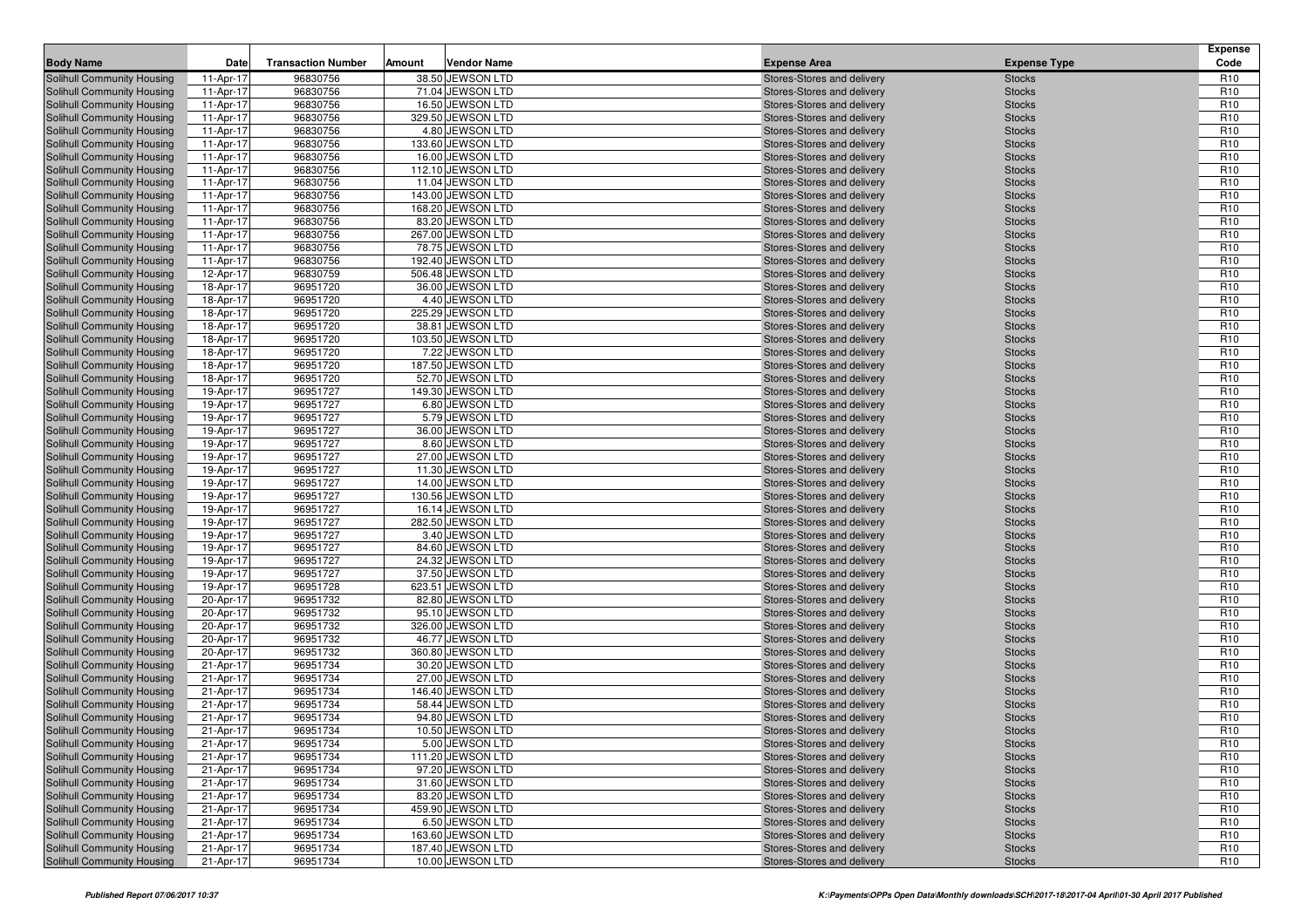|                                                          |                        |                           |        |                                                                     |                                                                 |                                                          | <b>Expense</b>                     |
|----------------------------------------------------------|------------------------|---------------------------|--------|---------------------------------------------------------------------|-----------------------------------------------------------------|----------------------------------------------------------|------------------------------------|
| <b>Body Name</b>                                         | Date                   | <b>Transaction Number</b> | Amount | <b>Vendor Name</b>                                                  | <b>Expense Area</b>                                             | <b>Expense Type</b>                                      | Code                               |
| Solihull Community Housing<br>Solihull Community Housing | 21-Apr-17              | 96951734                  |        | 19.95 JEWSON LTD<br>125.80 JEWSON LTD                               | Stores-Stores and delivery                                      | <b>Stocks</b>                                            | R <sub>10</sub><br>R <sub>10</sub> |
| Solihull Community Housing                               | 21-Apr-17<br>21-Apr-17 | 96951734<br>96951734      |        | 128.80 JEWSON LTD                                                   | Stores-Stores and delivery<br>Stores-Stores and delivery        | <b>Stocks</b><br><b>Stocks</b>                           | R <sub>10</sub>                    |
| Solihull Community Housing                               | 21-Apr-17              | 96951734                  |        | 15.80 JEWSON LTD                                                    | Stores-Stores and delivery                                      | <b>Stocks</b>                                            | R <sub>10</sub>                    |
| Solihull Community Housing                               | 21-Apr-17              | 96951736                  |        | 443.88 JEWSON LTD                                                   | Stores-Stores and delivery                                      | <b>Stocks</b>                                            | R <sub>10</sub>                    |
| Solihull Community Housing                               | 21-Apr-17              | 96951737                  |        | 16.00 JEWSON LTD                                                    | Stores-Stores and delivery                                      | <b>Stocks</b>                                            | R <sub>10</sub>                    |
| Solihull Community Housing                               | 21-Apr-17              | 96951737                  |        | 45.26 JEWSON LTD                                                    | Stores-Stores and delivery                                      | <b>Stocks</b>                                            | R <sub>10</sub>                    |
| Solihull Community Housing                               | 21-Apr-17              | 96951737                  |        | 117.22 JEWSON LTD                                                   | Stores-Stores and delivery                                      | <b>Stocks</b>                                            | R <sub>10</sub>                    |
| Solihull Community Housing                               | 21-Apr-17              | 96951737                  |        | 49.72 JEWSON LTD                                                    | Stores-Stores and delivery                                      | <b>Stocks</b>                                            | R <sub>10</sub>                    |
| Solihull Community Housing                               | 21-Apr-17              | 96951737                  |        | 7.50 JEWSON LTD                                                     | Stores-Stores and delivery                                      | <b>Stocks</b>                                            | R <sub>10</sub>                    |
| Solihull Community Housing                               | 21-Apr-17              | 96951740                  |        | 465.00 JEWSON LTD                                                   | Stores-Stores and delivery                                      | <b>Stocks</b>                                            | R <sub>10</sub>                    |
| Solihull Community Housing                               | 21-Apr-17              | 96951743                  |        | 578.56 JEWSON LTD                                                   | Stores-Stores and delivery                                      | <b>Stocks</b>                                            | R <sub>10</sub>                    |
| <b>Solihull Community Housing</b>                        | 06-Apr-17              | 96130728                  |        | 364.95 KILLGERM CHEMICALS LTD                                       | <b>Pest Control</b>                                             | <b>Materials</b>                                         | D <sub>13</sub>                    |
| Solihull Community Housing                               | 26-Apr-17              | 96956709                  |        | 1062.00 KILLGERM CHEMICALS LTD                                      | <b>Pest Control</b>                                             | <b>Materials</b>                                         | D <sub>13</sub>                    |
| Solihull Community Housing                               | 13-Apr-17              | 96682709                  |        | 505.00 LEGRAND                                                      | Safe and Sound Operational                                      | <b>Equipment Rental/Lease</b>                            | D <sub>18</sub>                    |
| Solihull Community Housing                               | 03-Apr-17              | 95620717                  |        | 3374.26 LEGRAND                                                     | Safe and Sound Operational                                      | <b>Equipment Rental/Lease</b>                            | D <sub>18</sub>                    |
| <b>Solihull Community Housing</b>                        | 03-Apr-17              | 95620715                  |        | 4687.80 LEGRAND                                                     | Safe and Sound Operational                                      | <b>Equipment Rental/Lease</b>                            | D18                                |
| <b>Solihull Community Housing</b>                        | 03-Apr-17              | 95620719                  |        | 4742.14 LEGRAND                                                     | Safe and Sound Operational                                      | <b>Equipment Rental/Lease</b>                            | D <sub>18</sub>                    |
| Solihull Community Housing                               | 03-Apr-17              | 95620720                  |        | 370.00 LEGRAND                                                      | Safe and Sound Operational                                      | <b>Equipment Rental/Lease</b>                            | D <sub>18</sub>                    |
| Solihull Community Housing                               | 13-Apr-17              | 96682710                  |        | 3049.15 LEGRAND                                                     | Safe and Sound Operational                                      | <b>Equipment Rental/Lease</b>                            | D <sub>18</sub>                    |
| Solihull Community Housing                               | 13-Apr-17              | 96682712                  |        | 3085.53 LEGRAND                                                     | Safe and Sound Operational                                      | <b>Equipment Rental/Lease</b>                            | D <sub>18</sub>                    |
| Solihull Community Housing                               | 13-Apr-17              | 96682711                  |        | 400.00 LEGRAND                                                      | Safe and Sound Operational                                      | <b>Equipment Rental/Lease</b>                            | D18                                |
| <b>Solihull Community Housing</b>                        | 03-Apr-17<br>21-Apr-17 | 95620713<br>96836717      |        | 2639.52 LEGRAND<br>483.67 LEX AUTOLEASE LIMITED                     | Safe and Sound Operational                                      | <b>Equipment Rental/Lease</b><br><b>Vehicle Hire</b>     | D <sub>18</sub><br>C <sub>30</sub> |
| Solihull Community Housing<br>Solihull Community Housing | 21-Apr-17              | 96836714                  |        | -1827.49 LEX AUTOLEASE LIMITED                                      | Client - Fleet Management                                       | Vehicle Hire                                             | C <sub>30</sub>                    |
| Solihull Community Housing                               | 21-Apr-17              | 96836710                  |        | 640.64 LEX AUTOLEASE LIMITED                                        | Client - Fleet Management<br>Client - Fleet Management          | <b>Vehicle Hire</b>                                      | C <sub>30</sub>                    |
| Solihull Community Housing                               | 21-Apr-17              | 96836713                  |        | 640.64 LEX AUTOLEASE LIMITED                                        | Client - Fleet Management                                       | <b>Vehicle Hire</b>                                      | C30                                |
| Solihull Community Housing                               | 21-Apr-17              | 96836712                  |        | 640.64 LEX AUTOLEASE LIMITED                                        | Client - Fleet Management                                       | <b>Vehicle Hire</b>                                      | C <sub>30</sub>                    |
| Solihull Community Housing                               | 03-Apr-17              | 95602726                  |        | 640.64 LEX AUTOLEASE LIMITED                                        | Client - Fleet Management                                       | <b>Vehicle Hire</b>                                      | C <sub>30</sub>                    |
| Solihull Community Housing                               | 21-Apr-17              | 96836715                  |        | 22986.69 LEX AUTOLEASE LIMITED                                      | <b>Client - Fleet Management</b>                                | Vehicle Hire                                             | C <sub>30</sub>                    |
| Solihull Community Housing                               | 21-Apr-17              | 96836711                  |        | 1063.04 LEX AUTOLEASE LIMITED                                       | Client - Fleet Management                                       | <b>Vehicle Hire</b>                                      | C <sub>30</sub>                    |
| Solihull Community Housing                               | 28-Apr-17              | 97045706                  |        | 3750.00 LHM MEDIA LTD                                               | <b>IT Strategy</b>                                              | IT Services and consultancy                              | D38                                |
| <b>Solihull Community Housing</b>                        | 01-Apr-17              | 96995711                  |        | 2441.92 LIFT & ENGINEERING SERVICES                                 | <b>Mechanical &amp; Electrical</b>                              | <b>Utility Related Works</b>                             | <b>B34</b>                         |
| Solihull Community Housing                               | 01-Apr-17              | 96221708                  |        | 502.72 LIFT & ENGINEERING SERVICES                                  | <b>Mechanical &amp; Electrical</b>                              | <b>Utility Related Works</b>                             | <b>B34</b>                         |
| Solihull Community Housing                               | 01-Apr-17              | 96221744                  |        | 401.75 LIFT & ENGINEERING SERVICES                                  | <b>Mechanical &amp; Electrical</b>                              | <b>Utility Related Works</b>                             | <b>B34</b>                         |
| Solihull Community Housing                               | 01-Apr-17              | 96221745                  |        | 418.57 LIFT & ENGINEERING SERVICES                                  | <b>Mechanical &amp; Electrical</b>                              | <b>Utility Related Works</b>                             | <b>B34</b>                         |
| Solihull Community Housing                               | 01-Apr-17              | 96221746                  |        | 418.57 LIFT & ENGINEERING SERVICES                                  | <b>Mechanical &amp; Electrical</b>                              | <b>Utility Related Works</b>                             | <b>B34</b>                         |
| <b>Solihull Community Housing</b>                        | 11-Apr-17              | 96767710                  |        | 28101.00 LIFT & ENGINEERING SERVICES                                | <b>Pitched Re-roofing</b>                                       | <b>Contractor Payments</b>                               | <b>B70</b>                         |
| Solihull Community Housing                               | 01-Apr-17              | 96767711                  |        | 19919.03 LIFT & ENGINEERING SERVICES                                | Lift Refurbishment                                              | <b>Contractor Payments</b>                               | <b>B70</b>                         |
| Solihull Community Housing                               | 12-Apr-17              | 96554706                  |        | 3563.13 LOCAL GOVERNMENT ASSOC                                      | <b>Central Administration</b>                                   | <b>Legal Fees</b>                                        | D <sub>52</sub>                    |
| Solihull Community Housing                               | 12-Apr-17              | 96554706                  |        | -1792.67 LOCAL GOVERNMENT ASSOC                                     | <b>Central Administration</b>                                   | <b>Legal Fees</b>                                        | D <sub>52</sub>                    |
| <b>Solihull Community Housing</b>                        | 05-Apr-17              | 95958708                  |        | 153066.00 LOVELL PARTNERSHIP LTD                                    | New Build - Richmond Road                                       | <b>Contractor Payments</b>                               | <b>B70</b>                         |
| <b>Solihull Community Housing</b>                        | 26-Apr-17              | 96964833                  |        | 18061.39 MAN COMMERCIAL PROTECTION LTD                              | <b>CCTV</b>                                                     | Security                                                 | <b>B43</b>                         |
| Solihull Community Housing                               | 04-Apr-17              | 95839706<br>95935706      |        | 4900.00 MARSTON TIMBER PRESERVATION LTD<br>300.00 MARWOOD SURVEYORS | North Property Repairs-Day to day                               | <b>External Structures</b>                               | <b>B33</b><br><b>B70</b>           |
| Solihull Community Housing<br>Solihull Community Housing | 04-Apr-17<br>05-Apr-17 | 95958377                  |        | 16967.06 MITIE PROPERTY SERVICES MIDS LTD                           | <b>Property Acquisitions</b><br>High Rise - Communal Decorating | <b>Contractor Payments</b><br><b>Contractor Payments</b> | <b>B70</b>                         |
| Solihull Community Housing                               | 01-Apr-17              | 96995718                  |        | 1395.00 MOSSVALE MAINTENANCE & SEALING SERVICES LTD                 | <b>Mechanical &amp; Electrical</b>                              | <b>Utility Related Works</b>                             | <b>B34</b>                         |
| <b>Solihull Community Housing</b>                        | 01-Apr-17              | 96531723                  |        | 308.00 NATIONAL PLASTICS                                            | Stores-Stores and delivery                                      | <b>Stocks</b>                                            | R <sub>10</sub>                    |
| Solihull Community Housing                               | 01-Apr-17              | 96531723                  |        | 18.30 NATIONAL PLASTICS                                             | Stores-Stores and delivery                                      | <b>Stocks</b>                                            | R <sub>10</sub>                    |
| Solihull Community Housing                               | 01-Apr-17              | 96531725                  |        | 308.00 NATIONAL PLASTICS                                            | Stores-Stores and delivery                                      | <b>Stocks</b>                                            | R <sub>10</sub>                    |
| Solihull Community Housing                               | 01-Apr-17              | 96531725                  |        | 20.36 NATIONAL PLASTICS                                             | Stores-Stores and delivery                                      | <b>Stocks</b>                                            | R <sub>10</sub>                    |
| Solihull Community Housing                               | 03-Apr-17              | 96830726                  |        | 431.20 NATIONAL PLASTICS                                            | Stores-Stores and delivery                                      | <b>Stocks</b>                                            | R <sub>10</sub>                    |
| Solihull Community Housing                               | 01-Apr-17              | 97041711                  |        | 135.80 NATIONAL SAFETY SUPPLIES                                     | Stores-Stores and delivery                                      | <b>Stocks</b>                                            | R <sub>10</sub>                    |
| Solihull Community Housing                               | 01-Apr-17              | 97041711                  |        | 129.45 NATIONAL SAFETY SUPPLIES                                     | Stores-Stores and delivery                                      | <b>Stocks</b>                                            | R <sub>10</sub>                    |
| Solihull Community Housing                               | 01-Apr-17              | 97041711                  |        | 245.25 NATIONAL SAFETY SUPPLIES                                     | Stores-Stores and delivery                                      | <b>Stocks</b>                                            | R <sub>10</sub>                    |
| Solihull Community Housing                               | 01-Apr-17              | 97041711                  |        | 77.76 NATIONAL SAFETY SUPPLIES                                      | Stores-Stores and delivery                                      | <b>Stocks</b>                                            | R <sub>10</sub>                    |
| Solihull Community Housing                               | 01-Apr-17              | 97041711                  |        | 88.50 NATIONAL SAFETY SUPPLIES                                      | Stores-Stores and delivery                                      | <b>Stocks</b>                                            | R <sub>10</sub>                    |
| Solihull Community Housing                               | 01-Apr-17              | 97041711                  |        | 220.20 NATIONAL SAFETY SUPPLIES                                     | Stores-Stores and delivery                                      | <b>Stocks</b>                                            | R <sub>10</sub>                    |
| Solihull Community Housing                               | 01-Apr-17              | 97041711                  |        | 195.60 NATIONAL SAFETY SUPPLIES                                     | Stores-Stores and delivery                                      | <b>Stocks</b>                                            | R <sub>10</sub>                    |
| Solihull Community Housing                               | 01-Apr-17              | 97041711                  |        | 78.75 NATIONAL SAFETY SUPPLIES                                      | Stores-Stores and delivery                                      | <b>Stocks</b>                                            | R <sub>10</sub>                    |
| Solihull Community Housing                               | 01-Apr-17              | 97041711                  |        | 474.00 NATIONAL SAFETY SUPPLIES                                     | Stores-Stores and delivery                                      | <b>Stocks</b>                                            | R <sub>10</sub>                    |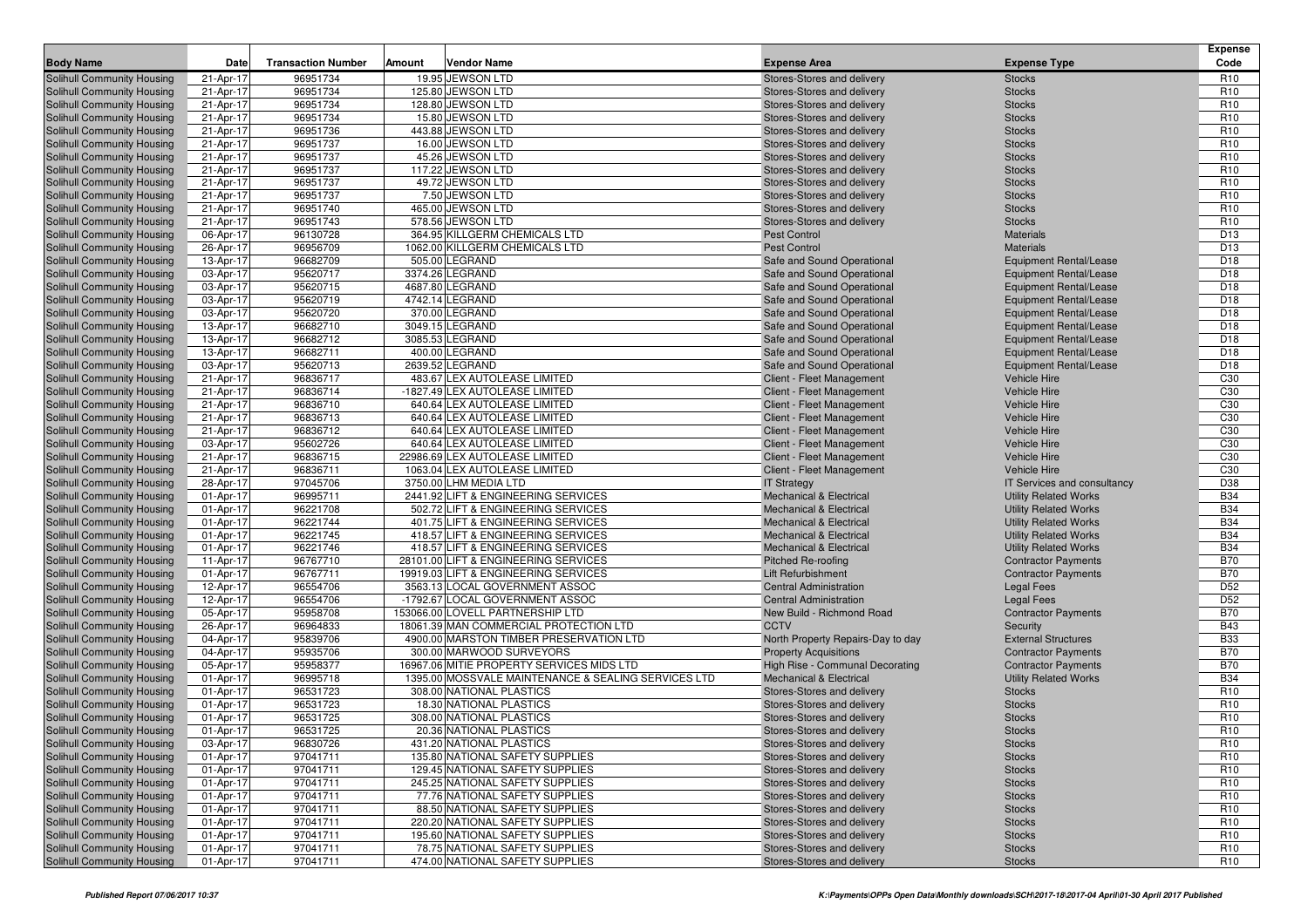| <b>Body Name</b>                                         | Date                   | <b>Transaction Number</b> | Amount | <b>Vendor Name</b>                                                      | <b>Expense Area</b>                                                       | <b>Expense Type</b>                                      | <b>Expense</b><br>Code        |
|----------------------------------------------------------|------------------------|---------------------------|--------|-------------------------------------------------------------------------|---------------------------------------------------------------------------|----------------------------------------------------------|-------------------------------|
| Solihull Community Housing                               | 01-Apr-17              | 97041712                  |        | 711.00 NATIONAL SAFETY SUPPLIES                                         | Stores-Stores and delivery                                                | <b>Stocks</b>                                            | R <sub>10</sub>               |
| Solihull Community Housing                               | 06-Apr-17              | 96830766                  |        | 63.00 NATIONAL SAFETY SUPPLIES                                          | Stores-Stores and delivery                                                | <b>Stocks</b>                                            | R <sub>10</sub>               |
| Solihull Community Housing                               | 06-Apr-17              | 96830766                  |        | 223.50 NATIONAL SAFETY SUPPLIES                                         | Stores-Stores and delivery                                                | <b>Stocks</b>                                            | R <sub>10</sub>               |
| Solihull Community Housing                               | 06-Apr-17              | 96830766                  |        | 20.50 NATIONAL SAFETY SUPPLIES                                          | Stores-Stores and delivery                                                | <b>Stocks</b>                                            | R <sub>10</sub>               |
| Solihull Community Housing                               | 06-Apr-17              | 96830766                  |        | 20.00 NATIONAL SAFETY SUPPLIES                                          | Stores-Stores and delivery                                                | <b>Stocks</b>                                            | R <sub>10</sub>               |
| <b>Solihull Community Housing</b>                        | 06-Apr-17              | 96830766                  |        | 5.30 NATIONAL SAFETY SUPPLIES                                           | Stores-Stores and delivery                                                | <b>Stocks</b>                                            | R <sub>10</sub>               |
| <b>Solihull Community Housing</b>                        | 25-Apr-17              | 96907721                  |        | 481.00 NIYAA PEOPLE                                                     | Call Centre                                                               | <b>Agency Staff</b>                                      | A60                           |
| Solihull Community Housing                               | 25-Apr-17              | 96907729                  |        | 390.00 NIYAA PEOPLE                                                     | <b>Call Centre</b>                                                        | <b>Agency Staff</b>                                      | A60                           |
| Solihull Community Housing                               | 04-Apr-17              | 95924714                  |        | 487.50 NIYAA PEOPLE                                                     | <b>Call Centre</b>                                                        | <b>Agency Staff</b>                                      | A60                           |
| Solihull Community Housing                               | 04-Apr-17              | 95924712                  |        | 487.50 NIYAA PEOPLE                                                     | <b>Call Centre</b>                                                        | <b>Agency Staff</b>                                      | A60                           |
| Solihull Community Housing                               | 04-Apr-17              | 95924713                  |        | 383.50 NIYAA PEOPLE                                                     | <b>Call Centre</b>                                                        | <b>Agency Staff</b>                                      | A60                           |
| <b>Solihull Community Housing</b>                        | 04-Apr-17              | 95869708                  |        | 292.50 NIYAA PEOPLE                                                     | <b>Call Centre</b>                                                        | <b>Agency Staff</b>                                      | A60                           |
| Solihull Community Housing                               | 04-Apr-17              | 95868708                  |        | 589.78 NIYAA PEOPLE                                                     | North Property Repairs-Voids                                              | <b>Agency Staff</b>                                      | A60                           |
| Solihull Community Housing                               | 04-Apr-17              | 95867708                  |        | 589.78 NIYAA PEOPLE                                                     | North Property Repairs-Voids                                              | <b>Agency Staff</b>                                      | A60                           |
| Solihull Community Housing                               | 04-Apr-17              | 95868712                  |        | 481.00 NIYAA PEOPLE                                                     | North Property Repairs-Voids                                              | <b>Agency Staff</b>                                      | A60                           |
| <b>Solihull Community Housing</b>                        | 27-Apr-17              | 96996719                  |        | 444.00 NIYAA PEOPLE                                                     | Damp Removal & Painting                                                   | <b>Agency Staff</b>                                      | A60                           |
| Solihull Community Housing                               | 25-Apr-17              | 96909719                  |        | 455.00 NIYAA PEOPLE                                                     | Call Centre                                                               | <b>Agency Staff</b>                                      | A60                           |
| <b>Solihull Community Housing</b>                        | 04-Apr-17              | 95924718                  |        | 487.50 NIYAA PEOPLE                                                     | <b>Call Centre</b>                                                        | <b>Agency Staff</b>                                      | A60                           |
| Solihull Community Housing                               | 04-Apr-17              | 95866706                  |        | 573.84 NIYAA PEOPLE                                                     | North Property Repairs-Voids                                              | <b>Agency Staff</b>                                      | A60                           |
| Solihull Community Housing                               | 13-Apr-17              | 96684712<br>96684713      |        | 589.78 NIYAA PEOPLE<br>478.20 NIYAA PEOPLE                              | North Property Repairs-Voids                                              | <b>Agency Staff</b>                                      | A60<br>A60                    |
| Solihull Community Housing<br>Solihull Community Housing | 13-Apr-17<br>13-Apr-17 | 96684711                  |        | 481.00 NIYAA PEOPLE                                                     | North Property Repairs-Voids<br>North Property Repairs-Voids              | <b>Agency Staff</b>                                      | A60                           |
| Solihull Community Housing                               | 25-Apr-17              | 96928723                  |        | 487.50 NIYAA PEOPLE                                                     | <b>Call Centre</b>                                                        | <b>Agency Staff</b><br><b>Agency Staff</b>               | A60                           |
| Solihull Community Housing                               | 13-Apr-17              | 96684715                  |        | 502.46 NIYAA PEOPLE                                                     | Safe and Sound Operational                                                | <b>Agency Staff</b>                                      | A60                           |
| Solihull Community Housing                               | 25-Apr-17              | 96928721                  |        | 503.75 NIYAA PEOPLE                                                     | <b>Call Centre</b>                                                        | <b>Agency Staff</b>                                      | A60                           |
| Solihull Community Housing                               | 25-Apr-17              | 96928722                  |        | 589.78 NIYAA PEOPLE                                                     | North Property Repairs-Day to day                                         | <b>Agency Staff</b>                                      | A60                           |
| Solihull Community Housing                               | 24-Apr-17              | 96852712                  |        | 478.20 NIYAA PEOPLE                                                     | North Property Repairs-Voids                                              | <b>Agency Staff</b>                                      | A60                           |
| Solihull Community Housing                               | 24-Apr-17              | 96852713                  |        | 390.00 NIYAA PEOPLE                                                     | North Property Repairs-Voids                                              | <b>Agency Staff</b>                                      | A60                           |
| Solihull Community Housing                               | 21-Apr-17              | 96836719                  |        | 390.00 NIYAA PEOPLE                                                     | Call Centre                                                               | <b>Agency Staff</b>                                      | A60                           |
| Solihull Community Housing                               | 20-Apr-17              | 96817728                  |        | 407.40 NIYAA PEOPLE                                                     | Safe and Sound Operational                                                | <b>Agency Staff</b>                                      | A60                           |
| Solihull Community Housing                               | 25-Apr-17              | 96928724                  |        | 478.20 NIYAA PEOPLE                                                     | North Property Repairs-Day to day                                         | <b>Agency Staff</b>                                      | A60                           |
| Solihull Community Housing                               | 26-Apr-17              | 96964866                  |        | 470.23 NIYAA PEOPLE                                                     | North Property Repairs-Voids                                              | <b>Agency Staff</b>                                      | A60                           |
| Solihull Community Housing                               | 26-Apr-17              | 96964870                  |        | 470.23 NIYAA PEOPLE                                                     | North Property Repairs-Voids                                              | <b>Agency Staff</b>                                      | A60                           |
| Solihull Community Housing                               | 26-Apr-17              | 96964876                  |        | 383.50 NIYAA PEOPLE                                                     | North Property Repairs-Voids                                              | <b>Agency Staff</b>                                      | A60                           |
| Solihull Community Housing                               | 27-Apr-17              | 97000706                  |        | 407.40 NIYAA PEOPLE                                                     | Safe and Sound Operational                                                | <b>Agency Staff</b>                                      | A60                           |
| Solihull Community Housing                               | 26-Apr-17              | 96964881                  |        | 458.25 NIYAA PEOPLE                                                     | <b>Call Centre</b>                                                        | <b>Agency Staff</b>                                      | A60                           |
| Solihull Community Housing                               | 27-Apr-17              | 96998712                  |        | 470.23 NIYAA PEOPLE                                                     | Damp Removal & Painting                                                   | <b>Agency Staff</b>                                      | A60                           |
| Solihull Community Housing                               | 04-Apr-17              | 95935711                  |        | 63378.02 NOVUS PROPERTY SOLUTIONS                                       | <b>Cyclical Maintenance</b>                                               | <b>Contractor Payments</b>                               | <b>B70</b>                    |
| Solihull Community Housing                               | 04-Apr-17              | 95935709                  |        | 9825.31 NOVUS PROPERTY SOLUTIONS                                        | <b>Cyclical Maintenance</b>                                               | <b>Contractor Payments</b>                               | <b>B70</b>                    |
| Solihull Community Housing                               | 10-Apr-17              | 96270707                  |        | 16068.65 NOVUS PROPERTY SOLUTIONS                                       | <b>Cyclical Maintenance</b>                                               | <b>Contractor Payments</b>                               | <b>B70</b>                    |
| Solihull Community Housing                               | 04-Apr-17              | 95849706                  |        | 369.40 NPOWER                                                           | <b>Private Sector Leasing</b>                                             | Electricity                                              | <b>B11</b>                    |
| Solihull Community Housing                               | 06-Apr-17              | 88094033                  |        | -299.00 OCEAN MEDIA GROUP LTD                                           | <b>Board Administration</b>                                               | Training                                                 | A80                           |
| Solihull Community Housing                               | 06-Apr-17              | 96131706                  |        | 299.00 OCEAN MEDIA GROUP LTD                                            | <b>Board Administration</b>                                               | Training                                                 | A80                           |
| Solihull Community Housing<br>Solihull Community Housing | 13-Apr-17              | 96680707<br>95956706      |        | 1295.00 OCEAN MEDIA GROUP LTD<br>461.76 OPENVIEW SECURITY SOLUTIONS LTD | <b>Central Administration</b><br><b>Public Sector - Major Adaptations</b> | Conferences                                              | D <sub>56</sub><br><b>B70</b> |
| Solihull Community Housing                               | 05-Apr-17<br>01-Apr-17 | 96995713                  |        | 1313.89 OPENVIEW SECURITY SOLUTIONS LTD                                 | <b>Environmental &amp; Estate Works</b>                                   | <b>Contractor Payments</b><br><b>Contractor Payments</b> | <b>B70</b>                    |
| Solihull Community Housing                               | 01-Apr-17              | 96995714                  |        | 1313.89 OPENVIEW SECURITY SOLUTIONS LTD                                 | <b>Environmental &amp; Estate Works</b>                                   | <b>Contractor Payments</b>                               | <b>B70</b>                    |
| Solihull Community Housing                               | 01-Apr-17              | 96995715                  |        | 1313.89 OPENVIEW SECURITY SOLUTIONS LTD                                 | <b>Environmental &amp; Estate Works</b>                                   | <b>Contractor Payments</b>                               | <b>B70</b>                    |
| Solihull Community Housing                               | 01-Apr-17              | 96995716                  |        | 325.36 OPENVIEW SECURITY SOLUTIONS LTD                                  | <b>Mechanical &amp; Electrical</b>                                        | <b>Utility Related Works</b>                             | <b>B34</b>                    |
| Solihull Community Housing                               | 01-Apr-17              | 96995717                  |        | 325.36 OPENVIEW SECURITY SOLUTIONS LTD                                  | <b>Mechanical &amp; Electrical</b>                                        | <b>Utility Related Works</b>                             | <b>B34</b>                    |
| Solihull Community Housing                               | 01-Apr-17              | 95967742                  |        | 236.93 ORBIS PROTECT LIMITED                                            | North Property Repairs-Voids                                              | Voids                                                    | <b>B38</b>                    |
| Solihull Community Housing                               | 01-Apr-17              | 95967744                  |        | 239.56 ORBIS PROTECT LIMITED                                            | North Property Repairs-Voids                                              | Voids                                                    | <b>B38</b>                    |
| Solihull Community Housing                               | 01-Apr-17              | 95967748                  |        | 270.22 ORBIS PROTECT LIMITED                                            | North Property Repairs-Voids                                              | Voids                                                    | <b>B38</b>                    |
| Solihull Community Housing                               | 01-Apr-17              | 95967759                  |        | 273.29 ORBIS PROTECT LIMITED                                            | North Property Repairs-Voids                                              | Voids                                                    | <b>B38</b>                    |
| Solihull Community Housing                               | 01-Apr-17              | 95967760                  |        | 249.05 ORBIS PROTECT LIMITED                                            | North Property Repairs-Voids                                              | Voids                                                    | <b>B38</b>                    |
| Solihull Community Housing                               | 01-Apr-17              | 95967765                  |        | 248.61 ORBIS PROTECT LIMITED                                            | North Property Repairs-Voids                                              | Voids                                                    | <b>B38</b>                    |
| Solihull Community Housing                               | 01-Apr-17              | 95967766                  |        | 236.93 ORBIS PROTECT LIMITED                                            | North Property Repairs-Voids                                              | Voids                                                    | <b>B38</b>                    |
| Solihull Community Housing                               | 01-Apr-17              | 95967768                  |        | 266.78 ORBIS PROTECT LIMITED                                            | North Property Repairs-Voids                                              | Voids                                                    | <b>B38</b>                    |
| Solihull Community Housing                               | 10-Apr-17              | 96614746                  |        | 235.68 ORBIS PROTECT LIMITED                                            | North Property Repairs-Voids                                              | Voids                                                    | <b>B38</b>                    |
| Solihull Community Housing                               | 10-Apr-17              | 96614747                  |        | 361.49 ORBIS PROTECT LIMITED                                            | North Property Repairs-Voids                                              | Voids                                                    | <b>B38</b>                    |
| Solihull Community Housing                               | 10-Apr-17              | 96614750                  |        | 265.18 ORBIS PROTECT LIMITED                                            | North Property Repairs-Voids                                              | Voids                                                    | <b>B38</b>                    |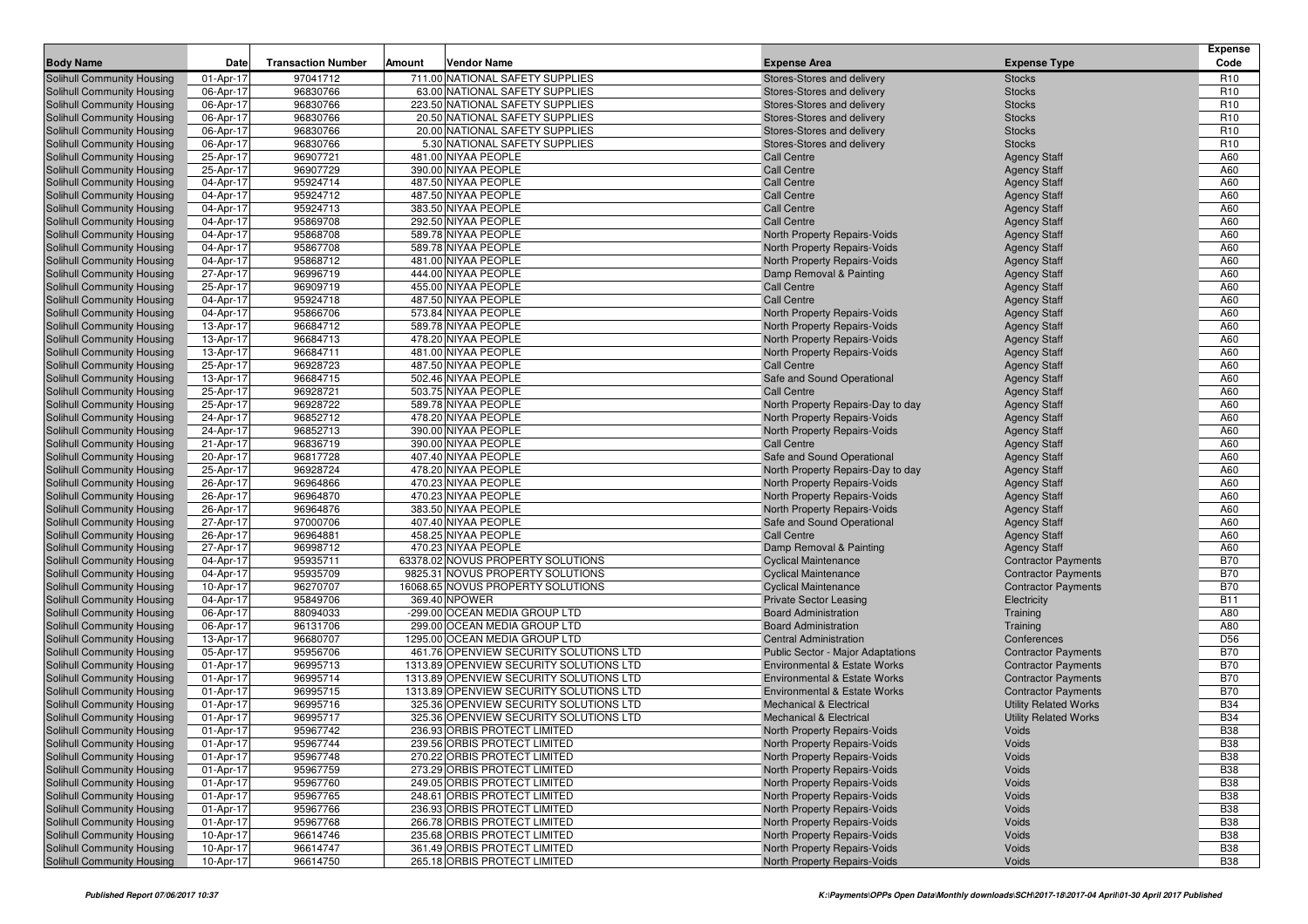| <b>Body Name</b>                                         | Date                   | <b>Transaction Number</b> | Amount                     | <b>Vendor Name</b>                                             | <b>Expense Area</b>                                                 | <b>Expense Type</b>                           | <b>Expense</b><br>Code   |
|----------------------------------------------------------|------------------------|---------------------------|----------------------------|----------------------------------------------------------------|---------------------------------------------------------------------|-----------------------------------------------|--------------------------|
| Solihull Community Housing                               | 10-Apr-17              | 96868718                  |                            | 354.46 ORBIS PROTECT LIMITED                                   | North Property Repairs-Voids                                        | Voids                                         | <b>B38</b>               |
| Solihull Community Housing                               | 20-Apr-17              | 96868720                  |                            | 456.23 ORBIS PROTECT LIMITED                                   | North Property Repairs-Voids                                        | Voids                                         | <b>B38</b>               |
| Solihull Community Housing                               | 12-Apr-17              | 96551706                  |                            | 3166.66 ORBIS PROTECT LIMITED                                  | <b>Call Centre</b>                                                  | Other Fees and Charges                        | D <sub>59</sub>          |
| Solihull Community Housing                               | 01-Apr-17              | 96830775                  |                            | 6495.30 PACE PETROLEUM LTD                                     | Stores-Stores and delivery                                          | <b>Stocks</b>                                 | R <sub>10</sub>          |
| Solihull Community Housing                               | 05-Apr-17              | 96025706                  |                            | 1400.00 PENNINGTON CHOICE LTD                                  | <b>Energy Performance Certificates</b>                              | Other Fees and Charges                        | D <sub>59</sub>          |
| Solihull Community Housing                               | 05-Apr-17              | 96025707                  |                            | 3542.00 QUALITY GAS AUDIT SERVICES LTD                         | <b>Mechanical &amp; Electrical</b>                                  | <b>Utility Related Works</b>                  | <b>B34</b>               |
| Solihull Community Housing                               | 03-Apr-17              | 95620708                  |                            | 3436.47 R S MILLER ROOFING(WOLVERHAMPTON) LTD                  | <b>Environmental &amp; Estate Works</b>                             | <b>Contractor Payments</b>                    | <b>B70</b>               |
| Solihull Community Housing                               | 03-Apr-17              | 95620712                  |                            | 241.35 RANDSTAD EMPLOYMENT BUREAU LTD                          | Anti Graffiti Team                                                  | Pay: APT & C                                  | A10                      |
| Solihull Community Housing                               | 03-Apr-17              | 95620712                  |                            | 622.97 RANDSTAD EMPLOYMENT BUREAU LTD                          | Lettings & Management                                               | Pay: APT & C                                  | A10                      |
| Solihull Community Housing                               | 06-Apr-17              | 96095714                  |                            | 689.12 RANDSTAD EMPLOYMENT BUREAU LTD                          | Anti Graffiti Team                                                  | Pay: APT & C                                  | A10                      |
| Solihull Community Housing                               | 26-Apr-17              | 96955708                  |                            | 328.61 RAPIDE COMMUNICATION LIMITED                            | North Property Repairs-Day to day                                   | <b>Mobile Phones</b>                          | D41                      |
| Solihull Community Housing                               | 13-Apr-17              | 96681706                  |                            | 455.24 RAPIDE COMMUNICATION LIMITED                            | North Property Repairs-Day to day                                   | <b>Mobile Phones</b>                          | D41                      |
| Solihull Community Housing                               | 06-Apr-17              | 96125715                  |                            | 1000.00 REDACTED PERSONAL INFORMATION                          | <b>Balance Sheet</b>                                                | Movement Incentive Scheme                     | U32                      |
| Solihull Community Housing<br>Solihull Community Housing | 04-Apr-17              | 95924709<br>95924710      | 566.53 REED<br>396.57 REED |                                                                | <b>Call Centre</b><br><b>Call Centre</b>                            | <b>Agency Staff</b>                           | A60<br>A60               |
| Solihull Community Housing                               | 04-Apr-17<br>12-Apr-17 | 96556708                  | 501.75 REED                |                                                                | <b>Call Centre</b>                                                  | <b>Agency Staff</b><br><b>Agency Staff</b>    | A60                      |
| Solihull Community Housing                               | 25-Apr-17              | 96909723                  | 501.75 REED                |                                                                | <b>Call Centre</b>                                                  | <b>Agency Staff</b>                           | A60                      |
| Solihull Community Housing                               | 26-Apr-17              | 96964846                  |                            | 700.00 RESOLVE ANTISOCIAL BEHAVIOUR                            | <b>Estate Mgmt Team</b>                                             | <b>Professional Fees</b>                      | D <sub>50</sub>          |
| Solihull Community Housing                               | 03-Apr-17              | 95602723                  |                            | 782.00 RESOURCE PRINT SOLUTIONS                                | Customer, Communication & Information Team                          | Printing                                      | D80                      |
| Solihull Community Housing                               | 19-Apr-17              | 96761707                  |                            | 1149.00 RESOURCE PRINT SOLUTIONS                               | Customer, Communication & Information Team                          | Printing                                      | D80                      |
| Solihull Community Housing                               | 19-Apr-17              | 96761708                  |                            | 3500.00 RSM UK TAX & ACCOUNTING LTD                            | <b>SMBC Support Services</b>                                        | <b>Audit Fees</b>                             | D <sub>51</sub>          |
| Solihull Community Housing                               | 12-Apr-17              | 96637706                  |                            | 1556.01 SCCI ALPHATRACK LTD                                    | <b>Mechanical &amp; Electrical</b>                                  | <b>Utility Related Works</b>                  | <b>B34</b>               |
| Solihull Community Housing                               | 05-Apr-17              | 96995719                  |                            | 301.74 SCCI ALPHATRACK LTD                                     | <b>Mechanical &amp; Electrical</b>                                  | <b>Utility Related Works</b>                  | <b>B34</b>               |
| Solihull Community Housing                               | 06-Apr-17              | 96130733                  |                            | 1201.51 SEVERN TRENT WATER LTD                                 | <b>Laundry Service</b>                                              | Water                                         | <b>B12</b>               |
| Solihull Community Housing                               | 26-Apr-17              | 96964812                  |                            | 1996.48 SEVERN TRENT WATER LTD                                 | <b>Laundry Service</b>                                              | Water                                         | <b>B12</b>               |
| Solihull Community Housing                               | 06-Apr-17              | 96130731                  |                            | 1996.48 SEVERN TRENT WATER LTD                                 | <b>Laundry Service</b>                                              | Water                                         | <b>B12</b>               |
| Solihull Community Housing                               | 26-Apr-17              | 96964801                  |                            | 260.77 SEVERN TRENT WATER LTD                                  | <b>Laundry Service</b>                                              | Water                                         | <b>B12</b>               |
| Solihull Community Housing                               | 27-Apr-17              | 96998709                  |                            | 3487.50 SIMPLY UMBRELLA SERVICES LIMITED                       | <b>Commercial Activity</b>                                          | <b>Agency Staff</b>                           | A60                      |
| Solihull Community Housing                               | 27-Apr-17              | 96998707                  |                            | 562.50 SIMPLY UMBRELLA SERVICES LIMITED<br>2800.00 SKYWELL LTD | <b>Commercial Activity</b>                                          | <b>Agency Staff</b>                           | A60                      |
| Solihull Community Housing                               | 06-Apr-17              | 96130739<br>95602706      |                            | 5000.00 SOLIHULL MBC                                           | <b>IT Strategy</b><br><b>Mechanical &amp; Electrical</b>            | ICT - General<br><b>Utility Related Works</b> | D30<br><b>B34</b>        |
| Solihull Community Housing<br>Solihull Community Housing | 03-Apr-17<br>03-Apr-17 | 95602706                  |                            | 5000.00 SOLIHULL MBC                                           | <b>Mechanical &amp; Electrical</b>                                  | <b>Utility Related Works</b>                  | <b>B34</b>               |
| Solihull Community Housing                               | 03-Apr-17              | 95602706                  |                            | 5000.00 SOLIHULL MBC                                           | <b>Mechanical &amp; Electrical</b>                                  | <b>Utility Related Works</b>                  | <b>B34</b>               |
| Solihull Community Housing                               | 03-Apr-17              | 95602706                  |                            | 10000.00 SOLIHULL MBC                                          | Direct-Standby                                                      | <b>Other Building costs</b>                   | <b>B39</b>               |
| Solihull Community Housing                               | 03-Apr-17              | 95602732                  |                            | 5500.00 SOLIHULL MBC                                           | Home Improvement Agency                                             | <b>Head Office: Charges</b>                   | H <sub>10</sub>          |
| Solihull Community Housing                               | 03-Apr-17              | 95602732                  |                            | -3000.00 SOLIHULL MBC                                          | Home Improvement Agency                                             | Head Office: Charges                          | H <sub>10</sub>          |
| Solihull Community Housing                               | 12-Apr-17              | 96567706                  |                            | 3563.45 SOLIHULL MBC                                           | Payroll - Payable to SMBC                                           | Creditor: Solihull MBC                        | S09                      |
| Solihull Community Housing                               | 03-Apr-17              | 95602730                  |                            | 7616.00 SOLIHULL METROPOLITAN BOROUGH COUNCIL                  | <b>Capital Programmes</b>                                           | Head Office: Charges                          | H <sub>10</sub>          |
| Solihull Community Housing                               | 24-Apr-17              | 96852727                  |                            | 1230.00 TELECARE SERVICES ASSOCIATION                          | Safe and Sound Operational                                          | <b>Grants and Subscriptions</b>               | D92                      |
| Solihull Community Housing                               | 04-Apr-17              | 95865707                  |                            | 5140.80 TELETRAC NAVMAN (UK) LTD                               | Client - Fleet Management                                           | <b>Vehicle Hire</b>                           | C30                      |
| Solihull Community Housing                               | 12-Apr-17              | 96674706                  |                            | 451.64 TIMEPLAN LTD                                            | North Property Repairs-Day to day                                   | <b>Internal Works</b>                         | <b>B31</b>               |
| Solihull Community Housing                               | 28-Apr-17              | 97043726                  |                            | 53.43 TOTAL GAS & POWER LTD                                    | 137-139 Warwick Rd (Social Rent)                                    | Electricity                                   | <b>B11</b>               |
| Solihull Community Housing                               | 28-Apr-17              | 97043726<br>97043726      |                            | 76.64 TOTAL GAS & POWER LTD<br>1596.01 TOTAL GAS & POWER LTD   | <b>Auckland Hall</b>                                                | Electricity                                   | <b>B11</b><br><b>B11</b> |
| Solihull Community Housing<br>Solihull Community Housing | 28-Apr-17<br>28-Apr-17 | 97043726                  |                            | 5437.38 TOTAL GAS & POWER LTD                                  | <b>Biomass System</b><br>Business Support - MST Back Office Support | Electricity<br>Electricity                    | <b>B11</b>               |
| Solihull Community Housing                               | 28-Apr-17              | 97043726                  |                            | 94.29 TOTAL GAS & POWER LTD                                    | <b>Capitol House</b>                                                | Electricity                                   | <b>B11</b>               |
| Solihull Community Housing                               | 28-Apr-17              | 97043726                  |                            | 133.94 TOTAL GAS & POWER LTD                                   | <b>Cesspool Emptying</b>                                            | Electricity                                   | <b>B11</b>               |
| Solihull Community Housing                               | 28-Apr-17              | 97043726                  |                            | 51.53 TOTAL GAS & POWER LTD                                    | <b>Crabtree Hall</b>                                                | Electricity                                   | <b>B11</b>               |
| Solihull Community Housing                               | 28-Apr-17              | 97043726                  |                            | 4700.47 TOTAL GAS & POWER LTD                                  | <b>Endeavour House</b>                                              | Electricity                                   | <b>B11</b>               |
| Solihull Community Housing                               | 28-Apr-17              | 97043726                  |                            | 3752.81 TOTAL GAS & POWER LTD                                  | <b>Frontline Offices</b>                                            | Electricity                                   | <b>B11</b>               |
| Solihull Community Housing                               | 28-Apr-17              | 97043726                  |                            | 46943.38 TOTAL GAS & POWER LTD                                 | Low Rise (inc. Safe & Sound)                                        | Electricity                                   | <b>B11</b>               |
| Solihull Community Housing                               | 28-Apr-17              | 97043726                  |                            | -1952.53 TOTAL GAS & POWER LTD                                 | Homelessness                                                        | Electricity                                   | <b>B11</b>               |
| Solihull Community Housing                               | 28-Apr-17              | 97043726                  |                            | 7993.77 TOTAL GAS & POWER LTD                                  | Homelessness                                                        | Electricity                                   | <b>B11</b>               |
| Solihull Community Housing                               | 28-Apr-17              | 97043726                  |                            | 48.52 TOTAL GAS & POWER LTD                                    | Whar Hall Farm Community Hall                                       | Electricity                                   | <b>B11</b>               |
| Solihull Community Housing                               | 19-Apr-17              | 96756706                  |                            | 13.33 TOTAL GAS & POWER LTD                                    | <b>Birbeck House</b>                                                | Gas                                           | <b>B10</b>               |
| Solihull Community Housing                               | 19-Apr-17              | 96756706                  |                            | 342.89 TOTAL GAS & POWER LTD                                   | Business Support - MST Back Office Support                          | Gas                                           | <b>B10</b>               |
| Solihull Community Housing<br>Solihull Community Housing | 19-Apr-17<br>19-Apr-17 | 96756706                  |                            | 30.61 TOTAL GAS & POWER LTD                                    | <b>Crabtree Hall</b>                                                | Gas                                           | <b>B10</b>               |
| Solihull Community Housing                               | 19-Apr-17              | 96756706<br>96756706      |                            | 430.28 TOTAL GAS & POWER LTD<br>54.71 TOTAL GAS & POWER LTD    | <b>Endeavour House</b><br><b>Frontline Offices</b>                  | Gas<br>Gas                                    | <b>B10</b><br><b>B10</b> |
| Solihull Community Housing                               | 19-Apr-17              | 96756706                  |                            | 2670.41 TOTAL GAS & POWER LTD                                  | Safe and Sound General                                              | Gas                                           | <b>B10</b>               |
| Solihull Community Housing                               | 19-Apr-17              | 96756706                  |                            | 28.10 TOTAL GAS & POWER LTD                                    | <b>Greenfield Centre</b>                                            | Gas                                           | <b>B10</b>               |
|                                                          |                        |                           |                            |                                                                |                                                                     |                                               |                          |